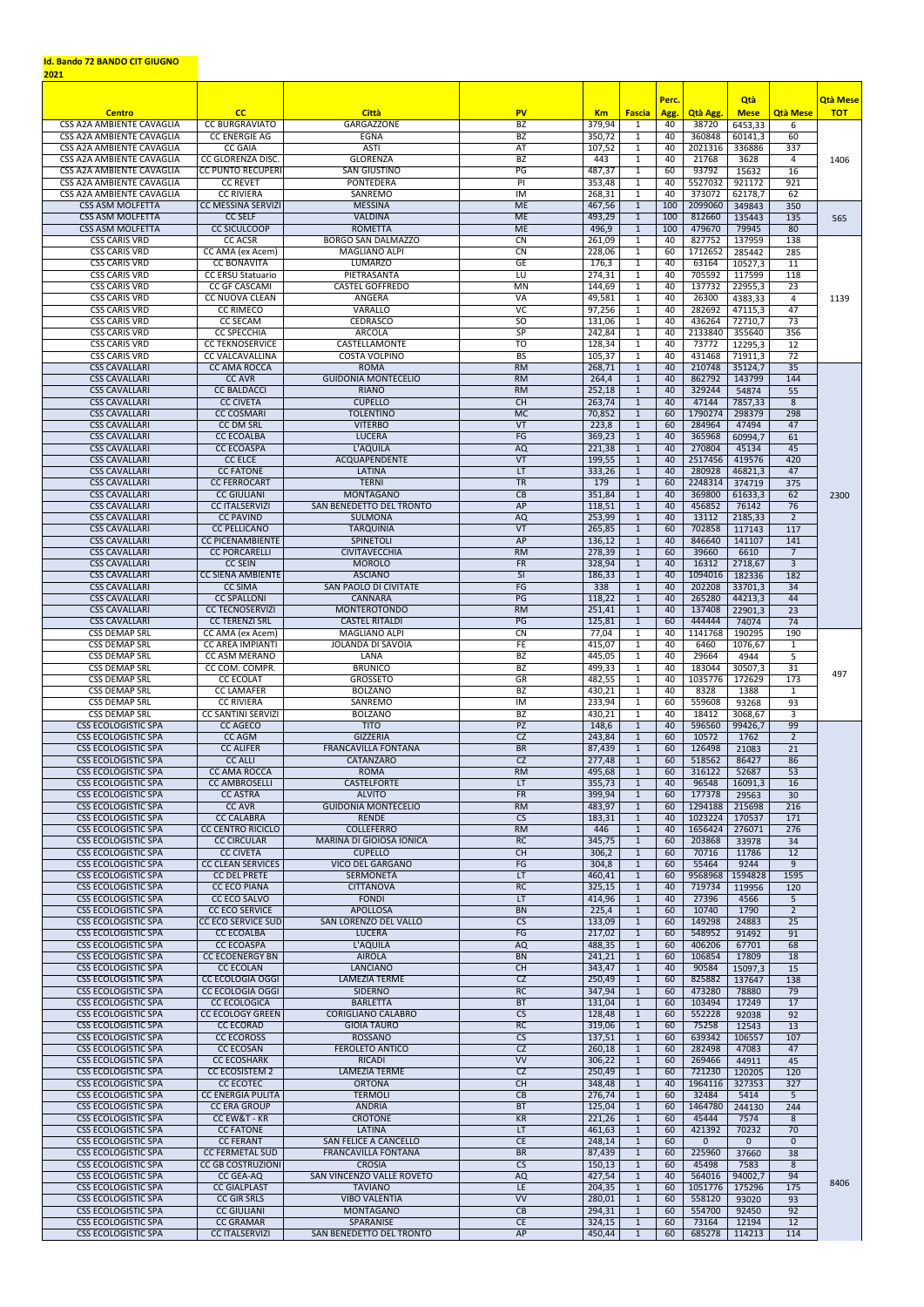| <b>CSS ECOLOGISTIC SPA</b><br><b>CC LA RECUPERO</b><br><b>BARLETTA</b><br>316848<br>53<br><b>BA</b><br>131,04<br>52808<br>60<br>1<br>247844<br><b>CSS ECOLOGISTIC SPA</b><br><b>SAN LORENZELLO</b><br><b>BN</b><br>250,05<br>41307,3<br>41<br><b>CC LAVORGNA</b><br>40<br>$\mathbf{1}$<br><b>CSS ECOLOGISTIC SPA</b><br><b>CC MIA</b><br>SANTA DOMENICA TALAO<br><b>CS</b><br>317598<br>53<br>190,39<br>52933<br>60<br>1<br><b>CC MINCIONI</b><br><b>TORTORETO</b><br><b>TE</b><br><b>CSS ECOLOGISTIC SPA</b><br>437,09<br>60<br>$\mathbf{0}$<br>$\Omega$<br>$\overline{0}$<br>$\mathbf{1}$<br><b>FRANCAVILLA FONTANA</b><br>96<br><b>CSS ECOLOGISTIC SPA</b><br><b>CC MONTECO srl</b><br><b>BR</b><br>577248<br>87,439<br>96208<br>60<br>1<br><b>CSS ECOLOGISTIC SPA</b><br><b>TARANTO</b><br><b>TA</b><br>70848<br><b>CC PASQUINELLI -</b><br>55,21<br>60<br>11808<br>12<br>1<br><b>CSS ECOLOGISTIC SPA</b><br><b>CC PAVIND</b><br><b>SULMONA</b><br><b>AQ</b><br>19668<br>433,29<br>3278<br>$\overline{3}$<br>60<br>1<br>$\overline{PZ}$<br>528828<br>88<br><b>CSS ECOLOGISTIC SPA</b><br><b>CC PELLICANO</b><br><b>TITO</b><br>88138<br>148,6<br>60<br><b>CC PICENAMBIENTE</b><br>AP<br>1269960<br><b>CSS ECOLOGISTIC SPA</b><br><b>SPINETOLI</b><br>448,63<br>211660<br>212<br>60<br><b>CSS ECOLOGISTIC SPA</b><br><b>FOGGIA</b><br>FG<br>272196<br>45366<br>45<br><b>CC PUGLIA</b><br>196,76<br>60<br>$\mathbf{1}$<br><b>TARANTO</b><br><b>TA</b><br>430<br><b>CSS ECOLOGISTIC SPA</b><br><b>CC RECSEL</b><br>55,21<br>2577096<br>429516<br>60<br>$\mathbf{1}$<br><b>CSS ECOLOGISTIC SPA</b><br><b>CC REFECTA SRL</b><br><b>CISTERNA DI LATINA</b><br>LT<br>2071344<br>345224<br>$\frac{1}{345}$<br>469,97<br>$\mathbf{1}$<br>40<br><b>CSS ECOLOGISTIC SPA</b><br><b>RC</b><br>250710<br>41785<br>42<br><b>CC REGGIO MACERI</b><br><b>REGGIO DI CALABRIA</b><br>366,15<br>$\mathbf{1}$<br>60<br><b>CSS ECOLOGISTIC SPA</b><br>363348<br><b>CC REMASERVICE</b><br><b>SAN GIORGIO A LIRI</b><br><b>FR</b><br>372,36<br>60<br>60558<br>61<br>$\mathbf{1}$<br>FG<br><b>CSS ECOLOGISTIC SPA</b><br><b>CC RICICLA SRL</b><br><b>TORREMAGGIORE</b><br>230,27<br>173346<br>28891<br>$\overline{29}$<br>60<br>$\mathbf{1}$<br><b>CSS ECOLOGISTIC SPA</b><br><b>ROCCA SAN FELICE</b><br>81668<br><b>CC RICICLORO</b><br>AV<br>189,71<br>13611,3<br>14<br>40<br>$\mathbf{1}$<br><b>CC ROCCA</b><br>KR<br>231,83<br>119184<br><b>CSS ECOLOGISTIC SPA</b><br><b>SAN MAURO MARCHESATO</b><br>19864<br>20<br>60<br>$\mathbf{1}$<br><b>CSS ECOLOGISTIC SPA</b><br>162450<br><b>CC ROCCA KR</b><br><b>CROTONE</b><br><b>KR</b><br>221,26<br>27075<br>27<br>60<br>$\mathbf{1}$<br>CH<br>299,21<br>600008<br><b>CSS ECOLOGISTIC SPA</b><br><b>CC SAPI</b><br><b>SAN SALVO</b><br>100001<br>40<br>100<br>$\mathbf{1}$<br><b>CSS ECOLOGISTIC SPA</b><br><b>CITTANOVA</b><br>RC<br>290076<br><b>CC SE SERVIZI</b><br>325,15<br>48346<br>48<br>60<br>$\mathbf{1}$<br>SA<br>43356<br><b>CSS ECOLOGISTIC SPA</b><br><b>CC SEA</b><br><b>SCAFATI</b><br>263,98<br>$\overline{7}$<br>60<br>7226<br><b>CROTONE</b><br><b>KR</b><br>517962<br><b>CSS ECOLOGISTIC SPA</b><br><b>CC SEA SRL KR</b><br>221,26<br>60<br>86327<br>86<br>$\mathbf{1}$<br>FR<br>24468<br><b>CSS ECOLOGISTIC SPA</b><br><b>CC SEIN</b><br><b>MOROLO</b><br>424,02<br>60<br>4078<br>$\mathbf{1}$<br>$\overline{4}$<br><b>TE</b><br><b>CSS ECOLOGISTIC SPA</b><br><b>CC SELECTA</b><br><b>PINETO</b><br>400,19<br>682780<br>113797<br>40<br>114<br>$\mathbf{1}$<br>SA<br><b>CSS ECOLOGISTIC SPA</b><br><b>CC SENECA</b><br><b>SCAFATI</b><br>263,98<br>$\overline{0}$<br>60<br>$\overline{0}$<br>$\overline{0}$<br>$\overline{\text{CS}}$<br><b>TARSIA</b><br>726186<br><b>CSS ECOLOGISTIC SPA</b><br><b>CC SERVIZI</b><br>121031<br>121<br>140,45<br>60<br>FG<br>303312<br><b>CSS ECOLOGISTIC SPA</b><br><b>CC SIMA</b><br><b>SAN PAOLO DI CIVITATE</b><br>234,62<br>50552<br>$\overline{51}$<br>60<br>$\mathbf{1}$<br><b>CSS ECOLOGISTIC SPA</b><br><b>CC SMALTIMENTI</b><br><b>POZZILLI</b><br><b>IS</b><br>316,67<br>1898460<br>316410<br>316<br>40<br>1<br>FG<br>359484<br><b>CSS ECOLOGISTIC SPA</b><br><b>CC SPAGNUOLO</b><br><b>MANFREDONIA</b><br>197,03<br>59914<br>60<br>40<br>SA<br><b>CSS ECOLOGISTIC SPA</b><br><b>CC SRA</b><br><b>POLLA</b><br>200,44<br>650124<br>60<br>108354<br>108<br><b>CSS ECOLOGISTIC SPA</b><br><b>CC STELLA DEL SUD</b><br>SAN NICOLA DA CRISSA<br><b>VV</b><br>282,43<br>669846<br>111641<br>60<br>112<br>1<br><b>CAMPI SALENTINA</b><br>2405070<br>400845<br>401<br><b>CSS ECOLOGISTIC SPA</b><br><b>CC SUD GAS</b><br>LE<br>133,03<br>60<br><b>CSS ECOLOGISTIC SPA</b><br><b>CC TECNOSERVIZI</b><br><b>MONTEROTONDO</b><br>RM<br>206112<br>34352<br>$\overline{34}$<br>496,89<br>60<br>$\mathbf{1}$<br><b>CSS ECOLOGISTIC SPA</b><br>102774<br><b>CC TEKNOSERVICE</b><br><b>CONVERSANO</b><br><b>BA</b><br>68,194<br>17129<br>17<br>60<br>$\mathbf{1}$<br>2134080<br><b>CSS ECOLOGISTIC SPA</b><br><b>CC TEOREMA 2</b><br><b>CAPURSO</b><br><b>BA</b><br>69,348<br>355680<br>356<br>$\mathbf{1}$<br>40<br><b>CSS ECOREK</b><br><b>CC CARUTER</b><br><b>BROLO</b><br><b>ME</b><br>96,464<br>865580<br>144263<br>144<br>100<br>1<br>CALTANISSETTA<br>1336230<br>222705<br>$\overline{223}$<br><b>CSS ECOREK</b><br><b>CC COOPSERVICE</b><br><b>CL</b><br>88,504<br>100<br>1<br>AG<br>SANTA MARGHERITA DI BELICE<br>123,37<br>3661930<br>610322<br>610<br><b>CSS ECOREK</b><br><b>CC ECO XXI</b><br>100<br>$\mathbf{1}$<br><b>CSS ECOREK</b><br><b>CC ECOFACE</b><br>3940410<br>656735<br>657<br>RAVANUSA<br>AG<br>123,03<br>100<br>$\mathbf{1}$<br><b>CEFALÀ DIANA</b><br><b>CSS ECOREK</b><br><b>CC ECOGESTIONI</b><br>PA<br>72,441<br>100<br>248120<br>41353,3<br>41<br>629350<br><b>CSS ECOREK</b><br><b>CC ECOGESTIONI</b><br><b>SANTA FLAVIA</b><br>PA<br>40,783<br>100<br>104892<br>105<br>1<br>CL<br>181290<br><b>CSS ECOREK</b><br><b>CC ECOVAL CL</b><br><b>MONTEDORO</b><br>119,25<br>100<br>30215<br>30<br>1<br><b>CC LCR</b><br><b>PARTINICO</b><br>1638660<br>273110<br><b>CSS ECOREK</b><br>PA<br>86,508<br>100<br>273<br>1<br><b>CC MAECO</b><br><b>TP</b><br><b>CSS ECOREK</b><br><b>PETROSINO</b><br>195,79<br>3350310<br>558385<br>558<br>100<br><b>ASSORO</b><br>EN<br>1360640<br>$\overline{227}$<br><b>CSS ECOREK</b><br><b>CC MORGANS</b><br>106,36<br>100<br>226773<br>1<br>PA<br>53,471<br>13820<br>$\overline{2}$<br><b>CSS ECOREK</b><br><b>CC PALERMO</b><br><b>MISILMERI</b><br>100<br>2303,33<br>1<br>124830<br><b>CSS ECOREK</b><br><b>CC PALERMO</b><br><b>PALERMO</b><br>PA<br>56,53<br>100<br>20805<br>21<br>1<br><b>CSS ECOREK</b><br>81,804<br>100<br>846840<br><b>CC RUBBINO</b><br><b>CARINI</b><br>PA<br>141140<br>141<br><b>CSS ECOREK</b><br><b>CC SAM</b><br><b>SCIACCA</b><br>AG<br>748760<br>124793<br>125<br>146,27<br>100<br>1<br>PA<br>82,624<br>8900<br>1483,33<br><b>CSS ECOREK</b><br><b>CC SEA AMBIENTE</b><br><b>SAN CIPIRELLO</b><br>100<br>$\mathbf{1}$<br>$\mathbf{1}$<br><b>CC TRAINA</b><br>AG<br>667030<br>111172<br>111<br><b>CSS ECOREK</b><br>CAMMARATA<br>81,428<br>100<br>1<br><b>BS</b><br>285741<br><b>CSS IBLU CADELBOSCO</b><br><b>CC A2A RECYCLING</b><br><b>CASTENEDOLO</b><br>1714444<br>286<br>146,48<br>40<br>$\mathbf{1}$<br>PV<br>813580<br>136<br><b>CSS IBLU CADELBOSCO</b><br><b>CC ABONECO</b><br><b>PARONA</b><br>191,87<br>135597<br>40<br>1276792<br><b>GE</b><br>212799<br>213<br><b>CSS IBLU CADELBOSCO</b><br><b>CC AMIU GENOVA</b><br><b>GENOVA</b><br>234,65<br>40<br>$\mathbf{1}$<br><b>BS</b><br><b>CSS IBLU CADELBOSCO</b><br><b>CC APRICA</b><br><b>LOGRATO</b><br>438560<br>73<br>160,58<br>73093,3<br>40<br>1<br><b>JOLANDA DI SAVOIA</b><br>FE.<br>9690<br>$\overline{2}$<br><b>CSS IBLU CADELBOSCO</b><br><b>CC AREA IMPIANTI</b><br>154,31<br>60<br>1615<br><b>CC ASTEA</b><br>AN<br>506064<br><b>CSS IBLU CADELBOSCO</b><br><b>OSIMO</b><br>298,44<br>84344<br>84<br>60<br><b>CC BENASSI</b><br><b>GUARENE</b><br>$\overline{C}N$<br>999172<br><b>CSS IBLU CADELBOSCO</b><br>244,41<br>40<br>166529<br>167<br>1<br><b>CSS IBLU CADELBOSCO</b><br><b>TORTONA</b><br>2984456<br><b>CC BENFANTE</b><br><b>AL</b><br>169,35<br>497409<br>497<br>40<br><b>CC BRONI-</b><br>PV<br>127,28<br>246084<br>41<br><b>CSS IBLU CADELBOSCO</b><br><b>BRONI</b><br>40<br>41014<br><b>TS</b><br>515096<br><b>CSS IBLU CADELBOSCO</b><br><b>CC CALCINA AMB</b><br><b>TRIESTE</b><br>377,48<br>85849,3<br>86<br>40<br>1<br><b>CC CARE</b><br><b>CARPI</b><br><b>MO</b><br>1301040<br><b>CSS IBLU CADELBOSCO</b><br>40,488<br>216840<br>217<br>$\mathbf{1}$<br>40<br><b>PESARO</b><br>1319152<br>219859<br><b>CSS IBLU CADELBOSCO</b><br><b>CC CARTFER</b><br><b>PS</b><br>225,25<br>220<br>40<br>$\mathbf{1}$<br><b>CSS IBLU CADELBOSCO</b><br><b>CC CASALASCA</b><br><b>SAN GIOVANNI IN CROCE</b><br>1121720<br>187<br>CR<br>47,356<br>186953<br>40<br>$\mathbf{1}$<br><b>CC CAUTO</b><br><b>BS</b><br>1473868<br><b>CSS IBLU CADELBOSCO</b><br><b>BRESCIA</b><br>145,28<br>245645<br>246<br>40<br>$\mathbf{1}$<br>CC COGES<br>145080<br><b>CSS IBLU CADELBOSCO</b><br>SAN GERVASIO BRESCIANO<br><b>BS</b><br>119,37<br>24180<br>24<br>40<br>$\mathbf{1}$<br><b>BZ</b><br>303,12<br><b>CSS IBLU CADELBOSCO</b><br><b>CC COM VALLE</b><br>NAZ-SCIAVES<br>141220<br>23536,7<br>24<br>40<br>$\mathbf{1}$<br>248348<br><b>CSS IBLU CADELBOSCO</b><br>CC COSMO<br><b>CASALE MONFERRATO</b><br>213,76<br>41391,3<br><b>AL</b><br>40<br>41<br>1<br>AP<br>336,52<br>580008<br><b>CSS IBLU CADELBOSCO</b><br><b>CC ECO ELPIDIENSE</b><br>PORTO SANT'ELPIDIO<br>96668<br>97<br>40<br>$\mathbf{1}$<br>SAN VITO AL TAGLIAMENTO<br>305,53<br>1008256<br>168043<br><b>CSS IBLU CADELBOSCO</b><br><b>CC ECO SINERGIE</b><br>PN<br>168<br>40<br>$\mathbf{1}$<br>332364<br><b>UMBERTIDE</b><br>PG<br>282,87<br>$\overline{55}$<br><b>CSS IBLU CADELBOSCO</b><br><b>CC ECOCASSIA</b><br>40<br>55394<br>$\mathbf{1}$<br>GR<br>1553664<br><b>CSS IBLU CADELBOSCO</b><br><b>CC ECOLAT</b><br><b>GROSSETO</b><br>295,74<br>258944<br>259<br>60<br>$\mathbf{1}$<br>128152<br><b>CSS IBLU CADELBOSCO</b><br><b>CC ECOLOGY</b><br><b>MANTOVA</b><br><b>MN</b><br>50,917<br>21358,7<br>21<br>40<br>$\mathbf{1}$<br>1058388<br><b>CSS IBLU CADELBOSCO</b><br><b>CC ERSU Statuario</b><br>PIETRASANTA<br>176398<br>176<br>LU<br>180,06<br>60<br>$\mathbf{1}$<br>575948<br><b>SALTARA</b><br>PU<br>250,85<br>95991,3<br>96<br><b>CSS IBLU CADELBOSCO</b><br><b>CC FERRI &amp; OLIVA 2</b><br>40<br>$\mathbf{1}$<br>758980<br><b>CSS IBLU CADELBOSCO</b><br><b>CC FINI SERVIZI</b><br><b>ZOLA PREDOSA</b><br><b>BO</b><br>65,075<br>126497<br>40<br>126<br>$\mathbf{1}$<br>PG<br>578424<br>$\overline{96}$<br><b>CSS IBLU CADELBOSCO</b><br><b>CC GRAZIANI</b><br><b>PANICALE</b><br>297,33<br>96404<br>60<br>$\mathbf{1}$<br><b>CSS IBLU CADELBOSCO</b><br><b>BO</b><br><b>CC HERAMBIENTE</b><br><b>GRANAROLO DELL'EMILIA</b><br>82,775<br>2802540<br>467090<br>467<br>40<br>1<br>1557656<br><b>CSS IBLU CADELBOSCO</b><br>259609<br><b>CC HERAMBIENTE</b><br><b>CORIANO</b><br><b>RN</b><br>203,21<br>40<br>260<br>$\mathbf{1}$<br><b>CSS IBLU CADELBOSCO</b><br><b>CC HERAMBIENTE</b><br><b>FE</b><br>688752<br><b>FERRARA</b><br>118,65<br>114792<br>115<br>40<br>1<br>1823076<br><b>CSS IBLU CADELBOSCO</b><br><b>CC HERAMBIENTE</b><br><b>LUGO</b><br><b>RA</b><br>132,43<br>303846<br>40<br>304<br>$\mathbf{1}$<br><b>RIVE D'ARCANO</b><br>1350016<br>225<br><b>CSS IBLU CADELBOSCO</b><br><b>CC IDEAL RIVE</b><br><b>UD</b><br>344,81<br>225003<br>40<br>1<br>FC<br><b>CSS IBLU CADELBOSCO</b><br><b>CC IL SOLCO</b><br><b>SAVIGNANO SUL RUBICONE</b><br>911208<br>151868<br>175,75<br>40<br>152<br>1<br><b>CSS IBLU CADELBOSCO</b><br><b>CC IREN CAIRO</b><br>SV<br>2474840<br><b>CAIRO MONTENOTTE</b><br>412473<br>412<br>291,73<br>40<br><b>CSS IBLU CADELBOSCO</b><br><b>CC ISACCO</b><br>GABBIONETA-BINANUOVA<br>CR<br>131296<br>21882,7<br>$\overline{22}$<br>70,136<br>40<br>$\mathbf{1}$<br><b>CC ISONTINA</b><br>$\overline{GO}$<br>737096<br><b>CSS IBLU CADELBOSCO</b><br><b>MORARO</b><br>349,25<br>122849<br>123<br>1<br>40<br><b>CSS IBLU CADELBOSCO</b><br><b>CC LINEA AMBIENTE</b><br><b>FOMBIO</b><br>710624<br>118437<br>LO<br>98,005<br>118<br>$\mathbf{1}$<br>40<br>CR<br><b>CSS IBLU CADELBOSCO</b><br><b>CC LINEA GESTIONI</b><br><b>CREMA</b><br>974172<br>162362<br>162<br>127,32<br>40<br>1<br><b>CSS IBLU CADELBOSCO</b><br><b>CC LINEA GESTIONI</b><br><b>CREMONA</b><br>CR<br>368804<br>61467,3<br>95,259<br>40<br>61<br>1<br><b>CSS IBLU CADELBOSCO</b><br><b>CC PANINI</b><br><b>MODENA</b><br><b>MO</b><br>35,427<br>287036<br>47839,3<br>48<br>-40<br>1<br><b>CSS IBLU CADELBOSCO</b><br><b>CC SKM</b><br><b>NOVARA</b><br><b>NO</b><br>203,41<br>40<br>1299096<br>216516<br>217<br>815912<br><b>CC SNUA</b><br>306,89<br><b>CSS IBLU CADELBOSCO</b><br><b>AVIANO</b><br>PN<br>135985<br>40<br>136<br>$\mathbf{1}$<br><b>CC SPECCHIA</b><br>ARCOLA<br><b>SP</b><br>3200760<br>533460<br><b>CSS IBLU CADELBOSCO</b><br>148,58<br>533<br>60<br>1<br><b>CSS IBLU CADELBOSCO</b><br><b>CC SRT</b><br><b>TORTONA</b><br><b>AL</b><br>169,35<br>979968<br>163328<br>40<br>163<br><b>CSS IBLU CADELBOSCO</b><br><b>CC VALFREDDANA</b><br><b>CAPANNORI</b><br>1256656<br>209443<br>LU<br>204,21<br>209<br>1<br>40<br><b>CC VALLE</b><br><b>BRENO</b><br><b>BS</b><br>209,02<br>458200<br>76<br><b>CSS IBLU CADELBOSCO</b><br>76366,7<br>$\mathbf{1}$<br>40<br>TV<br><b>VEDELAGO</b><br>291366<br><b>CSS IBLU SANGIORGIO</b><br><b>CC BADIA</b><br>106,21<br>48561<br>60<br>49<br>1<br><b>TRIESTE</b><br><b>TS</b><br>772644<br><b>CSS IBLU SANGIORGIO</b><br><b>CC CALCINA AMB</b><br>64,149<br>60<br>128774<br>129<br>1<br>TV<br><b>CSS IBLU SANGIORGIO</b><br><b>CC CONTARINA</b><br>SPRESIANO<br>1312452<br>90,05<br>218742<br>219<br>60<br>1<br>PN<br>1512384<br><b>CSS IBLU SANGIORGIO</b><br><b>CC ECO SINERGIE</b><br>SAN VITO AL TAGLIAMENTO<br>54,107<br>252064<br>252<br>60<br>$\mathbf{1}$<br>VE<br><b>CSS IBLU SANGIORGIO</b><br><b>CC ECORICICLI</b><br><b>VENEZIA</b><br>16789860 2798310<br>104,27<br>2798<br>60<br>1<br>$\overline{V}$<br><b>CC FUTURA (VI)</b><br>MONTEBELLO VICENTINO<br>172,93<br><b>CSS IBLU SANGIORGIO</b><br>2690382<br>448<br>60<br>448397<br><b>CSS IBLU SANGIORGIO</b><br><b>CC IDEAL RIVE</b><br>RIVE D'ARCANO<br>2025024<br>338<br>UD<br>49,035<br>337504<br>60 |  |  |  |  |  |      |
|-------------------------------------------------------------------------------------------------------------------------------------------------------------------------------------------------------------------------------------------------------------------------------------------------------------------------------------------------------------------------------------------------------------------------------------------------------------------------------------------------------------------------------------------------------------------------------------------------------------------------------------------------------------------------------------------------------------------------------------------------------------------------------------------------------------------------------------------------------------------------------------------------------------------------------------------------------------------------------------------------------------------------------------------------------------------------------------------------------------------------------------------------------------------------------------------------------------------------------------------------------------------------------------------------------------------------------------------------------------------------------------------------------------------------------------------------------------------------------------------------------------------------------------------------------------------------------------------------------------------------------------------------------------------------------------------------------------------------------------------------------------------------------------------------------------------------------------------------------------------------------------------------------------------------------------------------------------------------------------------------------------------------------------------------------------------------------------------------------------------------------------------------------------------------------------------------------------------------------------------------------------------------------------------------------------------------------------------------------------------------------------------------------------------------------------------------------------------------------------------------------------------------------------------------------------------------------------------------------------------------------------------------------------------------------------------------------------------------------------------------------------------------------------------------------------------------------------------------------------------------------------------------------------------------------------------------------------------------------------------------------------------------------------------------------------------------------------------------------------------------------------------------------------------------------------------------------------------------------------------------------------------------------------------------------------------------------------------------------------------------------------------------------------------------------------------------------------------------------------------------------------------------------------------------------------------------------------------------------------------------------------------------------------------------------------------------------------------------------------------------------------------------------------------------------------------------------------------------------------------------------------------------------------------------------------------------------------------------------------------------------------------------------------------------------------------------------------------------------------------------------------------------------------------------------------------------------------------------------------------------------------------------------------------------------------------------------------------------------------------------------------------------------------------------------------------------------------------------------------------------------------------------------------------------------------------------------------------------------------------------------------------------------------------------------------------------------------------------------------------------------------------------------------------------------------------------------------------------------------------------------------------------------------------------------------------------------------------------------------------------------------------------------------------------------------------------------------------------------------------------------------------------------------------------------------------------------------------------------------------------------------------------------------------------------------------------------------------------------------------------------------------------------------------------------------------------------------------------------------------------------------------------------------------------------------------------------------------------------------------------------------------------------------------------------------------------------------------------------------------------------------------------------------------------------------------------------------------------------------------------------------------------------------------------------------------------------------------------------------------------------------------------------------------------------------------------------------------------------------------------------------------------------------------------------------------------------------------------------------------------------------------------------------------------------------------------------------------------------------------------------------------------------------------------------------------------------------------------------------------------------------------------------------------------------------------------------------------------------------------------------------------------------------------------------------------------------------------------------------------------------------------------------------------------------------------------------------------------------------------------------------------------------------------------------------------------------------------------------------------------------------------------------------------------------------------------------------------------------------------------------------------------------------------------------------------------------------------------------------------------------------------------------------------------------------------------------------------------------------------------------------------------------------------------------------------------------------------------------------------------------------------------------------------------------------------------------------------------------------------------------------------------------------------------------------------------------------------------------------------------------------------------------------------------------------------------------------------------------------------------------------------------------------------------------------------------------------------------------------------------------------------------------------------------------------------------------------------------------------------------------------------------------------------------------------------------------------------------------------------------------------------------------------------------------------------------------------------------------------------------------------------------------------------------------------------------------------------------------------------------------------------------------------------------------------------------------------------------------------------------------------------------------------------------------------------------------------------------------------------------------------------------------------------------------------------------------------------------------------------------------------------------------------------------------------------------------------------------------------------------------------------------------------------------------------------------------------------------------------------------------------------------------------------------------------------------------------------------------------------------------------------------------------------------------------------------------------------------------------------------------------------------------------------------------------------------------------------------------------------------------------------------------------------------------------------------------------------------------------------------------------------------------------------------------------------------------------------------------------------------------------------------------------------------------------------------------------------------------------------------------------------------------------------------------------------------------------------------------------------------------------------------------------------------------------------------------------------------------------------------------------------------------------------------------------------------------------------------------------------------------------------------------------------------------------------------------------------------------------------------------------------------------------------------------------------------------------------------------------------------------------------------------------------------------------------------------------------------------------------------------------------------------------------------------------------------------------------------------------------------------------------------------------------------------------------------------------------------------------------------------------------------------------------------------------------------------------------------------------------------------------------------------------------------------------------------------------------------------------------------------------------------------------------------------------------------------------------------------------------------------------------------------------------------------------------------------------------------------------------------------------------------------------------------------------------------------------------------------------------------------------------------------------------------------------------------------------------------------------------------------------------------------------------------------------------------------------------------------------------------------------------------------------------------------------------------------------------------------------------------------------------------------------------------------------------------------------------------------------------------------------------------------------------------------------------------------------------------------------------------------------------------------------------------------------------------------------------------------------------------------------------------------------------------------------------------------------------------------------------------------------------------------------------------------------------------------------------------------------------------------------------------------------------------------------------------------------------------------------------------------------------------------------------------------------------------------------------------------------------------------------------------------------------------------------------------------------------------------------------------------------------------------------------------------------------------------------------------------------------------------------------------------------------------------------------------------------------------------------------------------------------------------------------------------------------------------------------------------------------------------------------------------------------------------------------------------------------------------------------------------------------------------------------------------------------------------------------------------------------------------------------------------------------------------------------------------------------------------------------------------------------------------------------------------------------------------------------------------------------------------------------------------------------------------------------------------------------------------------------------------------------------------------------------------------------------------------------------------------------------------------------------------------------------------------------------------------------------------------------------------------------------------------------------------------------------------------------------------------------------------------------------------------------------------------------------------------------------------------------------------------------------------------------------------------------------------------------------------------|--|--|--|--|--|------|
|                                                                                                                                                                                                                                                                                                                                                                                                                                                                                                                                                                                                                                                                                                                                                                                                                                                                                                                                                                                                                                                                                                                                                                                                                                                                                                                                                                                                                                                                                                                                                                                                                                                                                                                                                                                                                                                                                                                                                                                                                                                                                                                                                                                                                                                                                                                                                                                                                                                                                                                                                                                                                                                                                                                                                                                                                                                                                                                                                                                                                                                                                                                                                                                                                                                                                                                                                                                                                                                                                                                                                                                                                                                                                                                                                                                                                                                                                                                                                                                                                                                                                                                                                                                                                                                                                                                                                                                                                                                                                                                                                                                                                                                                                                                                                                                                                                                                                                                                                                                                                                                                                                                                                                                                                                                                                                                                                                                                                                                                                                                                                                                                                                                                                                                                                                                                                                                                                                                                                                                                                                                                                                                                                                                                                                                                                                                                                                                                                                                                                                                                                                                                                                                                                                                                                                                                                                                                                                                                                                                                                                                                                                                                                                                                                                                                                                                                                                                                                                                                                                                                                                                                                                                                                                                                                                                                                                                                                                                                                                                                                                                                                                                                                                                                                                                                                                                                                                                                                                                                                                                                                                                                                                                                                                                                                                                                                                                                                                                                                                                                                                                                                                                                                                                                                                                                                                                                                                                                                                                                                                                                                                                                                                                                                                                                                                                                                                                                                                                                                                                                                                                                                                                                                                                                                                                                                                                                                                                                                                                                                                                                                                                                                                                                                                                                                                                                                                                                                                                                                                                                                                                                                                                                                                                                                                                                                                                                                                                                                                                                                                                                                                                                                                                                                                                                                                                                                                                                                                                                                                                                                                                                                                                                                                                                                                                                                                                                                                                                                                                                                                                                                                                                                                                                                                                                                                                                                                                                                                                                                                                                                                                                                                                                                                                                                                                                                                                                                                                                                                                                                                                                                                                                                                                                                                                                                                                                                                                                                                                                                                                                                                                                                                                                                                                                                                                                                                                                                                                                                                                                                     |  |  |  |  |  |      |
|                                                                                                                                                                                                                                                                                                                                                                                                                                                                                                                                                                                                                                                                                                                                                                                                                                                                                                                                                                                                                                                                                                                                                                                                                                                                                                                                                                                                                                                                                                                                                                                                                                                                                                                                                                                                                                                                                                                                                                                                                                                                                                                                                                                                                                                                                                                                                                                                                                                                                                                                                                                                                                                                                                                                                                                                                                                                                                                                                                                                                                                                                                                                                                                                                                                                                                                                                                                                                                                                                                                                                                                                                                                                                                                                                                                                                                                                                                                                                                                                                                                                                                                                                                                                                                                                                                                                                                                                                                                                                                                                                                                                                                                                                                                                                                                                                                                                                                                                                                                                                                                                                                                                                                                                                                                                                                                                                                                                                                                                                                                                                                                                                                                                                                                                                                                                                                                                                                                                                                                                                                                                                                                                                                                                                                                                                                                                                                                                                                                                                                                                                                                                                                                                                                                                                                                                                                                                                                                                                                                                                                                                                                                                                                                                                                                                                                                                                                                                                                                                                                                                                                                                                                                                                                                                                                                                                                                                                                                                                                                                                                                                                                                                                                                                                                                                                                                                                                                                                                                                                                                                                                                                                                                                                                                                                                                                                                                                                                                                                                                                                                                                                                                                                                                                                                                                                                                                                                                                                                                                                                                                                                                                                                                                                                                                                                                                                                                                                                                                                                                                                                                                                                                                                                                                                                                                                                                                                                                                                                                                                                                                                                                                                                                                                                                                                                                                                                                                                                                                                                                                                                                                                                                                                                                                                                                                                                                                                                                                                                                                                                                                                                                                                                                                                                                                                                                                                                                                                                                                                                                                                                                                                                                                                                                                                                                                                                                                                                                                                                                                                                                                                                                                                                                                                                                                                                                                                                                                                                                                                                                                                                                                                                                                                                                                                                                                                                                                                                                                                                                                                                                                                                                                                                                                                                                                                                                                                                                                                                                                                                                                                                                                                                                                                                                                                                                                                                                                                                                                                                                                                     |  |  |  |  |  |      |
|                                                                                                                                                                                                                                                                                                                                                                                                                                                                                                                                                                                                                                                                                                                                                                                                                                                                                                                                                                                                                                                                                                                                                                                                                                                                                                                                                                                                                                                                                                                                                                                                                                                                                                                                                                                                                                                                                                                                                                                                                                                                                                                                                                                                                                                                                                                                                                                                                                                                                                                                                                                                                                                                                                                                                                                                                                                                                                                                                                                                                                                                                                                                                                                                                                                                                                                                                                                                                                                                                                                                                                                                                                                                                                                                                                                                                                                                                                                                                                                                                                                                                                                                                                                                                                                                                                                                                                                                                                                                                                                                                                                                                                                                                                                                                                                                                                                                                                                                                                                                                                                                                                                                                                                                                                                                                                                                                                                                                                                                                                                                                                                                                                                                                                                                                                                                                                                                                                                                                                                                                                                                                                                                                                                                                                                                                                                                                                                                                                                                                                                                                                                                                                                                                                                                                                                                                                                                                                                                                                                                                                                                                                                                                                                                                                                                                                                                                                                                                                                                                                                                                                                                                                                                                                                                                                                                                                                                                                                                                                                                                                                                                                                                                                                                                                                                                                                                                                                                                                                                                                                                                                                                                                                                                                                                                                                                                                                                                                                                                                                                                                                                                                                                                                                                                                                                                                                                                                                                                                                                                                                                                                                                                                                                                                                                                                                                                                                                                                                                                                                                                                                                                                                                                                                                                                                                                                                                                                                                                                                                                                                                                                                                                                                                                                                                                                                                                                                                                                                                                                                                                                                                                                                                                                                                                                                                                                                                                                                                                                                                                                                                                                                                                                                                                                                                                                                                                                                                                                                                                                                                                                                                                                                                                                                                                                                                                                                                                                                                                                                                                                                                                                                                                                                                                                                                                                                                                                                                                                                                                                                                                                                                                                                                                                                                                                                                                                                                                                                                                                                                                                                                                                                                                                                                                                                                                                                                                                                                                                                                                                                                                                                                                                                                                                                                                                                                                                                                                                                                                                                                                     |  |  |  |  |  |      |
|                                                                                                                                                                                                                                                                                                                                                                                                                                                                                                                                                                                                                                                                                                                                                                                                                                                                                                                                                                                                                                                                                                                                                                                                                                                                                                                                                                                                                                                                                                                                                                                                                                                                                                                                                                                                                                                                                                                                                                                                                                                                                                                                                                                                                                                                                                                                                                                                                                                                                                                                                                                                                                                                                                                                                                                                                                                                                                                                                                                                                                                                                                                                                                                                                                                                                                                                                                                                                                                                                                                                                                                                                                                                                                                                                                                                                                                                                                                                                                                                                                                                                                                                                                                                                                                                                                                                                                                                                                                                                                                                                                                                                                                                                                                                                                                                                                                                                                                                                                                                                                                                                                                                                                                                                                                                                                                                                                                                                                                                                                                                                                                                                                                                                                                                                                                                                                                                                                                                                                                                                                                                                                                                                                                                                                                                                                                                                                                                                                                                                                                                                                                                                                                                                                                                                                                                                                                                                                                                                                                                                                                                                                                                                                                                                                                                                                                                                                                                                                                                                                                                                                                                                                                                                                                                                                                                                                                                                                                                                                                                                                                                                                                                                                                                                                                                                                                                                                                                                                                                                                                                                                                                                                                                                                                                                                                                                                                                                                                                                                                                                                                                                                                                                                                                                                                                                                                                                                                                                                                                                                                                                                                                                                                                                                                                                                                                                                                                                                                                                                                                                                                                                                                                                                                                                                                                                                                                                                                                                                                                                                                                                                                                                                                                                                                                                                                                                                                                                                                                                                                                                                                                                                                                                                                                                                                                                                                                                                                                                                                                                                                                                                                                                                                                                                                                                                                                                                                                                                                                                                                                                                                                                                                                                                                                                                                                                                                                                                                                                                                                                                                                                                                                                                                                                                                                                                                                                                                                                                                                                                                                                                                                                                                                                                                                                                                                                                                                                                                                                                                                                                                                                                                                                                                                                                                                                                                                                                                                                                                                                                                                                                                                                                                                                                                                                                                                                                                                                                                                                                                                                     |  |  |  |  |  |      |
|                                                                                                                                                                                                                                                                                                                                                                                                                                                                                                                                                                                                                                                                                                                                                                                                                                                                                                                                                                                                                                                                                                                                                                                                                                                                                                                                                                                                                                                                                                                                                                                                                                                                                                                                                                                                                                                                                                                                                                                                                                                                                                                                                                                                                                                                                                                                                                                                                                                                                                                                                                                                                                                                                                                                                                                                                                                                                                                                                                                                                                                                                                                                                                                                                                                                                                                                                                                                                                                                                                                                                                                                                                                                                                                                                                                                                                                                                                                                                                                                                                                                                                                                                                                                                                                                                                                                                                                                                                                                                                                                                                                                                                                                                                                                                                                                                                                                                                                                                                                                                                                                                                                                                                                                                                                                                                                                                                                                                                                                                                                                                                                                                                                                                                                                                                                                                                                                                                                                                                                                                                                                                                                                                                                                                                                                                                                                                                                                                                                                                                                                                                                                                                                                                                                                                                                                                                                                                                                                                                                                                                                                                                                                                                                                                                                                                                                                                                                                                                                                                                                                                                                                                                                                                                                                                                                                                                                                                                                                                                                                                                                                                                                                                                                                                                                                                                                                                                                                                                                                                                                                                                                                                                                                                                                                                                                                                                                                                                                                                                                                                                                                                                                                                                                                                                                                                                                                                                                                                                                                                                                                                                                                                                                                                                                                                                                                                                                                                                                                                                                                                                                                                                                                                                                                                                                                                                                                                                                                                                                                                                                                                                                                                                                                                                                                                                                                                                                                                                                                                                                                                                                                                                                                                                                                                                                                                                                                                                                                                                                                                                                                                                                                                                                                                                                                                                                                                                                                                                                                                                                                                                                                                                                                                                                                                                                                                                                                                                                                                                                                                                                                                                                                                                                                                                                                                                                                                                                                                                                                                                                                                                                                                                                                                                                                                                                                                                                                                                                                                                                                                                                                                                                                                                                                                                                                                                                                                                                                                                                                                                                                                                                                                                                                                                                                                                                                                                                                                                                                                                                                                     |  |  |  |  |  |      |
|                                                                                                                                                                                                                                                                                                                                                                                                                                                                                                                                                                                                                                                                                                                                                                                                                                                                                                                                                                                                                                                                                                                                                                                                                                                                                                                                                                                                                                                                                                                                                                                                                                                                                                                                                                                                                                                                                                                                                                                                                                                                                                                                                                                                                                                                                                                                                                                                                                                                                                                                                                                                                                                                                                                                                                                                                                                                                                                                                                                                                                                                                                                                                                                                                                                                                                                                                                                                                                                                                                                                                                                                                                                                                                                                                                                                                                                                                                                                                                                                                                                                                                                                                                                                                                                                                                                                                                                                                                                                                                                                                                                                                                                                                                                                                                                                                                                                                                                                                                                                                                                                                                                                                                                                                                                                                                                                                                                                                                                                                                                                                                                                                                                                                                                                                                                                                                                                                                                                                                                                                                                                                                                                                                                                                                                                                                                                                                                                                                                                                                                                                                                                                                                                                                                                                                                                                                                                                                                                                                                                                                                                                                                                                                                                                                                                                                                                                                                                                                                                                                                                                                                                                                                                                                                                                                                                                                                                                                                                                                                                                                                                                                                                                                                                                                                                                                                                                                                                                                                                                                                                                                                                                                                                                                                                                                                                                                                                                                                                                                                                                                                                                                                                                                                                                                                                                                                                                                                                                                                                                                                                                                                                                                                                                                                                                                                                                                                                                                                                                                                                                                                                                                                                                                                                                                                                                                                                                                                                                                                                                                                                                                                                                                                                                                                                                                                                                                                                                                                                                                                                                                                                                                                                                                                                                                                                                                                                                                                                                                                                                                                                                                                                                                                                                                                                                                                                                                                                                                                                                                                                                                                                                                                                                                                                                                                                                                                                                                                                                                                                                                                                                                                                                                                                                                                                                                                                                                                                                                                                                                                                                                                                                                                                                                                                                                                                                                                                                                                                                                                                                                                                                                                                                                                                                                                                                                                                                                                                                                                                                                                                                                                                                                                                                                                                                                                                                                                                                                                                                                                                                     |  |  |  |  |  |      |
|                                                                                                                                                                                                                                                                                                                                                                                                                                                                                                                                                                                                                                                                                                                                                                                                                                                                                                                                                                                                                                                                                                                                                                                                                                                                                                                                                                                                                                                                                                                                                                                                                                                                                                                                                                                                                                                                                                                                                                                                                                                                                                                                                                                                                                                                                                                                                                                                                                                                                                                                                                                                                                                                                                                                                                                                                                                                                                                                                                                                                                                                                                                                                                                                                                                                                                                                                                                                                                                                                                                                                                                                                                                                                                                                                                                                                                                                                                                                                                                                                                                                                                                                                                                                                                                                                                                                                                                                                                                                                                                                                                                                                                                                                                                                                                                                                                                                                                                                                                                                                                                                                                                                                                                                                                                                                                                                                                                                                                                                                                                                                                                                                                                                                                                                                                                                                                                                                                                                                                                                                                                                                                                                                                                                                                                                                                                                                                                                                                                                                                                                                                                                                                                                                                                                                                                                                                                                                                                                                                                                                                                                                                                                                                                                                                                                                                                                                                                                                                                                                                                                                                                                                                                                                                                                                                                                                                                                                                                                                                                                                                                                                                                                                                                                                                                                                                                                                                                                                                                                                                                                                                                                                                                                                                                                                                                                                                                                                                                                                                                                                                                                                                                                                                                                                                                                                                                                                                                                                                                                                                                                                                                                                                                                                                                                                                                                                                                                                                                                                                                                                                                                                                                                                                                                                                                                                                                                                                                                                                                                                                                                                                                                                                                                                                                                                                                                                                                                                                                                                                                                                                                                                                                                                                                                                                                                                                                                                                                                                                                                                                                                                                                                                                                                                                                                                                                                                                                                                                                                                                                                                                                                                                                                                                                                                                                                                                                                                                                                                                                                                                                                                                                                                                                                                                                                                                                                                                                                                                                                                                                                                                                                                                                                                                                                                                                                                                                                                                                                                                                                                                                                                                                                                                                                                                                                                                                                                                                                                                                                                                                                                                                                                                                                                                                                                                                                                                                                                                                                                                                                                     |  |  |  |  |  |      |
|                                                                                                                                                                                                                                                                                                                                                                                                                                                                                                                                                                                                                                                                                                                                                                                                                                                                                                                                                                                                                                                                                                                                                                                                                                                                                                                                                                                                                                                                                                                                                                                                                                                                                                                                                                                                                                                                                                                                                                                                                                                                                                                                                                                                                                                                                                                                                                                                                                                                                                                                                                                                                                                                                                                                                                                                                                                                                                                                                                                                                                                                                                                                                                                                                                                                                                                                                                                                                                                                                                                                                                                                                                                                                                                                                                                                                                                                                                                                                                                                                                                                                                                                                                                                                                                                                                                                                                                                                                                                                                                                                                                                                                                                                                                                                                                                                                                                                                                                                                                                                                                                                                                                                                                                                                                                                                                                                                                                                                                                                                                                                                                                                                                                                                                                                                                                                                                                                                                                                                                                                                                                                                                                                                                                                                                                                                                                                                                                                                                                                                                                                                                                                                                                                                                                                                                                                                                                                                                                                                                                                                                                                                                                                                                                                                                                                                                                                                                                                                                                                                                                                                                                                                                                                                                                                                                                                                                                                                                                                                                                                                                                                                                                                                                                                                                                                                                                                                                                                                                                                                                                                                                                                                                                                                                                                                                                                                                                                                                                                                                                                                                                                                                                                                                                                                                                                                                                                                                                                                                                                                                                                                                                                                                                                                                                                                                                                                                                                                                                                                                                                                                                                                                                                                                                                                                                                                                                                                                                                                                                                                                                                                                                                                                                                                                                                                                                                                                                                                                                                                                                                                                                                                                                                                                                                                                                                                                                                                                                                                                                                                                                                                                                                                                                                                                                                                                                                                                                                                                                                                                                                                                                                                                                                                                                                                                                                                                                                                                                                                                                                                                                                                                                                                                                                                                                                                                                                                                                                                                                                                                                                                                                                                                                                                                                                                                                                                                                                                                                                                                                                                                                                                                                                                                                                                                                                                                                                                                                                                                                                                                                                                                                                                                                                                                                                                                                                                                                                                                                                                                                                     |  |  |  |  |  |      |
|                                                                                                                                                                                                                                                                                                                                                                                                                                                                                                                                                                                                                                                                                                                                                                                                                                                                                                                                                                                                                                                                                                                                                                                                                                                                                                                                                                                                                                                                                                                                                                                                                                                                                                                                                                                                                                                                                                                                                                                                                                                                                                                                                                                                                                                                                                                                                                                                                                                                                                                                                                                                                                                                                                                                                                                                                                                                                                                                                                                                                                                                                                                                                                                                                                                                                                                                                                                                                                                                                                                                                                                                                                                                                                                                                                                                                                                                                                                                                                                                                                                                                                                                                                                                                                                                                                                                                                                                                                                                                                                                                                                                                                                                                                                                                                                                                                                                                                                                                                                                                                                                                                                                                                                                                                                                                                                                                                                                                                                                                                                                                                                                                                                                                                                                                                                                                                                                                                                                                                                                                                                                                                                                                                                                                                                                                                                                                                                                                                                                                                                                                                                                                                                                                                                                                                                                                                                                                                                                                                                                                                                                                                                                                                                                                                                                                                                                                                                                                                                                                                                                                                                                                                                                                                                                                                                                                                                                                                                                                                                                                                                                                                                                                                                                                                                                                                                                                                                                                                                                                                                                                                                                                                                                                                                                                                                                                                                                                                                                                                                                                                                                                                                                                                                                                                                                                                                                                                                                                                                                                                                                                                                                                                                                                                                                                                                                                                                                                                                                                                                                                                                                                                                                                                                                                                                                                                                                                                                                                                                                                                                                                                                                                                                                                                                                                                                                                                                                                                                                                                                                                                                                                                                                                                                                                                                                                                                                                                                                                                                                                                                                                                                                                                                                                                                                                                                                                                                                                                                                                                                                                                                                                                                                                                                                                                                                                                                                                                                                                                                                                                                                                                                                                                                                                                                                                                                                                                                                                                                                                                                                                                                                                                                                                                                                                                                                                                                                                                                                                                                                                                                                                                                                                                                                                                                                                                                                                                                                                                                                                                                                                                                                                                                                                                                                                                                                                                                                                                                                                                                                                     |  |  |  |  |  |      |
|                                                                                                                                                                                                                                                                                                                                                                                                                                                                                                                                                                                                                                                                                                                                                                                                                                                                                                                                                                                                                                                                                                                                                                                                                                                                                                                                                                                                                                                                                                                                                                                                                                                                                                                                                                                                                                                                                                                                                                                                                                                                                                                                                                                                                                                                                                                                                                                                                                                                                                                                                                                                                                                                                                                                                                                                                                                                                                                                                                                                                                                                                                                                                                                                                                                                                                                                                                                                                                                                                                                                                                                                                                                                                                                                                                                                                                                                                                                                                                                                                                                                                                                                                                                                                                                                                                                                                                                                                                                                                                                                                                                                                                                                                                                                                                                                                                                                                                                                                                                                                                                                                                                                                                                                                                                                                                                                                                                                                                                                                                                                                                                                                                                                                                                                                                                                                                                                                                                                                                                                                                                                                                                                                                                                                                                                                                                                                                                                                                                                                                                                                                                                                                                                                                                                                                                                                                                                                                                                                                                                                                                                                                                                                                                                                                                                                                                                                                                                                                                                                                                                                                                                                                                                                                                                                                                                                                                                                                                                                                                                                                                                                                                                                                                                                                                                                                                                                                                                                                                                                                                                                                                                                                                                                                                                                                                                                                                                                                                                                                                                                                                                                                                                                                                                                                                                                                                                                                                                                                                                                                                                                                                                                                                                                                                                                                                                                                                                                                                                                                                                                                                                                                                                                                                                                                                                                                                                                                                                                                                                                                                                                                                                                                                                                                                                                                                                                                                                                                                                                                                                                                                                                                                                                                                                                                                                                                                                                                                                                                                                                                                                                                                                                                                                                                                                                                                                                                                                                                                                                                                                                                                                                                                                                                                                                                                                                                                                                                                                                                                                                                                                                                                                                                                                                                                                                                                                                                                                                                                                                                                                                                                                                                                                                                                                                                                                                                                                                                                                                                                                                                                                                                                                                                                                                                                                                                                                                                                                                                                                                                                                                                                                                                                                                                                                                                                                                                                                                                                                                                                                                     |  |  |  |  |  |      |
|                                                                                                                                                                                                                                                                                                                                                                                                                                                                                                                                                                                                                                                                                                                                                                                                                                                                                                                                                                                                                                                                                                                                                                                                                                                                                                                                                                                                                                                                                                                                                                                                                                                                                                                                                                                                                                                                                                                                                                                                                                                                                                                                                                                                                                                                                                                                                                                                                                                                                                                                                                                                                                                                                                                                                                                                                                                                                                                                                                                                                                                                                                                                                                                                                                                                                                                                                                                                                                                                                                                                                                                                                                                                                                                                                                                                                                                                                                                                                                                                                                                                                                                                                                                                                                                                                                                                                                                                                                                                                                                                                                                                                                                                                                                                                                                                                                                                                                                                                                                                                                                                                                                                                                                                                                                                                                                                                                                                                                                                                                                                                                                                                                                                                                                                                                                                                                                                                                                                                                                                                                                                                                                                                                                                                                                                                                                                                                                                                                                                                                                                                                                                                                                                                                                                                                                                                                                                                                                                                                                                                                                                                                                                                                                                                                                                                                                                                                                                                                                                                                                                                                                                                                                                                                                                                                                                                                                                                                                                                                                                                                                                                                                                                                                                                                                                                                                                                                                                                                                                                                                                                                                                                                                                                                                                                                                                                                                                                                                                                                                                                                                                                                                                                                                                                                                                                                                                                                                                                                                                                                                                                                                                                                                                                                                                                                                                                                                                                                                                                                                                                                                                                                                                                                                                                                                                                                                                                                                                                                                                                                                                                                                                                                                                                                                                                                                                                                                                                                                                                                                                                                                                                                                                                                                                                                                                                                                                                                                                                                                                                                                                                                                                                                                                                                                                                                                                                                                                                                                                                                                                                                                                                                                                                                                                                                                                                                                                                                                                                                                                                                                                                                                                                                                                                                                                                                                                                                                                                                                                                                                                                                                                                                                                                                                                                                                                                                                                                                                                                                                                                                                                                                                                                                                                                                                                                                                                                                                                                                                                                                                                                                                                                                                                                                                                                                                                                                                                                                                                                                                                                     |  |  |  |  |  |      |
|                                                                                                                                                                                                                                                                                                                                                                                                                                                                                                                                                                                                                                                                                                                                                                                                                                                                                                                                                                                                                                                                                                                                                                                                                                                                                                                                                                                                                                                                                                                                                                                                                                                                                                                                                                                                                                                                                                                                                                                                                                                                                                                                                                                                                                                                                                                                                                                                                                                                                                                                                                                                                                                                                                                                                                                                                                                                                                                                                                                                                                                                                                                                                                                                                                                                                                                                                                                                                                                                                                                                                                                                                                                                                                                                                                                                                                                                                                                                                                                                                                                                                                                                                                                                                                                                                                                                                                                                                                                                                                                                                                                                                                                                                                                                                                                                                                                                                                                                                                                                                                                                                                                                                                                                                                                                                                                                                                                                                                                                                                                                                                                                                                                                                                                                                                                                                                                                                                                                                                                                                                                                                                                                                                                                                                                                                                                                                                                                                                                                                                                                                                                                                                                                                                                                                                                                                                                                                                                                                                                                                                                                                                                                                                                                                                                                                                                                                                                                                                                                                                                                                                                                                                                                                                                                                                                                                                                                                                                                                                                                                                                                                                                                                                                                                                                                                                                                                                                                                                                                                                                                                                                                                                                                                                                                                                                                                                                                                                                                                                                                                                                                                                                                                                                                                                                                                                                                                                                                                                                                                                                                                                                                                                                                                                                                                                                                                                                                                                                                                                                                                                                                                                                                                                                                                                                                                                                                                                                                                                                                                                                                                                                                                                                                                                                                                                                                                                                                                                                                                                                                                                                                                                                                                                                                                                                                                                                                                                                                                                                                                                                                                                                                                                                                                                                                                                                                                                                                                                                                                                                                                                                                                                                                                                                                                                                                                                                                                                                                                                                                                                                                                                                                                                                                                                                                                                                                                                                                                                                                                                                                                                                                                                                                                                                                                                                                                                                                                                                                                                                                                                                                                                                                                                                                                                                                                                                                                                                                                                                                                                                                                                                                                                                                                                                                                                                                                                                                                                                                                                                                                     |  |  |  |  |  |      |
|                                                                                                                                                                                                                                                                                                                                                                                                                                                                                                                                                                                                                                                                                                                                                                                                                                                                                                                                                                                                                                                                                                                                                                                                                                                                                                                                                                                                                                                                                                                                                                                                                                                                                                                                                                                                                                                                                                                                                                                                                                                                                                                                                                                                                                                                                                                                                                                                                                                                                                                                                                                                                                                                                                                                                                                                                                                                                                                                                                                                                                                                                                                                                                                                                                                                                                                                                                                                                                                                                                                                                                                                                                                                                                                                                                                                                                                                                                                                                                                                                                                                                                                                                                                                                                                                                                                                                                                                                                                                                                                                                                                                                                                                                                                                                                                                                                                                                                                                                                                                                                                                                                                                                                                                                                                                                                                                                                                                                                                                                                                                                                                                                                                                                                                                                                                                                                                                                                                                                                                                                                                                                                                                                                                                                                                                                                                                                                                                                                                                                                                                                                                                                                                                                                                                                                                                                                                                                                                                                                                                                                                                                                                                                                                                                                                                                                                                                                                                                                                                                                                                                                                                                                                                                                                                                                                                                                                                                                                                                                                                                                                                                                                                                                                                                                                                                                                                                                                                                                                                                                                                                                                                                                                                                                                                                                                                                                                                                                                                                                                                                                                                                                                                                                                                                                                                                                                                                                                                                                                                                                                                                                                                                                                                                                                                                                                                                                                                                                                                                                                                                                                                                                                                                                                                                                                                                                                                                                                                                                                                                                                                                                                                                                                                                                                                                                                                                                                                                                                                                                                                                                                                                                                                                                                                                                                                                                                                                                                                                                                                                                                                                                                                                                                                                                                                                                                                                                                                                                                                                                                                                                                                                                                                                                                                                                                                                                                                                                                                                                                                                                                                                                                                                                                                                                                                                                                                                                                                                                                                                                                                                                                                                                                                                                                                                                                                                                                                                                                                                                                                                                                                                                                                                                                                                                                                                                                                                                                                                                                                                                                                                                                                                                                                                                                                                                                                                                                                                                                                                                                                                     |  |  |  |  |  |      |
|                                                                                                                                                                                                                                                                                                                                                                                                                                                                                                                                                                                                                                                                                                                                                                                                                                                                                                                                                                                                                                                                                                                                                                                                                                                                                                                                                                                                                                                                                                                                                                                                                                                                                                                                                                                                                                                                                                                                                                                                                                                                                                                                                                                                                                                                                                                                                                                                                                                                                                                                                                                                                                                                                                                                                                                                                                                                                                                                                                                                                                                                                                                                                                                                                                                                                                                                                                                                                                                                                                                                                                                                                                                                                                                                                                                                                                                                                                                                                                                                                                                                                                                                                                                                                                                                                                                                                                                                                                                                                                                                                                                                                                                                                                                                                                                                                                                                                                                                                                                                                                                                                                                                                                                                                                                                                                                                                                                                                                                                                                                                                                                                                                                                                                                                                                                                                                                                                                                                                                                                                                                                                                                                                                                                                                                                                                                                                                                                                                                                                                                                                                                                                                                                                                                                                                                                                                                                                                                                                                                                                                                                                                                                                                                                                                                                                                                                                                                                                                                                                                                                                                                                                                                                                                                                                                                                                                                                                                                                                                                                                                                                                                                                                                                                                                                                                                                                                                                                                                                                                                                                                                                                                                                                                                                                                                                                                                                                                                                                                                                                                                                                                                                                                                                                                                                                                                                                                                                                                                                                                                                                                                                                                                                                                                                                                                                                                                                                                                                                                                                                                                                                                                                                                                                                                                                                                                                                                                                                                                                                                                                                                                                                                                                                                                                                                                                                                                                                                                                                                                                                                                                                                                                                                                                                                                                                                                                                                                                                                                                                                                                                                                                                                                                                                                                                                                                                                                                                                                                                                                                                                                                                                                                                                                                                                                                                                                                                                                                                                                                                                                                                                                                                                                                                                                                                                                                                                                                                                                                                                                                                                                                                                                                                                                                                                                                                                                                                                                                                                                                                                                                                                                                                                                                                                                                                                                                                                                                                                                                                                                                                                                                                                                                                                                                                                                                                                                                                                                                                                                                                                     |  |  |  |  |  |      |
|                                                                                                                                                                                                                                                                                                                                                                                                                                                                                                                                                                                                                                                                                                                                                                                                                                                                                                                                                                                                                                                                                                                                                                                                                                                                                                                                                                                                                                                                                                                                                                                                                                                                                                                                                                                                                                                                                                                                                                                                                                                                                                                                                                                                                                                                                                                                                                                                                                                                                                                                                                                                                                                                                                                                                                                                                                                                                                                                                                                                                                                                                                                                                                                                                                                                                                                                                                                                                                                                                                                                                                                                                                                                                                                                                                                                                                                                                                                                                                                                                                                                                                                                                                                                                                                                                                                                                                                                                                                                                                                                                                                                                                                                                                                                                                                                                                                                                                                                                                                                                                                                                                                                                                                                                                                                                                                                                                                                                                                                                                                                                                                                                                                                                                                                                                                                                                                                                                                                                                                                                                                                                                                                                                                                                                                                                                                                                                                                                                                                                                                                                                                                                                                                                                                                                                                                                                                                                                                                                                                                                                                                                                                                                                                                                                                                                                                                                                                                                                                                                                                                                                                                                                                                                                                                                                                                                                                                                                                                                                                                                                                                                                                                                                                                                                                                                                                                                                                                                                                                                                                                                                                                                                                                                                                                                                                                                                                                                                                                                                                                                                                                                                                                                                                                                                                                                                                                                                                                                                                                                                                                                                                                                                                                                                                                                                                                                                                                                                                                                                                                                                                                                                                                                                                                                                                                                                                                                                                                                                                                                                                                                                                                                                                                                                                                                                                                                                                                                                                                                                                                                                                                                                                                                                                                                                                                                                                                                                                                                                                                                                                                                                                                                                                                                                                                                                                                                                                                                                                                                                                                                                                                                                                                                                                                                                                                                                                                                                                                                                                                                                                                                                                                                                                                                                                                                                                                                                                                                                                                                                                                                                                                                                                                                                                                                                                                                                                                                                                                                                                                                                                                                                                                                                                                                                                                                                                                                                                                                                                                                                                                                                                                                                                                                                                                                                                                                                                                                                                                                                                                                     |  |  |  |  |  |      |
|                                                                                                                                                                                                                                                                                                                                                                                                                                                                                                                                                                                                                                                                                                                                                                                                                                                                                                                                                                                                                                                                                                                                                                                                                                                                                                                                                                                                                                                                                                                                                                                                                                                                                                                                                                                                                                                                                                                                                                                                                                                                                                                                                                                                                                                                                                                                                                                                                                                                                                                                                                                                                                                                                                                                                                                                                                                                                                                                                                                                                                                                                                                                                                                                                                                                                                                                                                                                                                                                                                                                                                                                                                                                                                                                                                                                                                                                                                                                                                                                                                                                                                                                                                                                                                                                                                                                                                                                                                                                                                                                                                                                                                                                                                                                                                                                                                                                                                                                                                                                                                                                                                                                                                                                                                                                                                                                                                                                                                                                                                                                                                                                                                                                                                                                                                                                                                                                                                                                                                                                                                                                                                                                                                                                                                                                                                                                                                                                                                                                                                                                                                                                                                                                                                                                                                                                                                                                                                                                                                                                                                                                                                                                                                                                                                                                                                                                                                                                                                                                                                                                                                                                                                                                                                                                                                                                                                                                                                                                                                                                                                                                                                                                                                                                                                                                                                                                                                                                                                                                                                                                                                                                                                                                                                                                                                                                                                                                                                                                                                                                                                                                                                                                                                                                                                                                                                                                                                                                                                                                                                                                                                                                                                                                                                                                                                                                                                                                                                                                                                                                                                                                                                                                                                                                                                                                                                                                                                                                                                                                                                                                                                                                                                                                                                                                                                                                                                                                                                                                                                                                                                                                                                                                                                                                                                                                                                                                                                                                                                                                                                                                                                                                                                                                                                                                                                                                                                                                                                                                                                                                                                                                                                                                                                                                                                                                                                                                                                                                                                                                                                                                                                                                                                                                                                                                                                                                                                                                                                                                                                                                                                                                                                                                                                                                                                                                                                                                                                                                                                                                                                                                                                                                                                                                                                                                                                                                                                                                                                                                                                                                                                                                                                                                                                                                                                                                                                                                                                                                                                                                                     |  |  |  |  |  |      |
|                                                                                                                                                                                                                                                                                                                                                                                                                                                                                                                                                                                                                                                                                                                                                                                                                                                                                                                                                                                                                                                                                                                                                                                                                                                                                                                                                                                                                                                                                                                                                                                                                                                                                                                                                                                                                                                                                                                                                                                                                                                                                                                                                                                                                                                                                                                                                                                                                                                                                                                                                                                                                                                                                                                                                                                                                                                                                                                                                                                                                                                                                                                                                                                                                                                                                                                                                                                                                                                                                                                                                                                                                                                                                                                                                                                                                                                                                                                                                                                                                                                                                                                                                                                                                                                                                                                                                                                                                                                                                                                                                                                                                                                                                                                                                                                                                                                                                                                                                                                                                                                                                                                                                                                                                                                                                                                                                                                                                                                                                                                                                                                                                                                                                                                                                                                                                                                                                                                                                                                                                                                                                                                                                                                                                                                                                                                                                                                                                                                                                                                                                                                                                                                                                                                                                                                                                                                                                                                                                                                                                                                                                                                                                                                                                                                                                                                                                                                                                                                                                                                                                                                                                                                                                                                                                                                                                                                                                                                                                                                                                                                                                                                                                                                                                                                                                                                                                                                                                                                                                                                                                                                                                                                                                                                                                                                                                                                                                                                                                                                                                                                                                                                                                                                                                                                                                                                                                                                                                                                                                                                                                                                                                                                                                                                                                                                                                                                                                                                                                                                                                                                                                                                                                                                                                                                                                                                                                                                                                                                                                                                                                                                                                                                                                                                                                                                                                                                                                                                                                                                                                                                                                                                                                                                                                                                                                                                                                                                                                                                                                                                                                                                                                                                                                                                                                                                                                                                                                                                                                                                                                                                                                                                                                                                                                                                                                                                                                                                                                                                                                                                                                                                                                                                                                                                                                                                                                                                                                                                                                                                                                                                                                                                                                                                                                                                                                                                                                                                                                                                                                                                                                                                                                                                                                                                                                                                                                                                                                                                                                                                                                                                                                                                                                                                                                                                                                                                                                                                                                                                                                     |  |  |  |  |  |      |
|                                                                                                                                                                                                                                                                                                                                                                                                                                                                                                                                                                                                                                                                                                                                                                                                                                                                                                                                                                                                                                                                                                                                                                                                                                                                                                                                                                                                                                                                                                                                                                                                                                                                                                                                                                                                                                                                                                                                                                                                                                                                                                                                                                                                                                                                                                                                                                                                                                                                                                                                                                                                                                                                                                                                                                                                                                                                                                                                                                                                                                                                                                                                                                                                                                                                                                                                                                                                                                                                                                                                                                                                                                                                                                                                                                                                                                                                                                                                                                                                                                                                                                                                                                                                                                                                                                                                                                                                                                                                                                                                                                                                                                                                                                                                                                                                                                                                                                                                                                                                                                                                                                                                                                                                                                                                                                                                                                                                                                                                                                                                                                                                                                                                                                                                                                                                                                                                                                                                                                                                                                                                                                                                                                                                                                                                                                                                                                                                                                                                                                                                                                                                                                                                                                                                                                                                                                                                                                                                                                                                                                                                                                                                                                                                                                                                                                                                                                                                                                                                                                                                                                                                                                                                                                                                                                                                                                                                                                                                                                                                                                                                                                                                                                                                                                                                                                                                                                                                                                                                                                                                                                                                                                                                                                                                                                                                                                                                                                                                                                                                                                                                                                                                                                                                                                                                                                                                                                                                                                                                                                                                                                                                                                                                                                                                                                                                                                                                                                                                                                                                                                                                                                                                                                                                                                                                                                                                                                                                                                                                                                                                                                                                                                                                                                                                                                                                                                                                                                                                                                                                                                                                                                                                                                                                                                                                                                                                                                                                                                                                                                                                                                                                                                                                                                                                                                                                                                                                                                                                                                                                                                                                                                                                                                                                                                                                                                                                                                                                                                                                                                                                                                                                                                                                                                                                                                                                                                                                                                                                                                                                                                                                                                                                                                                                                                                                                                                                                                                                                                                                                                                                                                                                                                                                                                                                                                                                                                                                                                                                                                                                                                                                                                                                                                                                                                                                                                                                                                                                                                                                                     |  |  |  |  |  |      |
|                                                                                                                                                                                                                                                                                                                                                                                                                                                                                                                                                                                                                                                                                                                                                                                                                                                                                                                                                                                                                                                                                                                                                                                                                                                                                                                                                                                                                                                                                                                                                                                                                                                                                                                                                                                                                                                                                                                                                                                                                                                                                                                                                                                                                                                                                                                                                                                                                                                                                                                                                                                                                                                                                                                                                                                                                                                                                                                                                                                                                                                                                                                                                                                                                                                                                                                                                                                                                                                                                                                                                                                                                                                                                                                                                                                                                                                                                                                                                                                                                                                                                                                                                                                                                                                                                                                                                                                                                                                                                                                                                                                                                                                                                                                                                                                                                                                                                                                                                                                                                                                                                                                                                                                                                                                                                                                                                                                                                                                                                                                                                                                                                                                                                                                                                                                                                                                                                                                                                                                                                                                                                                                                                                                                                                                                                                                                                                                                                                                                                                                                                                                                                                                                                                                                                                                                                                                                                                                                                                                                                                                                                                                                                                                                                                                                                                                                                                                                                                                                                                                                                                                                                                                                                                                                                                                                                                                                                                                                                                                                                                                                                                                                                                                                                                                                                                                                                                                                                                                                                                                                                                                                                                                                                                                                                                                                                                                                                                                                                                                                                                                                                                                                                                                                                                                                                                                                                                                                                                                                                                                                                                                                                                                                                                                                                                                                                                                                                                                                                                                                                                                                                                                                                                                                                                                                                                                                                                                                                                                                                                                                                                                                                                                                                                                                                                                                                                                                                                                                                                                                                                                                                                                                                                                                                                                                                                                                                                                                                                                                                                                                                                                                                                                                                                                                                                                                                                                                                                                                                                                                                                                                                                                                                                                                                                                                                                                                                                                                                                                                                                                                                                                                                                                                                                                                                                                                                                                                                                                                                                                                                                                                                                                                                                                                                                                                                                                                                                                                                                                                                                                                                                                                                                                                                                                                                                                                                                                                                                                                                                                                                                                                                                                                                                                                                                                                                                                                                                                                                                                                                     |  |  |  |  |  |      |
|                                                                                                                                                                                                                                                                                                                                                                                                                                                                                                                                                                                                                                                                                                                                                                                                                                                                                                                                                                                                                                                                                                                                                                                                                                                                                                                                                                                                                                                                                                                                                                                                                                                                                                                                                                                                                                                                                                                                                                                                                                                                                                                                                                                                                                                                                                                                                                                                                                                                                                                                                                                                                                                                                                                                                                                                                                                                                                                                                                                                                                                                                                                                                                                                                                                                                                                                                                                                                                                                                                                                                                                                                                                                                                                                                                                                                                                                                                                                                                                                                                                                                                                                                                                                                                                                                                                                                                                                                                                                                                                                                                                                                                                                                                                                                                                                                                                                                                                                                                                                                                                                                                                                                                                                                                                                                                                                                                                                                                                                                                                                                                                                                                                                                                                                                                                                                                                                                                                                                                                                                                                                                                                                                                                                                                                                                                                                                                                                                                                                                                                                                                                                                                                                                                                                                                                                                                                                                                                                                                                                                                                                                                                                                                                                                                                                                                                                                                                                                                                                                                                                                                                                                                                                                                                                                                                                                                                                                                                                                                                                                                                                                                                                                                                                                                                                                                                                                                                                                                                                                                                                                                                                                                                                                                                                                                                                                                                                                                                                                                                                                                                                                                                                                                                                                                                                                                                                                                                                                                                                                                                                                                                                                                                                                                                                                                                                                                                                                                                                                                                                                                                                                                                                                                                                                                                                                                                                                                                                                                                                                                                                                                                                                                                                                                                                                                                                                                                                                                                                                                                                                                                                                                                                                                                                                                                                                                                                                                                                                                                                                                                                                                                                                                                                                                                                                                                                                                                                                                                                                                                                                                                                                                                                                                                                                                                                                                                                                                                                                                                                                                                                                                                                                                                                                                                                                                                                                                                                                                                                                                                                                                                                                                                                                                                                                                                                                                                                                                                                                                                                                                                                                                                                                                                                                                                                                                                                                                                                                                                                                                                                                                                                                                                                                                                                                                                                                                                                                                                                                                                                                     |  |  |  |  |  |      |
|                                                                                                                                                                                                                                                                                                                                                                                                                                                                                                                                                                                                                                                                                                                                                                                                                                                                                                                                                                                                                                                                                                                                                                                                                                                                                                                                                                                                                                                                                                                                                                                                                                                                                                                                                                                                                                                                                                                                                                                                                                                                                                                                                                                                                                                                                                                                                                                                                                                                                                                                                                                                                                                                                                                                                                                                                                                                                                                                                                                                                                                                                                                                                                                                                                                                                                                                                                                                                                                                                                                                                                                                                                                                                                                                                                                                                                                                                                                                                                                                                                                                                                                                                                                                                                                                                                                                                                                                                                                                                                                                                                                                                                                                                                                                                                                                                                                                                                                                                                                                                                                                                                                                                                                                                                                                                                                                                                                                                                                                                                                                                                                                                                                                                                                                                                                                                                                                                                                                                                                                                                                                                                                                                                                                                                                                                                                                                                                                                                                                                                                                                                                                                                                                                                                                                                                                                                                                                                                                                                                                                                                                                                                                                                                                                                                                                                                                                                                                                                                                                                                                                                                                                                                                                                                                                                                                                                                                                                                                                                                                                                                                                                                                                                                                                                                                                                                                                                                                                                                                                                                                                                                                                                                                                                                                                                                                                                                                                                                                                                                                                                                                                                                                                                                                                                                                                                                                                                                                                                                                                                                                                                                                                                                                                                                                                                                                                                                                                                                                                                                                                                                                                                                                                                                                                                                                                                                                                                                                                                                                                                                                                                                                                                                                                                                                                                                                                                                                                                                                                                                                                                                                                                                                                                                                                                                                                                                                                                                                                                                                                                                                                                                                                                                                                                                                                                                                                                                                                                                                                                                                                                                                                                                                                                                                                                                                                                                                                                                                                                                                                                                                                                                                                                                                                                                                                                                                                                                                                                                                                                                                                                                                                                                                                                                                                                                                                                                                                                                                                                                                                                                                                                                                                                                                                                                                                                                                                                                                                                                                                                                                                                                                                                                                                                                                                                                                                                                                                                                                                                                                                     |  |  |  |  |  |      |
|                                                                                                                                                                                                                                                                                                                                                                                                                                                                                                                                                                                                                                                                                                                                                                                                                                                                                                                                                                                                                                                                                                                                                                                                                                                                                                                                                                                                                                                                                                                                                                                                                                                                                                                                                                                                                                                                                                                                                                                                                                                                                                                                                                                                                                                                                                                                                                                                                                                                                                                                                                                                                                                                                                                                                                                                                                                                                                                                                                                                                                                                                                                                                                                                                                                                                                                                                                                                                                                                                                                                                                                                                                                                                                                                                                                                                                                                                                                                                                                                                                                                                                                                                                                                                                                                                                                                                                                                                                                                                                                                                                                                                                                                                                                                                                                                                                                                                                                                                                                                                                                                                                                                                                                                                                                                                                                                                                                                                                                                                                                                                                                                                                                                                                                                                                                                                                                                                                                                                                                                                                                                                                                                                                                                                                                                                                                                                                                                                                                                                                                                                                                                                                                                                                                                                                                                                                                                                                                                                                                                                                                                                                                                                                                                                                                                                                                                                                                                                                                                                                                                                                                                                                                                                                                                                                                                                                                                                                                                                                                                                                                                                                                                                                                                                                                                                                                                                                                                                                                                                                                                                                                                                                                                                                                                                                                                                                                                                                                                                                                                                                                                                                                                                                                                                                                                                                                                                                                                                                                                                                                                                                                                                                                                                                                                                                                                                                                                                                                                                                                                                                                                                                                                                                                                                                                                                                                                                                                                                                                                                                                                                                                                                                                                                                                                                                                                                                                                                                                                                                                                                                                                                                                                                                                                                                                                                                                                                                                                                                                                                                                                                                                                                                                                                                                                                                                                                                                                                                                                                                                                                                                                                                                                                                                                                                                                                                                                                                                                                                                                                                                                                                                                                                                                                                                                                                                                                                                                                                                                                                                                                                                                                                                                                                                                                                                                                                                                                                                                                                                                                                                                                                                                                                                                                                                                                                                                                                                                                                                                                                                                                                                                                                                                                                                                                                                                                                                                                                                                                                                                                     |  |  |  |  |  |      |
|                                                                                                                                                                                                                                                                                                                                                                                                                                                                                                                                                                                                                                                                                                                                                                                                                                                                                                                                                                                                                                                                                                                                                                                                                                                                                                                                                                                                                                                                                                                                                                                                                                                                                                                                                                                                                                                                                                                                                                                                                                                                                                                                                                                                                                                                                                                                                                                                                                                                                                                                                                                                                                                                                                                                                                                                                                                                                                                                                                                                                                                                                                                                                                                                                                                                                                                                                                                                                                                                                                                                                                                                                                                                                                                                                                                                                                                                                                                                                                                                                                                                                                                                                                                                                                                                                                                                                                                                                                                                                                                                                                                                                                                                                                                                                                                                                                                                                                                                                                                                                                                                                                                                                                                                                                                                                                                                                                                                                                                                                                                                                                                                                                                                                                                                                                                                                                                                                                                                                                                                                                                                                                                                                                                                                                                                                                                                                                                                                                                                                                                                                                                                                                                                                                                                                                                                                                                                                                                                                                                                                                                                                                                                                                                                                                                                                                                                                                                                                                                                                                                                                                                                                                                                                                                                                                                                                                                                                                                                                                                                                                                                                                                                                                                                                                                                                                                                                                                                                                                                                                                                                                                                                                                                                                                                                                                                                                                                                                                                                                                                                                                                                                                                                                                                                                                                                                                                                                                                                                                                                                                                                                                                                                                                                                                                                                                                                                                                                                                                                                                                                                                                                                                                                                                                                                                                                                                                                                                                                                                                                                                                                                                                                                                                                                                                                                                                                                                                                                                                                                                                                                                                                                                                                                                                                                                                                                                                                                                                                                                                                                                                                                                                                                                                                                                                                                                                                                                                                                                                                                                                                                                                                                                                                                                                                                                                                                                                                                                                                                                                                                                                                                                                                                                                                                                                                                                                                                                                                                                                                                                                                                                                                                                                                                                                                                                                                                                                                                                                                                                                                                                                                                                                                                                                                                                                                                                                                                                                                                                                                                                                                                                                                                                                                                                                                                                                                                                                                                                                                                                                                     |  |  |  |  |  |      |
|                                                                                                                                                                                                                                                                                                                                                                                                                                                                                                                                                                                                                                                                                                                                                                                                                                                                                                                                                                                                                                                                                                                                                                                                                                                                                                                                                                                                                                                                                                                                                                                                                                                                                                                                                                                                                                                                                                                                                                                                                                                                                                                                                                                                                                                                                                                                                                                                                                                                                                                                                                                                                                                                                                                                                                                                                                                                                                                                                                                                                                                                                                                                                                                                                                                                                                                                                                                                                                                                                                                                                                                                                                                                                                                                                                                                                                                                                                                                                                                                                                                                                                                                                                                                                                                                                                                                                                                                                                                                                                                                                                                                                                                                                                                                                                                                                                                                                                                                                                                                                                                                                                                                                                                                                                                                                                                                                                                                                                                                                                                                                                                                                                                                                                                                                                                                                                                                                                                                                                                                                                                                                                                                                                                                                                                                                                                                                                                                                                                                                                                                                                                                                                                                                                                                                                                                                                                                                                                                                                                                                                                                                                                                                                                                                                                                                                                                                                                                                                                                                                                                                                                                                                                                                                                                                                                                                                                                                                                                                                                                                                                                                                                                                                                                                                                                                                                                                                                                                                                                                                                                                                                                                                                                                                                                                                                                                                                                                                                                                                                                                                                                                                                                                                                                                                                                                                                                                                                                                                                                                                                                                                                                                                                                                                                                                                                                                                                                                                                                                                                                                                                                                                                                                                                                                                                                                                                                                                                                                                                                                                                                                                                                                                                                                                                                                                                                                                                                                                                                                                                                                                                                                                                                                                                                                                                                                                                                                                                                                                                                                                                                                                                                                                                                                                                                                                                                                                                                                                                                                                                                                                                                                                                                                                                                                                                                                                                                                                                                                                                                                                                                                                                                                                                                                                                                                                                                                                                                                                                                                                                                                                                                                                                                                                                                                                                                                                                                                                                                                                                                                                                                                                                                                                                                                                                                                                                                                                                                                                                                                                                                                                                                                                                                                                                                                                                                                                                                                                                                                                                                                     |  |  |  |  |  |      |
|                                                                                                                                                                                                                                                                                                                                                                                                                                                                                                                                                                                                                                                                                                                                                                                                                                                                                                                                                                                                                                                                                                                                                                                                                                                                                                                                                                                                                                                                                                                                                                                                                                                                                                                                                                                                                                                                                                                                                                                                                                                                                                                                                                                                                                                                                                                                                                                                                                                                                                                                                                                                                                                                                                                                                                                                                                                                                                                                                                                                                                                                                                                                                                                                                                                                                                                                                                                                                                                                                                                                                                                                                                                                                                                                                                                                                                                                                                                                                                                                                                                                                                                                                                                                                                                                                                                                                                                                                                                                                                                                                                                                                                                                                                                                                                                                                                                                                                                                                                                                                                                                                                                                                                                                                                                                                                                                                                                                                                                                                                                                                                                                                                                                                                                                                                                                                                                                                                                                                                                                                                                                                                                                                                                                                                                                                                                                                                                                                                                                                                                                                                                                                                                                                                                                                                                                                                                                                                                                                                                                                                                                                                                                                                                                                                                                                                                                                                                                                                                                                                                                                                                                                                                                                                                                                                                                                                                                                                                                                                                                                                                                                                                                                                                                                                                                                                                                                                                                                                                                                                                                                                                                                                                                                                                                                                                                                                                                                                                                                                                                                                                                                                                                                                                                                                                                                                                                                                                                                                                                                                                                                                                                                                                                                                                                                                                                                                                                                                                                                                                                                                                                                                                                                                                                                                                                                                                                                                                                                                                                                                                                                                                                                                                                                                                                                                                                                                                                                                                                                                                                                                                                                                                                                                                                                                                                                                                                                                                                                                                                                                                                                                                                                                                                                                                                                                                                                                                                                                                                                                                                                                                                                                                                                                                                                                                                                                                                                                                                                                                                                                                                                                                                                                                                                                                                                                                                                                                                                                                                                                                                                                                                                                                                                                                                                                                                                                                                                                                                                                                                                                                                                                                                                                                                                                                                                                                                                                                                                                                                                                                                                                                                                                                                                                                                                                                                                                                                                                                                                                                                                     |  |  |  |  |  |      |
|                                                                                                                                                                                                                                                                                                                                                                                                                                                                                                                                                                                                                                                                                                                                                                                                                                                                                                                                                                                                                                                                                                                                                                                                                                                                                                                                                                                                                                                                                                                                                                                                                                                                                                                                                                                                                                                                                                                                                                                                                                                                                                                                                                                                                                                                                                                                                                                                                                                                                                                                                                                                                                                                                                                                                                                                                                                                                                                                                                                                                                                                                                                                                                                                                                                                                                                                                                                                                                                                                                                                                                                                                                                                                                                                                                                                                                                                                                                                                                                                                                                                                                                                                                                                                                                                                                                                                                                                                                                                                                                                                                                                                                                                                                                                                                                                                                                                                                                                                                                                                                                                                                                                                                                                                                                                                                                                                                                                                                                                                                                                                                                                                                                                                                                                                                                                                                                                                                                                                                                                                                                                                                                                                                                                                                                                                                                                                                                                                                                                                                                                                                                                                                                                                                                                                                                                                                                                                                                                                                                                                                                                                                                                                                                                                                                                                                                                                                                                                                                                                                                                                                                                                                                                                                                                                                                                                                                                                                                                                                                                                                                                                                                                                                                                                                                                                                                                                                                                                                                                                                                                                                                                                                                                                                                                                                                                                                                                                                                                                                                                                                                                                                                                                                                                                                                                                                                                                                                                                                                                                                                                                                                                                                                                                                                                                                                                                                                                                                                                                                                                                                                                                                                                                                                                                                                                                                                                                                                                                                                                                                                                                                                                                                                                                                                                                                                                                                                                                                                                                                                                                                                                                                                                                                                                                                                                                                                                                                                                                                                                                                                                                                                                                                                                                                                                                                                                                                                                                                                                                                                                                                                                                                                                                                                                                                                                                                                                                                                                                                                                                                                                                                                                                                                                                                                                                                                                                                                                                                                                                                                                                                                                                                                                                                                                                                                                                                                                                                                                                                                                                                                                                                                                                                                                                                                                                                                                                                                                                                                                                                                                                                                                                                                                                                                                                                                                                                                                                                                                                                                                                     |  |  |  |  |  |      |
|                                                                                                                                                                                                                                                                                                                                                                                                                                                                                                                                                                                                                                                                                                                                                                                                                                                                                                                                                                                                                                                                                                                                                                                                                                                                                                                                                                                                                                                                                                                                                                                                                                                                                                                                                                                                                                                                                                                                                                                                                                                                                                                                                                                                                                                                                                                                                                                                                                                                                                                                                                                                                                                                                                                                                                                                                                                                                                                                                                                                                                                                                                                                                                                                                                                                                                                                                                                                                                                                                                                                                                                                                                                                                                                                                                                                                                                                                                                                                                                                                                                                                                                                                                                                                                                                                                                                                                                                                                                                                                                                                                                                                                                                                                                                                                                                                                                                                                                                                                                                                                                                                                                                                                                                                                                                                                                                                                                                                                                                                                                                                                                                                                                                                                                                                                                                                                                                                                                                                                                                                                                                                                                                                                                                                                                                                                                                                                                                                                                                                                                                                                                                                                                                                                                                                                                                                                                                                                                                                                                                                                                                                                                                                                                                                                                                                                                                                                                                                                                                                                                                                                                                                                                                                                                                                                                                                                                                                                                                                                                                                                                                                                                                                                                                                                                                                                                                                                                                                                                                                                                                                                                                                                                                                                                                                                                                                                                                                                                                                                                                                                                                                                                                                                                                                                                                                                                                                                                                                                                                                                                                                                                                                                                                                                                                                                                                                                                                                                                                                                                                                                                                                                                                                                                                                                                                                                                                                                                                                                                                                                                                                                                                                                                                                                                                                                                                                                                                                                                                                                                                                                                                                                                                                                                                                                                                                                                                                                                                                                                                                                                                                                                                                                                                                                                                                                                                                                                                                                                                                                                                                                                                                                                                                                                                                                                                                                                                                                                                                                                                                                                                                                                                                                                                                                                                                                                                                                                                                                                                                                                                                                                                                                                                                                                                                                                                                                                                                                                                                                                                                                                                                                                                                                                                                                                                                                                                                                                                                                                                                                                                                                                                                                                                                                                                                                                                                                                                                                                                                                                                                     |  |  |  |  |  |      |
|                                                                                                                                                                                                                                                                                                                                                                                                                                                                                                                                                                                                                                                                                                                                                                                                                                                                                                                                                                                                                                                                                                                                                                                                                                                                                                                                                                                                                                                                                                                                                                                                                                                                                                                                                                                                                                                                                                                                                                                                                                                                                                                                                                                                                                                                                                                                                                                                                                                                                                                                                                                                                                                                                                                                                                                                                                                                                                                                                                                                                                                                                                                                                                                                                                                                                                                                                                                                                                                                                                                                                                                                                                                                                                                                                                                                                                                                                                                                                                                                                                                                                                                                                                                                                                                                                                                                                                                                                                                                                                                                                                                                                                                                                                                                                                                                                                                                                                                                                                                                                                                                                                                                                                                                                                                                                                                                                                                                                                                                                                                                                                                                                                                                                                                                                                                                                                                                                                                                                                                                                                                                                                                                                                                                                                                                                                                                                                                                                                                                                                                                                                                                                                                                                                                                                                                                                                                                                                                                                                                                                                                                                                                                                                                                                                                                                                                                                                                                                                                                                                                                                                                                                                                                                                                                                                                                                                                                                                                                                                                                                                                                                                                                                                                                                                                                                                                                                                                                                                                                                                                                                                                                                                                                                                                                                                                                                                                                                                                                                                                                                                                                                                                                                                                                                                                                                                                                                                                                                                                                                                                                                                                                                                                                                                                                                                                                                                                                                                                                                                                                                                                                                                                                                                                                                                                                                                                                                                                                                                                                                                                                                                                                                                                                                                                                                                                                                                                                                                                                                                                                                                                                                                                                                                                                                                                                                                                                                                                                                                                                                                                                                                                                                                                                                                                                                                                                                                                                                                                                                                                                                                                                                                                                                                                                                                                                                                                                                                                                                                                                                                                                                                                                                                                                                                                                                                                                                                                                                                                                                                                                                                                                                                                                                                                                                                                                                                                                                                                                                                                                                                                                                                                                                                                                                                                                                                                                                                                                                                                                                                                                                                                                                                                                                                                                                                                                                                                                                                                                                                                                                     |  |  |  |  |  |      |
|                                                                                                                                                                                                                                                                                                                                                                                                                                                                                                                                                                                                                                                                                                                                                                                                                                                                                                                                                                                                                                                                                                                                                                                                                                                                                                                                                                                                                                                                                                                                                                                                                                                                                                                                                                                                                                                                                                                                                                                                                                                                                                                                                                                                                                                                                                                                                                                                                                                                                                                                                                                                                                                                                                                                                                                                                                                                                                                                                                                                                                                                                                                                                                                                                                                                                                                                                                                                                                                                                                                                                                                                                                                                                                                                                                                                                                                                                                                                                                                                                                                                                                                                                                                                                                                                                                                                                                                                                                                                                                                                                                                                                                                                                                                                                                                                                                                                                                                                                                                                                                                                                                                                                                                                                                                                                                                                                                                                                                                                                                                                                                                                                                                                                                                                                                                                                                                                                                                                                                                                                                                                                                                                                                                                                                                                                                                                                                                                                                                                                                                                                                                                                                                                                                                                                                                                                                                                                                                                                                                                                                                                                                                                                                                                                                                                                                                                                                                                                                                                                                                                                                                                                                                                                                                                                                                                                                                                                                                                                                                                                                                                                                                                                                                                                                                                                                                                                                                                                                                                                                                                                                                                                                                                                                                                                                                                                                                                                                                                                                                                                                                                                                                                                                                                                                                                                                                                                                                                                                                                                                                                                                                                                                                                                                                                                                                                                                                                                                                                                                                                                                                                                                                                                                                                                                                                                                                                                                                                                                                                                                                                                                                                                                                                                                                                                                                                                                                                                                                                                                                                                                                                                                                                                                                                                                                                                                                                                                                                                                                                                                                                                                                                                                                                                                                                                                                                                                                                                                                                                                                                                                                                                                                                                                                                                                                                                                                                                                                                                                                                                                                                                                                                                                                                                                                                                                                                                                                                                                                                                                                                                                                                                                                                                                                                                                                                                                                                                                                                                                                                                                                                                                                                                                                                                                                                                                                                                                                                                                                                                                                                                                                                                                                                                                                                                                                                                                                                                                                                                                                                                     |  |  |  |  |  |      |
|                                                                                                                                                                                                                                                                                                                                                                                                                                                                                                                                                                                                                                                                                                                                                                                                                                                                                                                                                                                                                                                                                                                                                                                                                                                                                                                                                                                                                                                                                                                                                                                                                                                                                                                                                                                                                                                                                                                                                                                                                                                                                                                                                                                                                                                                                                                                                                                                                                                                                                                                                                                                                                                                                                                                                                                                                                                                                                                                                                                                                                                                                                                                                                                                                                                                                                                                                                                                                                                                                                                                                                                                                                                                                                                                                                                                                                                                                                                                                                                                                                                                                                                                                                                                                                                                                                                                                                                                                                                                                                                                                                                                                                                                                                                                                                                                                                                                                                                                                                                                                                                                                                                                                                                                                                                                                                                                                                                                                                                                                                                                                                                                                                                                                                                                                                                                                                                                                                                                                                                                                                                                                                                                                                                                                                                                                                                                                                                                                                                                                                                                                                                                                                                                                                                                                                                                                                                                                                                                                                                                                                                                                                                                                                                                                                                                                                                                                                                                                                                                                                                                                                                                                                                                                                                                                                                                                                                                                                                                                                                                                                                                                                                                                                                                                                                                                                                                                                                                                                                                                                                                                                                                                                                                                                                                                                                                                                                                                                                                                                                                                                                                                                                                                                                                                                                                                                                                                                                                                                                                                                                                                                                                                                                                                                                                                                                                                                                                                                                                                                                                                                                                                                                                                                                                                                                                                                                                                                                                                                                                                                                                                                                                                                                                                                                                                                                                                                                                                                                                                                                                                                                                                                                                                                                                                                                                                                                                                                                                                                                                                                                                                                                                                                                                                                                                                                                                                                                                                                                                                                                                                                                                                                                                                                                                                                                                                                                                                                                                                                                                                                                                                                                                                                                                                                                                                                                                                                                                                                                                                                                                                                                                                                                                                                                                                                                                                                                                                                                                                                                                                                                                                                                                                                                                                                                                                                                                                                                                                                                                                                                                                                                                                                                                                                                                                                                                                                                                                                                                                                                                                     |  |  |  |  |  |      |
|                                                                                                                                                                                                                                                                                                                                                                                                                                                                                                                                                                                                                                                                                                                                                                                                                                                                                                                                                                                                                                                                                                                                                                                                                                                                                                                                                                                                                                                                                                                                                                                                                                                                                                                                                                                                                                                                                                                                                                                                                                                                                                                                                                                                                                                                                                                                                                                                                                                                                                                                                                                                                                                                                                                                                                                                                                                                                                                                                                                                                                                                                                                                                                                                                                                                                                                                                                                                                                                                                                                                                                                                                                                                                                                                                                                                                                                                                                                                                                                                                                                                                                                                                                                                                                                                                                                                                                                                                                                                                                                                                                                                                                                                                                                                                                                                                                                                                                                                                                                                                                                                                                                                                                                                                                                                                                                                                                                                                                                                                                                                                                                                                                                                                                                                                                                                                                                                                                                                                                                                                                                                                                                                                                                                                                                                                                                                                                                                                                                                                                                                                                                                                                                                                                                                                                                                                                                                                                                                                                                                                                                                                                                                                                                                                                                                                                                                                                                                                                                                                                                                                                                                                                                                                                                                                                                                                                                                                                                                                                                                                                                                                                                                                                                                                                                                                                                                                                                                                                                                                                                                                                                                                                                                                                                                                                                                                                                                                                                                                                                                                                                                                                                                                                                                                                                                                                                                                                                                                                                                                                                                                                                                                                                                                                                                                                                                                                                                                                                                                                                                                                                                                                                                                                                                                                                                                                                                                                                                                                                                                                                                                                                                                                                                                                                                                                                                                                                                                                                                                                                                                                                                                                                                                                                                                                                                                                                                                                                                                                                                                                                                                                                                                                                                                                                                                                                                                                                                                                                                                                                                                                                                                                                                                                                                                                                                                                                                                                                                                                                                                                                                                                                                                                                                                                                                                                                                                                                                                                                                                                                                                                                                                                                                                                                                                                                                                                                                                                                                                                                                                                                                                                                                                                                                                                                                                                                                                                                                                                                                                                                                                                                                                                                                                                                                                                                                                                                                                                                                                                                                                     |  |  |  |  |  |      |
|                                                                                                                                                                                                                                                                                                                                                                                                                                                                                                                                                                                                                                                                                                                                                                                                                                                                                                                                                                                                                                                                                                                                                                                                                                                                                                                                                                                                                                                                                                                                                                                                                                                                                                                                                                                                                                                                                                                                                                                                                                                                                                                                                                                                                                                                                                                                                                                                                                                                                                                                                                                                                                                                                                                                                                                                                                                                                                                                                                                                                                                                                                                                                                                                                                                                                                                                                                                                                                                                                                                                                                                                                                                                                                                                                                                                                                                                                                                                                                                                                                                                                                                                                                                                                                                                                                                                                                                                                                                                                                                                                                                                                                                                                                                                                                                                                                                                                                                                                                                                                                                                                                                                                                                                                                                                                                                                                                                                                                                                                                                                                                                                                                                                                                                                                                                                                                                                                                                                                                                                                                                                                                                                                                                                                                                                                                                                                                                                                                                                                                                                                                                                                                                                                                                                                                                                                                                                                                                                                                                                                                                                                                                                                                                                                                                                                                                                                                                                                                                                                                                                                                                                                                                                                                                                                                                                                                                                                                                                                                                                                                                                                                                                                                                                                                                                                                                                                                                                                                                                                                                                                                                                                                                                                                                                                                                                                                                                                                                                                                                                                                                                                                                                                                                                                                                                                                                                                                                                                                                                                                                                                                                                                                                                                                                                                                                                                                                                                                                                                                                                                                                                                                                                                                                                                                                                                                                                                                                                                                                                                                                                                                                                                                                                                                                                                                                                                                                                                                                                                                                                                                                                                                                                                                                                                                                                                                                                                                                                                                                                                                                                                                                                                                                                                                                                                                                                                                                                                                                                                                                                                                                                                                                                                                                                                                                                                                                                                                                                                                                                                                                                                                                                                                                                                                                                                                                                                                                                                                                                                                                                                                                                                                                                                                                                                                                                                                                                                                                                                                                                                                                                                                                                                                                                                                                                                                                                                                                                                                                                                                                                                                                                                                                                                                                                                                                                                                                                                                                                                                                                                     |  |  |  |  |  |      |
|                                                                                                                                                                                                                                                                                                                                                                                                                                                                                                                                                                                                                                                                                                                                                                                                                                                                                                                                                                                                                                                                                                                                                                                                                                                                                                                                                                                                                                                                                                                                                                                                                                                                                                                                                                                                                                                                                                                                                                                                                                                                                                                                                                                                                                                                                                                                                                                                                                                                                                                                                                                                                                                                                                                                                                                                                                                                                                                                                                                                                                                                                                                                                                                                                                                                                                                                                                                                                                                                                                                                                                                                                                                                                                                                                                                                                                                                                                                                                                                                                                                                                                                                                                                                                                                                                                                                                                                                                                                                                                                                                                                                                                                                                                                                                                                                                                                                                                                                                                                                                                                                                                                                                                                                                                                                                                                                                                                                                                                                                                                                                                                                                                                                                                                                                                                                                                                                                                                                                                                                                                                                                                                                                                                                                                                                                                                                                                                                                                                                                                                                                                                                                                                                                                                                                                                                                                                                                                                                                                                                                                                                                                                                                                                                                                                                                                                                                                                                                                                                                                                                                                                                                                                                                                                                                                                                                                                                                                                                                                                                                                                                                                                                                                                                                                                                                                                                                                                                                                                                                                                                                                                                                                                                                                                                                                                                                                                                                                                                                                                                                                                                                                                                                                                                                                                                                                                                                                                                                                                                                                                                                                                                                                                                                                                                                                                                                                                                                                                                                                                                                                                                                                                                                                                                                                                                                                                                                                                                                                                                                                                                                                                                                                                                                                                                                                                                                                                                                                                                                                                                                                                                                                                                                                                                                                                                                                                                                                                                                                                                                                                                                                                                                                                                                                                                                                                                                                                                                                                                                                                                                                                                                                                                                                                                                                                                                                                                                                                                                                                                                                                                                                                                                                                                                                                                                                                                                                                                                                                                                                                                                                                                                                                                                                                                                                                                                                                                                                                                                                                                                                                                                                                                                                                                                                                                                                                                                                                                                                                                                                                                                                                                                                                                                                                                                                                                                                                                                                                                                                                                                     |  |  |  |  |  | 3270 |
|                                                                                                                                                                                                                                                                                                                                                                                                                                                                                                                                                                                                                                                                                                                                                                                                                                                                                                                                                                                                                                                                                                                                                                                                                                                                                                                                                                                                                                                                                                                                                                                                                                                                                                                                                                                                                                                                                                                                                                                                                                                                                                                                                                                                                                                                                                                                                                                                                                                                                                                                                                                                                                                                                                                                                                                                                                                                                                                                                                                                                                                                                                                                                                                                                                                                                                                                                                                                                                                                                                                                                                                                                                                                                                                                                                                                                                                                                                                                                                                                                                                                                                                                                                                                                                                                                                                                                                                                                                                                                                                                                                                                                                                                                                                                                                                                                                                                                                                                                                                                                                                                                                                                                                                                                                                                                                                                                                                                                                                                                                                                                                                                                                                                                                                                                                                                                                                                                                                                                                                                                                                                                                                                                                                                                                                                                                                                                                                                                                                                                                                                                                                                                                                                                                                                                                                                                                                                                                                                                                                                                                                                                                                                                                                                                                                                                                                                                                                                                                                                                                                                                                                                                                                                                                                                                                                                                                                                                                                                                                                                                                                                                                                                                                                                                                                                                                                                                                                                                                                                                                                                                                                                                                                                                                                                                                                                                                                                                                                                                                                                                                                                                                                                                                                                                                                                                                                                                                                                                                                                                                                                                                                                                                                                                                                                                                                                                                                                                                                                                                                                                                                                                                                                                                                                                                                                                                                                                                                                                                                                                                                                                                                                                                                                                                                                                                                                                                                                                                                                                                                                                                                                                                                                                                                                                                                                                                                                                                                                                                                                                                                                                                                                                                                                                                                                                                                                                                                                                                                                                                                                                                                                                                                                                                                                                                                                                                                                                                                                                                                                                                                                                                                                                                                                                                                                                                                                                                                                                                                                                                                                                                                                                                                                                                                                                                                                                                                                                                                                                                                                                                                                                                                                                                                                                                                                                                                                                                                                                                                                                                                                                                                                                                                                                                                                                                                                                                                                                                                                                                                                                     |  |  |  |  |  |      |
|                                                                                                                                                                                                                                                                                                                                                                                                                                                                                                                                                                                                                                                                                                                                                                                                                                                                                                                                                                                                                                                                                                                                                                                                                                                                                                                                                                                                                                                                                                                                                                                                                                                                                                                                                                                                                                                                                                                                                                                                                                                                                                                                                                                                                                                                                                                                                                                                                                                                                                                                                                                                                                                                                                                                                                                                                                                                                                                                                                                                                                                                                                                                                                                                                                                                                                                                                                                                                                                                                                                                                                                                                                                                                                                                                                                                                                                                                                                                                                                                                                                                                                                                                                                                                                                                                                                                                                                                                                                                                                                                                                                                                                                                                                                                                                                                                                                                                                                                                                                                                                                                                                                                                                                                                                                                                                                                                                                                                                                                                                                                                                                                                                                                                                                                                                                                                                                                                                                                                                                                                                                                                                                                                                                                                                                                                                                                                                                                                                                                                                                                                                                                                                                                                                                                                                                                                                                                                                                                                                                                                                                                                                                                                                                                                                                                                                                                                                                                                                                                                                                                                                                                                                                                                                                                                                                                                                                                                                                                                                                                                                                                                                                                                                                                                                                                                                                                                                                                                                                                                                                                                                                                                                                                                                                                                                                                                                                                                                                                                                                                                                                                                                                                                                                                                                                                                                                                                                                                                                                                                                                                                                                                                                                                                                                                                                                                                                                                                                                                                                                                                                                                                                                                                                                                                                                                                                                                                                                                                                                                                                                                                                                                                                                                                                                                                                                                                                                                                                                                                                                                                                                                                                                                                                                                                                                                                                                                                                                                                                                                                                                                                                                                                                                                                                                                                                                                                                                                                                                                                                                                                                                                                                                                                                                                                                                                                                                                                                                                                                                                                                                                                                                                                                                                                                                                                                                                                                                                                                                                                                                                                                                                                                                                                                                                                                                                                                                                                                                                                                                                                                                                                                                                                                                                                                                                                                                                                                                                                                                                                                                                                                                                                                                                                                                                                                                                                                                                                                                                                                                                                     |  |  |  |  |  |      |
|                                                                                                                                                                                                                                                                                                                                                                                                                                                                                                                                                                                                                                                                                                                                                                                                                                                                                                                                                                                                                                                                                                                                                                                                                                                                                                                                                                                                                                                                                                                                                                                                                                                                                                                                                                                                                                                                                                                                                                                                                                                                                                                                                                                                                                                                                                                                                                                                                                                                                                                                                                                                                                                                                                                                                                                                                                                                                                                                                                                                                                                                                                                                                                                                                                                                                                                                                                                                                                                                                                                                                                                                                                                                                                                                                                                                                                                                                                                                                                                                                                                                                                                                                                                                                                                                                                                                                                                                                                                                                                                                                                                                                                                                                                                                                                                                                                                                                                                                                                                                                                                                                                                                                                                                                                                                                                                                                                                                                                                                                                                                                                                                                                                                                                                                                                                                                                                                                                                                                                                                                                                                                                                                                                                                                                                                                                                                                                                                                                                                                                                                                                                                                                                                                                                                                                                                                                                                                                                                                                                                                                                                                                                                                                                                                                                                                                                                                                                                                                                                                                                                                                                                                                                                                                                                                                                                                                                                                                                                                                                                                                                                                                                                                                                                                                                                                                                                                                                                                                                                                                                                                                                                                                                                                                                                                                                                                                                                                                                                                                                                                                                                                                                                                                                                                                                                                                                                                                                                                                                                                                                                                                                                                                                                                                                                                                                                                                                                                                                                                                                                                                                                                                                                                                                                                                                                                                                                                                                                                                                                                                                                                                                                                                                                                                                                                                                                                                                                                                                                                                                                                                                                                                                                                                                                                                                                                                                                                                                                                                                                                                                                                                                                                                                                                                                                                                                                                                                                                                                                                                                                                                                                                                                                                                                                                                                                                                                                                                                                                                                                                                                                                                                                                                                                                                                                                                                                                                                                                                                                                                                                                                                                                                                                                                                                                                                                                                                                                                                                                                                                                                                                                                                                                                                                                                                                                                                                                                                                                                                                                                                                                                                                                                                                                                                                                                                                                                                                                                                                                                                                                     |  |  |  |  |  |      |
|                                                                                                                                                                                                                                                                                                                                                                                                                                                                                                                                                                                                                                                                                                                                                                                                                                                                                                                                                                                                                                                                                                                                                                                                                                                                                                                                                                                                                                                                                                                                                                                                                                                                                                                                                                                                                                                                                                                                                                                                                                                                                                                                                                                                                                                                                                                                                                                                                                                                                                                                                                                                                                                                                                                                                                                                                                                                                                                                                                                                                                                                                                                                                                                                                                                                                                                                                                                                                                                                                                                                                                                                                                                                                                                                                                                                                                                                                                                                                                                                                                                                                                                                                                                                                                                                                                                                                                                                                                                                                                                                                                                                                                                                                                                                                                                                                                                                                                                                                                                                                                                                                                                                                                                                                                                                                                                                                                                                                                                                                                                                                                                                                                                                                                                                                                                                                                                                                                                                                                                                                                                                                                                                                                                                                                                                                                                                                                                                                                                                                                                                                                                                                                                                                                                                                                                                                                                                                                                                                                                                                                                                                                                                                                                                                                                                                                                                                                                                                                                                                                                                                                                                                                                                                                                                                                                                                                                                                                                                                                                                                                                                                                                                                                                                                                                                                                                                                                                                                                                                                                                                                                                                                                                                                                                                                                                                                                                                                                                                                                                                                                                                                                                                                                                                                                                                                                                                                                                                                                                                                                                                                                                                                                                                                                                                                                                                                                                                                                                                                                                                                                                                                                                                                                                                                                                                                                                                                                                                                                                                                                                                                                                                                                                                                                                                                                                                                                                                                                                                                                                                                                                                                                                                                                                                                                                                                                                                                                                                                                                                                                                                                                                                                                                                                                                                                                                                                                                                                                                                                                                                                                                                                                                                                                                                                                                                                                                                                                                                                                                                                                                                                                                                                                                                                                                                                                                                                                                                                                                                                                                                                                                                                                                                                                                                                                                                                                                                                                                                                                                                                                                                                                                                                                                                                                                                                                                                                                                                                                                                                                                                                                                                                                                                                                                                                                                                                                                                                                                                                                                                                     |  |  |  |  |  |      |
|                                                                                                                                                                                                                                                                                                                                                                                                                                                                                                                                                                                                                                                                                                                                                                                                                                                                                                                                                                                                                                                                                                                                                                                                                                                                                                                                                                                                                                                                                                                                                                                                                                                                                                                                                                                                                                                                                                                                                                                                                                                                                                                                                                                                                                                                                                                                                                                                                                                                                                                                                                                                                                                                                                                                                                                                                                                                                                                                                                                                                                                                                                                                                                                                                                                                                                                                                                                                                                                                                                                                                                                                                                                                                                                                                                                                                                                                                                                                                                                                                                                                                                                                                                                                                                                                                                                                                                                                                                                                                                                                                                                                                                                                                                                                                                                                                                                                                                                                                                                                                                                                                                                                                                                                                                                                                                                                                                                                                                                                                                                                                                                                                                                                                                                                                                                                                                                                                                                                                                                                                                                                                                                                                                                                                                                                                                                                                                                                                                                                                                                                                                                                                                                                                                                                                                                                                                                                                                                                                                                                                                                                                                                                                                                                                                                                                                                                                                                                                                                                                                                                                                                                                                                                                                                                                                                                                                                                                                                                                                                                                                                                                                                                                                                                                                                                                                                                                                                                                                                                                                                                                                                                                                                                                                                                                                                                                                                                                                                                                                                                                                                                                                                                                                                                                                                                                                                                                                                                                                                                                                                                                                                                                                                                                                                                                                                                                                                                                                                                                                                                                                                                                                                                                                                                                                                                                                                                                                                                                                                                                                                                                                                                                                                                                                                                                                                                                                                                                                                                                                                                                                                                                                                                                                                                                                                                                                                                                                                                                                                                                                                                                                                                                                                                                                                                                                                                                                                                                                                                                                                                                                                                                                                                                                                                                                                                                                                                                                                                                                                                                                                                                                                                                                                                                                                                                                                                                                                                                                                                                                                                                                                                                                                                                                                                                                                                                                                                                                                                                                                                                                                                                                                                                                                                                                                                                                                                                                                                                                                                                                                                                                                                                                                                                                                                                                                                                                                                                                                                                                                                                     |  |  |  |  |  |      |
|                                                                                                                                                                                                                                                                                                                                                                                                                                                                                                                                                                                                                                                                                                                                                                                                                                                                                                                                                                                                                                                                                                                                                                                                                                                                                                                                                                                                                                                                                                                                                                                                                                                                                                                                                                                                                                                                                                                                                                                                                                                                                                                                                                                                                                                                                                                                                                                                                                                                                                                                                                                                                                                                                                                                                                                                                                                                                                                                                                                                                                                                                                                                                                                                                                                                                                                                                                                                                                                                                                                                                                                                                                                                                                                                                                                                                                                                                                                                                                                                                                                                                                                                                                                                                                                                                                                                                                                                                                                                                                                                                                                                                                                                                                                                                                                                                                                                                                                                                                                                                                                                                                                                                                                                                                                                                                                                                                                                                                                                                                                                                                                                                                                                                                                                                                                                                                                                                                                                                                                                                                                                                                                                                                                                                                                                                                                                                                                                                                                                                                                                                                                                                                                                                                                                                                                                                                                                                                                                                                                                                                                                                                                                                                                                                                                                                                                                                                                                                                                                                                                                                                                                                                                                                                                                                                                                                                                                                                                                                                                                                                                                                                                                                                                                                                                                                                                                                                                                                                                                                                                                                                                                                                                                                                                                                                                                                                                                                                                                                                                                                                                                                                                                                                                                                                                                                                                                                                                                                                                                                                                                                                                                                                                                                                                                                                                                                                                                                                                                                                                                                                                                                                                                                                                                                                                                                                                                                                                                                                                                                                                                                                                                                                                                                                                                                                                                                                                                                                                                                                                                                                                                                                                                                                                                                                                                                                                                                                                                                                                                                                                                                                                                                                                                                                                                                                                                                                                                                                                                                                                                                                                                                                                                                                                                                                                                                                                                                                                                                                                                                                                                                                                                                                                                                                                                                                                                                                                                                                                                                                                                                                                                                                                                                                                                                                                                                                                                                                                                                                                                                                                                                                                                                                                                                                                                                                                                                                                                                                                                                                                                                                                                                                                                                                                                                                                                                                                                                                                                                                                                                     |  |  |  |  |  |      |
|                                                                                                                                                                                                                                                                                                                                                                                                                                                                                                                                                                                                                                                                                                                                                                                                                                                                                                                                                                                                                                                                                                                                                                                                                                                                                                                                                                                                                                                                                                                                                                                                                                                                                                                                                                                                                                                                                                                                                                                                                                                                                                                                                                                                                                                                                                                                                                                                                                                                                                                                                                                                                                                                                                                                                                                                                                                                                                                                                                                                                                                                                                                                                                                                                                                                                                                                                                                                                                                                                                                                                                                                                                                                                                                                                                                                                                                                                                                                                                                                                                                                                                                                                                                                                                                                                                                                                                                                                                                                                                                                                                                                                                                                                                                                                                                                                                                                                                                                                                                                                                                                                                                                                                                                                                                                                                                                                                                                                                                                                                                                                                                                                                                                                                                                                                                                                                                                                                                                                                                                                                                                                                                                                                                                                                                                                                                                                                                                                                                                                                                                                                                                                                                                                                                                                                                                                                                                                                                                                                                                                                                                                                                                                                                                                                                                                                                                                                                                                                                                                                                                                                                                                                                                                                                                                                                                                                                                                                                                                                                                                                                                                                                                                                                                                                                                                                                                                                                                                                                                                                                                                                                                                                                                                                                                                                                                                                                                                                                                                                                                                                                                                                                                                                                                                                                                                                                                                                                                                                                                                                                                                                                                                                                                                                                                                                                                                                                                                                                                                                                                                                                                                                                                                                                                                                                                                                                                                                                                                                                                                                                                                                                                                                                                                                                                                                                                                                                                                                                                                                                                                                                                                                                                                                                                                                                                                                                                                                                                                                                                                                                                                                                                                                                                                                                                                                                                                                                                                                                                                                                                                                                                                                                                                                                                                                                                                                                                                                                                                                                                                                                                                                                                                                                                                                                                                                                                                                                                                                                                                                                                                                                                                                                                                                                                                                                                                                                                                                                                                                                                                                                                                                                                                                                                                                                                                                                                                                                                                                                                                                                                                                                                                                                                                                                                                                                                                                                                                                                                                                                                                     |  |  |  |  |  |      |
|                                                                                                                                                                                                                                                                                                                                                                                                                                                                                                                                                                                                                                                                                                                                                                                                                                                                                                                                                                                                                                                                                                                                                                                                                                                                                                                                                                                                                                                                                                                                                                                                                                                                                                                                                                                                                                                                                                                                                                                                                                                                                                                                                                                                                                                                                                                                                                                                                                                                                                                                                                                                                                                                                                                                                                                                                                                                                                                                                                                                                                                                                                                                                                                                                                                                                                                                                                                                                                                                                                                                                                                                                                                                                                                                                                                                                                                                                                                                                                                                                                                                                                                                                                                                                                                                                                                                                                                                                                                                                                                                                                                                                                                                                                                                                                                                                                                                                                                                                                                                                                                                                                                                                                                                                                                                                                                                                                                                                                                                                                                                                                                                                                                                                                                                                                                                                                                                                                                                                                                                                                                                                                                                                                                                                                                                                                                                                                                                                                                                                                                                                                                                                                                                                                                                                                                                                                                                                                                                                                                                                                                                                                                                                                                                                                                                                                                                                                                                                                                                                                                                                                                                                                                                                                                                                                                                                                                                                                                                                                                                                                                                                                                                                                                                                                                                                                                                                                                                                                                                                                                                                                                                                                                                                                                                                                                                                                                                                                                                                                                                                                                                                                                                                                                                                                                                                                                                                                                                                                                                                                                                                                                                                                                                                                                                                                                                                                                                                                                                                                                                                                                                                                                                                                                                                                                                                                                                                                                                                                                                                                                                                                                                                                                                                                                                                                                                                                                                                                                                                                                                                                                                                                                                                                                                                                                                                                                                                                                                                                                                                                                                                                                                                                                                                                                                                                                                                                                                                                                                                                                                                                                                                                                                                                                                                                                                                                                                                                                                                                                                                                                                                                                                                                                                                                                                                                                                                                                                                                                                                                                                                                                                                                                                                                                                                                                                                                                                                                                                                                                                                                                                                                                                                                                                                                                                                                                                                                                                                                                                                                                                                                                                                                                                                                                                                                                                                                                                                                                                                                                                                     |  |  |  |  |  |      |
|                                                                                                                                                                                                                                                                                                                                                                                                                                                                                                                                                                                                                                                                                                                                                                                                                                                                                                                                                                                                                                                                                                                                                                                                                                                                                                                                                                                                                                                                                                                                                                                                                                                                                                                                                                                                                                                                                                                                                                                                                                                                                                                                                                                                                                                                                                                                                                                                                                                                                                                                                                                                                                                                                                                                                                                                                                                                                                                                                                                                                                                                                                                                                                                                                                                                                                                                                                                                                                                                                                                                                                                                                                                                                                                                                                                                                                                                                                                                                                                                                                                                                                                                                                                                                                                                                                                                                                                                                                                                                                                                                                                                                                                                                                                                                                                                                                                                                                                                                                                                                                                                                                                                                                                                                                                                                                                                                                                                                                                                                                                                                                                                                                                                                                                                                                                                                                                                                                                                                                                                                                                                                                                                                                                                                                                                                                                                                                                                                                                                                                                                                                                                                                                                                                                                                                                                                                                                                                                                                                                                                                                                                                                                                                                                                                                                                                                                                                                                                                                                                                                                                                                                                                                                                                                                                                                                                                                                                                                                                                                                                                                                                                                                                                                                                                                                                                                                                                                                                                                                                                                                                                                                                                                                                                                                                                                                                                                                                                                                                                                                                                                                                                                                                                                                                                                                                                                                                                                                                                                                                                                                                                                                                                                                                                                                                                                                                                                                                                                                                                                                                                                                                                                                                                                                                                                                                                                                                                                                                                                                                                                                                                                                                                                                                                                                                                                                                                                                                                                                                                                                                                                                                                                                                                                                                                                                                                                                                                                                                                                                                                                                                                                                                                                                                                                                                                                                                                                                                                                                                                                                                                                                                                                                                                                                                                                                                                                                                                                                                                                                                                                                                                                                                                                                                                                                                                                                                                                                                                                                                                                                                                                                                                                                                                                                                                                                                                                                                                                                                                                                                                                                                                                                                                                                                                                                                                                                                                                                                                                                                                                                                                                                                                                                                                                                                                                                                                                                                                                                                                                                                     |  |  |  |  |  |      |
|                                                                                                                                                                                                                                                                                                                                                                                                                                                                                                                                                                                                                                                                                                                                                                                                                                                                                                                                                                                                                                                                                                                                                                                                                                                                                                                                                                                                                                                                                                                                                                                                                                                                                                                                                                                                                                                                                                                                                                                                                                                                                                                                                                                                                                                                                                                                                                                                                                                                                                                                                                                                                                                                                                                                                                                                                                                                                                                                                                                                                                                                                                                                                                                                                                                                                                                                                                                                                                                                                                                                                                                                                                                                                                                                                                                                                                                                                                                                                                                                                                                                                                                                                                                                                                                                                                                                                                                                                                                                                                                                                                                                                                                                                                                                                                                                                                                                                                                                                                                                                                                                                                                                                                                                                                                                                                                                                                                                                                                                                                                                                                                                                                                                                                                                                                                                                                                                                                                                                                                                                                                                                                                                                                                                                                                                                                                                                                                                                                                                                                                                                                                                                                                                                                                                                                                                                                                                                                                                                                                                                                                                                                                                                                                                                                                                                                                                                                                                                                                                                                                                                                                                                                                                                                                                                                                                                                                                                                                                                                                                                                                                                                                                                                                                                                                                                                                                                                                                                                                                                                                                                                                                                                                                                                                                                                                                                                                                                                                                                                                                                                                                                                                                                                                                                                                                                                                                                                                                                                                                                                                                                                                                                                                                                                                                                                                                                                                                                                                                                                                                                                                                                                                                                                                                                                                                                                                                                                                                                                                                                                                                                                                                                                                                                                                                                                                                                                                                                                                                                                                                                                                                                                                                                                                                                                                                                                                                                                                                                                                                                                                                                                                                                                                                                                                                                                                                                                                                                                                                                                                                                                                                                                                                                                                                                                                                                                                                                                                                                                                                                                                                                                                                                                                                                                                                                                                                                                                                                                                                                                                                                                                                                                                                                                                                                                                                                                                                                                                                                                                                                                                                                                                                                                                                                                                                                                                                                                                                                                                                                                                                                                                                                                                                                                                                                                                                                                                                                                                                                                                                                     |  |  |  |  |  |      |
|                                                                                                                                                                                                                                                                                                                                                                                                                                                                                                                                                                                                                                                                                                                                                                                                                                                                                                                                                                                                                                                                                                                                                                                                                                                                                                                                                                                                                                                                                                                                                                                                                                                                                                                                                                                                                                                                                                                                                                                                                                                                                                                                                                                                                                                                                                                                                                                                                                                                                                                                                                                                                                                                                                                                                                                                                                                                                                                                                                                                                                                                                                                                                                                                                                                                                                                                                                                                                                                                                                                                                                                                                                                                                                                                                                                                                                                                                                                                                                                                                                                                                                                                                                                                                                                                                                                                                                                                                                                                                                                                                                                                                                                                                                                                                                                                                                                                                                                                                                                                                                                                                                                                                                                                                                                                                                                                                                                                                                                                                                                                                                                                                                                                                                                                                                                                                                                                                                                                                                                                                                                                                                                                                                                                                                                                                                                                                                                                                                                                                                                                                                                                                                                                                                                                                                                                                                                                                                                                                                                                                                                                                                                                                                                                                                                                                                                                                                                                                                                                                                                                                                                                                                                                                                                                                                                                                                                                                                                                                                                                                                                                                                                                                                                                                                                                                                                                                                                                                                                                                                                                                                                                                                                                                                                                                                                                                                                                                                                                                                                                                                                                                                                                                                                                                                                                                                                                                                                                                                                                                                                                                                                                                                                                                                                                                                                                                                                                                                                                                                                                                                                                                                                                                                                                                                                                                                                                                                                                                                                                                                                                                                                                                                                                                                                                                                                                                                                                                                                                                                                                                                                                                                                                                                                                                                                                                                                                                                                                                                                                                                                                                                                                                                                                                                                                                                                                                                                                                                                                                                                                                                                                                                                                                                                                                                                                                                                                                                                                                                                                                                                                                                                                                                                                                                                                                                                                                                                                                                                                                                                                                                                                                                                                                                                                                                                                                                                                                                                                                                                                                                                                                                                                                                                                                                                                                                                                                                                                                                                                                                                                                                                                                                                                                                                                                                                                                                                                                                                                                                                                                     |  |  |  |  |  |      |
|                                                                                                                                                                                                                                                                                                                                                                                                                                                                                                                                                                                                                                                                                                                                                                                                                                                                                                                                                                                                                                                                                                                                                                                                                                                                                                                                                                                                                                                                                                                                                                                                                                                                                                                                                                                                                                                                                                                                                                                                                                                                                                                                                                                                                                                                                                                                                                                                                                                                                                                                                                                                                                                                                                                                                                                                                                                                                                                                                                                                                                                                                                                                                                                                                                                                                                                                                                                                                                                                                                                                                                                                                                                                                                                                                                                                                                                                                                                                                                                                                                                                                                                                                                                                                                                                                                                                                                                                                                                                                                                                                                                                                                                                                                                                                                                                                                                                                                                                                                                                                                                                                                                                                                                                                                                                                                                                                                                                                                                                                                                                                                                                                                                                                                                                                                                                                                                                                                                                                                                                                                                                                                                                                                                                                                                                                                                                                                                                                                                                                                                                                                                                                                                                                                                                                                                                                                                                                                                                                                                                                                                                                                                                                                                                                                                                                                                                                                                                                                                                                                                                                                                                                                                                                                                                                                                                                                                                                                                                                                                                                                                                                                                                                                                                                                                                                                                                                                                                                                                                                                                                                                                                                                                                                                                                                                                                                                                                                                                                                                                                                                                                                                                                                                                                                                                                                                                                                                                                                                                                                                                                                                                                                                                                                                                                                                                                                                                                                                                                                                                                                                                                                                                                                                                                                                                                                                                                                                                                                                                                                                                                                                                                                                                                                                                                                                                                                                                                                                                                                                                                                                                                                                                                                                                                                                                                                                                                                                                                                                                                                                                                                                                                                                                                                                                                                                                                                                                                                                                                                                                                                                                                                                                                                                                                                                                                                                                                                                                                                                                                                                                                                                                                                                                                                                                                                                                                                                                                                                                                                                                                                                                                                                                                                                                                                                                                                                                                                                                                                                                                                                                                                                                                                                                                                                                                                                                                                                                                                                                                                                                                                                                                                                                                                                                                                                                                                                                                                                                                                                                                                     |  |  |  |  |  |      |
|                                                                                                                                                                                                                                                                                                                                                                                                                                                                                                                                                                                                                                                                                                                                                                                                                                                                                                                                                                                                                                                                                                                                                                                                                                                                                                                                                                                                                                                                                                                                                                                                                                                                                                                                                                                                                                                                                                                                                                                                                                                                                                                                                                                                                                                                                                                                                                                                                                                                                                                                                                                                                                                                                                                                                                                                                                                                                                                                                                                                                                                                                                                                                                                                                                                                                                                                                                                                                                                                                                                                                                                                                                                                                                                                                                                                                                                                                                                                                                                                                                                                                                                                                                                                                                                                                                                                                                                                                                                                                                                                                                                                                                                                                                                                                                                                                                                                                                                                                                                                                                                                                                                                                                                                                                                                                                                                                                                                                                                                                                                                                                                                                                                                                                                                                                                                                                                                                                                                                                                                                                                                                                                                                                                                                                                                                                                                                                                                                                                                                                                                                                                                                                                                                                                                                                                                                                                                                                                                                                                                                                                                                                                                                                                                                                                                                                                                                                                                                                                                                                                                                                                                                                                                                                                                                                                                                                                                                                                                                                                                                                                                                                                                                                                                                                                                                                                                                                                                                                                                                                                                                                                                                                                                                                                                                                                                                                                                                                                                                                                                                                                                                                                                                                                                                                                                                                                                                                                                                                                                                                                                                                                                                                                                                                                                                                                                                                                                                                                                                                                                                                                                                                                                                                                                                                                                                                                                                                                                                                                                                                                                                                                                                                                                                                                                                                                                                                                                                                                                                                                                                                                                                                                                                                                                                                                                                                                                                                                                                                                                                                                                                                                                                                                                                                                                                                                                                                                                                                                                                                                                                                                                                                                                                                                                                                                                                                                                                                                                                                                                                                                                                                                                                                                                                                                                                                                                                                                                                                                                                                                                                                                                                                                                                                                                                                                                                                                                                                                                                                                                                                                                                                                                                                                                                                                                                                                                                                                                                                                                                                                                                                                                                                                                                                                                                                                                                                                                                                                                                                                                                     |  |  |  |  |  |      |
|                                                                                                                                                                                                                                                                                                                                                                                                                                                                                                                                                                                                                                                                                                                                                                                                                                                                                                                                                                                                                                                                                                                                                                                                                                                                                                                                                                                                                                                                                                                                                                                                                                                                                                                                                                                                                                                                                                                                                                                                                                                                                                                                                                                                                                                                                                                                                                                                                                                                                                                                                                                                                                                                                                                                                                                                                                                                                                                                                                                                                                                                                                                                                                                                                                                                                                                                                                                                                                                                                                                                                                                                                                                                                                                                                                                                                                                                                                                                                                                                                                                                                                                                                                                                                                                                                                                                                                                                                                                                                                                                                                                                                                                                                                                                                                                                                                                                                                                                                                                                                                                                                                                                                                                                                                                                                                                                                                                                                                                                                                                                                                                                                                                                                                                                                                                                                                                                                                                                                                                                                                                                                                                                                                                                                                                                                                                                                                                                                                                                                                                                                                                                                                                                                                                                                                                                                                                                                                                                                                                                                                                                                                                                                                                                                                                                                                                                                                                                                                                                                                                                                                                                                                                                                                                                                                                                                                                                                                                                                                                                                                                                                                                                                                                                                                                                                                                                                                                                                                                                                                                                                                                                                                                                                                                                                                                                                                                                                                                                                                                                                                                                                                                                                                                                                                                                                                                                                                                                                                                                                                                                                                                                                                                                                                                                                                                                                                                                                                                                                                                                                                                                                                                                                                                                                                                                                                                                                                                                                                                                                                                                                                                                                                                                                                                                                                                                                                                                                                                                                                                                                                                                                                                                                                                                                                                                                                                                                                                                                                                                                                                                                                                                                                                                                                                                                                                                                                                                                                                                                                                                                                                                                                                                                                                                                                                                                                                                                                                                                                                                                                                                                                                                                                                                                                                                                                                                                                                                                                                                                                                                                                                                                                                                                                                                                                                                                                                                                                                                                                                                                                                                                                                                                                                                                                                                                                                                                                                                                                                                                                                                                                                                                                                                                                                                                                                                                                                                                                                                                                                                                     |  |  |  |  |  |      |
|                                                                                                                                                                                                                                                                                                                                                                                                                                                                                                                                                                                                                                                                                                                                                                                                                                                                                                                                                                                                                                                                                                                                                                                                                                                                                                                                                                                                                                                                                                                                                                                                                                                                                                                                                                                                                                                                                                                                                                                                                                                                                                                                                                                                                                                                                                                                                                                                                                                                                                                                                                                                                                                                                                                                                                                                                                                                                                                                                                                                                                                                                                                                                                                                                                                                                                                                                                                                                                                                                                                                                                                                                                                                                                                                                                                                                                                                                                                                                                                                                                                                                                                                                                                                                                                                                                                                                                                                                                                                                                                                                                                                                                                                                                                                                                                                                                                                                                                                                                                                                                                                                                                                                                                                                                                                                                                                                                                                                                                                                                                                                                                                                                                                                                                                                                                                                                                                                                                                                                                                                                                                                                                                                                                                                                                                                                                                                                                                                                                                                                                                                                                                                                                                                                                                                                                                                                                                                                                                                                                                                                                                                                                                                                                                                                                                                                                                                                                                                                                                                                                                                                                                                                                                                                                                                                                                                                                                                                                                                                                                                                                                                                                                                                                                                                                                                                                                                                                                                                                                                                                                                                                                                                                                                                                                                                                                                                                                                                                                                                                                                                                                                                                                                                                                                                                                                                                                                                                                                                                                                                                                                                                                                                                                                                                                                                                                                                                                                                                                                                                                                                                                                                                                                                                                                                                                                                                                                                                                                                                                                                                                                                                                                                                                                                                                                                                                                                                                                                                                                                                                                                                                                                                                                                                                                                                                                                                                                                                                                                                                                                                                                                                                                                                                                                                                                                                                                                                                                                                                                                                                                                                                                                                                                                                                                                                                                                                                                                                                                                                                                                                                                                                                                                                                                                                                                                                                                                                                                                                                                                                                                                                                                                                                                                                                                                                                                                                                                                                                                                                                                                                                                                                                                                                                                                                                                                                                                                                                                                                                                                                                                                                                                                                                                                                                                                                                                                                                                                                                                                                                                     |  |  |  |  |  |      |
|                                                                                                                                                                                                                                                                                                                                                                                                                                                                                                                                                                                                                                                                                                                                                                                                                                                                                                                                                                                                                                                                                                                                                                                                                                                                                                                                                                                                                                                                                                                                                                                                                                                                                                                                                                                                                                                                                                                                                                                                                                                                                                                                                                                                                                                                                                                                                                                                                                                                                                                                                                                                                                                                                                                                                                                                                                                                                                                                                                                                                                                                                                                                                                                                                                                                                                                                                                                                                                                                                                                                                                                                                                                                                                                                                                                                                                                                                                                                                                                                                                                                                                                                                                                                                                                                                                                                                                                                                                                                                                                                                                                                                                                                                                                                                                                                                                                                                                                                                                                                                                                                                                                                                                                                                                                                                                                                                                                                                                                                                                                                                                                                                                                                                                                                                                                                                                                                                                                                                                                                                                                                                                                                                                                                                                                                                                                                                                                                                                                                                                                                                                                                                                                                                                                                                                                                                                                                                                                                                                                                                                                                                                                                                                                                                                                                                                                                                                                                                                                                                                                                                                                                                                                                                                                                                                                                                                                                                                                                                                                                                                                                                                                                                                                                                                                                                                                                                                                                                                                                                                                                                                                                                                                                                                                                                                                                                                                                                                                                                                                                                                                                                                                                                                                                                                                                                                                                                                                                                                                                                                                                                                                                                                                                                                                                                                                                                                                                                                                                                                                                                                                                                                                                                                                                                                                                                                                                                                                                                                                                                                                                                                                                                                                                                                                                                                                                                                                                                                                                                                                                                                                                                                                                                                                                                                                                                                                                                                                                                                                                                                                                                                                                                                                                                                                                                                                                                                                                                                                                                                                                                                                                                                                                                                                                                                                                                                                                                                                                                                                                                                                                                                                                                                                                                                                                                                                                                                                                                                                                                                                                                                                                                                                                                                                                                                                                                                                                                                                                                                                                                                                                                                                                                                                                                                                                                                                                                                                                                                                                                                                                                                                                                                                                                                                                                                                                                                                                                                                                                                                                                     |  |  |  |  |  |      |
|                                                                                                                                                                                                                                                                                                                                                                                                                                                                                                                                                                                                                                                                                                                                                                                                                                                                                                                                                                                                                                                                                                                                                                                                                                                                                                                                                                                                                                                                                                                                                                                                                                                                                                                                                                                                                                                                                                                                                                                                                                                                                                                                                                                                                                                                                                                                                                                                                                                                                                                                                                                                                                                                                                                                                                                                                                                                                                                                                                                                                                                                                                                                                                                                                                                                                                                                                                                                                                                                                                                                                                                                                                                                                                                                                                                                                                                                                                                                                                                                                                                                                                                                                                                                                                                                                                                                                                                                                                                                                                                                                                                                                                                                                                                                                                                                                                                                                                                                                                                                                                                                                                                                                                                                                                                                                                                                                                                                                                                                                                                                                                                                                                                                                                                                                                                                                                                                                                                                                                                                                                                                                                                                                                                                                                                                                                                                                                                                                                                                                                                                                                                                                                                                                                                                                                                                                                                                                                                                                                                                                                                                                                                                                                                                                                                                                                                                                                                                                                                                                                                                                                                                                                                                                                                                                                                                                                                                                                                                                                                                                                                                                                                                                                                                                                                                                                                                                                                                                                                                                                                                                                                                                                                                                                                                                                                                                                                                                                                                                                                                                                                                                                                                                                                                                                                                                                                                                                                                                                                                                                                                                                                                                                                                                                                                                                                                                                                                                                                                                                                                                                                                                                                                                                                                                                                                                                                                                                                                                                                                                                                                                                                                                                                                                                                                                                                                                                                                                                                                                                                                                                                                                                                                                                                                                                                                                                                                                                                                                                                                                                                                                                                                                                                                                                                                                                                                                                                                                                                                                                                                                                                                                                                                                                                                                                                                                                                                                                                                                                                                                                                                                                                                                                                                                                                                                                                                                                                                                                                                                                                                                                                                                                                                                                                                                                                                                                                                                                                                                                                                                                                                                                                                                                                                                                                                                                                                                                                                                                                                                                                                                                                                                                                                                                                                                                                                                                                                                                                                                                                                                     |  |  |  |  |  |      |
|                                                                                                                                                                                                                                                                                                                                                                                                                                                                                                                                                                                                                                                                                                                                                                                                                                                                                                                                                                                                                                                                                                                                                                                                                                                                                                                                                                                                                                                                                                                                                                                                                                                                                                                                                                                                                                                                                                                                                                                                                                                                                                                                                                                                                                                                                                                                                                                                                                                                                                                                                                                                                                                                                                                                                                                                                                                                                                                                                                                                                                                                                                                                                                                                                                                                                                                                                                                                                                                                                                                                                                                                                                                                                                                                                                                                                                                                                                                                                                                                                                                                                                                                                                                                                                                                                                                                                                                                                                                                                                                                                                                                                                                                                                                                                                                                                                                                                                                                                                                                                                                                                                                                                                                                                                                                                                                                                                                                                                                                                                                                                                                                                                                                                                                                                                                                                                                                                                                                                                                                                                                                                                                                                                                                                                                                                                                                                                                                                                                                                                                                                                                                                                                                                                                                                                                                                                                                                                                                                                                                                                                                                                                                                                                                                                                                                                                                                                                                                                                                                                                                                                                                                                                                                                                                                                                                                                                                                                                                                                                                                                                                                                                                                                                                                                                                                                                                                                                                                                                                                                                                                                                                                                                                                                                                                                                                                                                                                                                                                                                                                                                                                                                                                                                                                                                                                                                                                                                                                                                                                                                                                                                                                                                                                                                                                                                                                                                                                                                                                                                                                                                                                                                                                                                                                                                                                                                                                                                                                                                                                                                                                                                                                                                                                                                                                                                                                                                                                                                                                                                                                                                                                                                                                                                                                                                                                                                                                                                                                                                                                                                                                                                                                                                                                                                                                                                                                                                                                                                                                                                                                                                                                                                                                                                                                                                                                                                                                                                                                                                                                                                                                                                                                                                                                                                                                                                                                                                                                                                                                                                                                                                                                                                                                                                                                                                                                                                                                                                                                                                                                                                                                                                                                                                                                                                                                                                                                                                                                                                                                                                                                                                                                                                                                                                                                                                                                                                                                                                                                                                                                     |  |  |  |  |  |      |
|                                                                                                                                                                                                                                                                                                                                                                                                                                                                                                                                                                                                                                                                                                                                                                                                                                                                                                                                                                                                                                                                                                                                                                                                                                                                                                                                                                                                                                                                                                                                                                                                                                                                                                                                                                                                                                                                                                                                                                                                                                                                                                                                                                                                                                                                                                                                                                                                                                                                                                                                                                                                                                                                                                                                                                                                                                                                                                                                                                                                                                                                                                                                                                                                                                                                                                                                                                                                                                                                                                                                                                                                                                                                                                                                                                                                                                                                                                                                                                                                                                                                                                                                                                                                                                                                                                                                                                                                                                                                                                                                                                                                                                                                                                                                                                                                                                                                                                                                                                                                                                                                                                                                                                                                                                                                                                                                                                                                                                                                                                                                                                                                                                                                                                                                                                                                                                                                                                                                                                                                                                                                                                                                                                                                                                                                                                                                                                                                                                                                                                                                                                                                                                                                                                                                                                                                                                                                                                                                                                                                                                                                                                                                                                                                                                                                                                                                                                                                                                                                                                                                                                                                                                                                                                                                                                                                                                                                                                                                                                                                                                                                                                                                                                                                                                                                                                                                                                                                                                                                                                                                                                                                                                                                                                                                                                                                                                                                                                                                                                                                                                                                                                                                                                                                                                                                                                                                                                                                                                                                                                                                                                                                                                                                                                                                                                                                                                                                                                                                                                                                                                                                                                                                                                                                                                                                                                                                                                                                                                                                                                                                                                                                                                                                                                                                                                                                                                                                                                                                                                                                                                                                                                                                                                                                                                                                                                                                                                                                                                                                                                                                                                                                                                                                                                                                                                                                                                                                                                                                                                                                                                                                                                                                                                                                                                                                                                                                                                                                                                                                                                                                                                                                                                                                                                                                                                                                                                                                                                                                                                                                                                                                                                                                                                                                                                                                                                                                                                                                                                                                                                                                                                                                                                                                                                                                                                                                                                                                                                                                                                                                                                                                                                                                                                                                                                                                                                                                                                                                                                                                                     |  |  |  |  |  |      |
|                                                                                                                                                                                                                                                                                                                                                                                                                                                                                                                                                                                                                                                                                                                                                                                                                                                                                                                                                                                                                                                                                                                                                                                                                                                                                                                                                                                                                                                                                                                                                                                                                                                                                                                                                                                                                                                                                                                                                                                                                                                                                                                                                                                                                                                                                                                                                                                                                                                                                                                                                                                                                                                                                                                                                                                                                                                                                                                                                                                                                                                                                                                                                                                                                                                                                                                                                                                                                                                                                                                                                                                                                                                                                                                                                                                                                                                                                                                                                                                                                                                                                                                                                                                                                                                                                                                                                                                                                                                                                                                                                                                                                                                                                                                                                                                                                                                                                                                                                                                                                                                                                                                                                                                                                                                                                                                                                                                                                                                                                                                                                                                                                                                                                                                                                                                                                                                                                                                                                                                                                                                                                                                                                                                                                                                                                                                                                                                                                                                                                                                                                                                                                                                                                                                                                                                                                                                                                                                                                                                                                                                                                                                                                                                                                                                                                                                                                                                                                                                                                                                                                                                                                                                                                                                                                                                                                                                                                                                                                                                                                                                                                                                                                                                                                                                                                                                                                                                                                                                                                                                                                                                                                                                                                                                                                                                                                                                                                                                                                                                                                                                                                                                                                                                                                                                                                                                                                                                                                                                                                                                                                                                                                                                                                                                                                                                                                                                                                                                                                                                                                                                                                                                                                                                                                                                                                                                                                                                                                                                                                                                                                                                                                                                                                                                                                                                                                                                                                                                                                                                                                                                                                                                                                                                                                                                                                                                                                                                                                                                                                                                                                                                                                                                                                                                                                                                                                                                                                                                                                                                                                                                                                                                                                                                                                                                                                                                                                                                                                                                                                                                                                                                                                                                                                                                                                                                                                                                                                                                                                                                                                                                                                                                                                                                                                                                                                                                                                                                                                                                                                                                                                                                                                                                                                                                                                                                                                                                                                                                                                                                                                                                                                                                                                                                                                                                                                                                                                                                                                                                                                     |  |  |  |  |  |      |
|                                                                                                                                                                                                                                                                                                                                                                                                                                                                                                                                                                                                                                                                                                                                                                                                                                                                                                                                                                                                                                                                                                                                                                                                                                                                                                                                                                                                                                                                                                                                                                                                                                                                                                                                                                                                                                                                                                                                                                                                                                                                                                                                                                                                                                                                                                                                                                                                                                                                                                                                                                                                                                                                                                                                                                                                                                                                                                                                                                                                                                                                                                                                                                                                                                                                                                                                                                                                                                                                                                                                                                                                                                                                                                                                                                                                                                                                                                                                                                                                                                                                                                                                                                                                                                                                                                                                                                                                                                                                                                                                                                                                                                                                                                                                                                                                                                                                                                                                                                                                                                                                                                                                                                                                                                                                                                                                                                                                                                                                                                                                                                                                                                                                                                                                                                                                                                                                                                                                                                                                                                                                                                                                                                                                                                                                                                                                                                                                                                                                                                                                                                                                                                                                                                                                                                                                                                                                                                                                                                                                                                                                                                                                                                                                                                                                                                                                                                                                                                                                                                                                                                                                                                                                                                                                                                                                                                                                                                                                                                                                                                                                                                                                                                                                                                                                                                                                                                                                                                                                                                                                                                                                                                                                                                                                                                                                                                                                                                                                                                                                                                                                                                                                                                                                                                                                                                                                                                                                                                                                                                                                                                                                                                                                                                                                                                                                                                                                                                                                                                                                                                                                                                                                                                                                                                                                                                                                                                                                                                                                                                                                                                                                                                                                                                                                                                                                                                                                                                                                                                                                                                                                                                                                                                                                                                                                                                                                                                                                                                                                                                                                                                                                                                                                                                                                                                                                                                                                                                                                                                                                                                                                                                                                                                                                                                                                                                                                                                                                                                                                                                                                                                                                                                                                                                                                                                                                                                                                                                                                                                                                                                                                                                                                                                                                                                                                                                                                                                                                                                                                                                                                                                                                                                                                                                                                                                                                                                                                                                                                                                                                                                                                                                                                                                                                                                                                                                                                                                                                                                                                                     |  |  |  |  |  |      |
|                                                                                                                                                                                                                                                                                                                                                                                                                                                                                                                                                                                                                                                                                                                                                                                                                                                                                                                                                                                                                                                                                                                                                                                                                                                                                                                                                                                                                                                                                                                                                                                                                                                                                                                                                                                                                                                                                                                                                                                                                                                                                                                                                                                                                                                                                                                                                                                                                                                                                                                                                                                                                                                                                                                                                                                                                                                                                                                                                                                                                                                                                                                                                                                                                                                                                                                                                                                                                                                                                                                                                                                                                                                                                                                                                                                                                                                                                                                                                                                                                                                                                                                                                                                                                                                                                                                                                                                                                                                                                                                                                                                                                                                                                                                                                                                                                                                                                                                                                                                                                                                                                                                                                                                                                                                                                                                                                                                                                                                                                                                                                                                                                                                                                                                                                                                                                                                                                                                                                                                                                                                                                                                                                                                                                                                                                                                                                                                                                                                                                                                                                                                                                                                                                                                                                                                                                                                                                                                                                                                                                                                                                                                                                                                                                                                                                                                                                                                                                                                                                                                                                                                                                                                                                                                                                                                                                                                                                                                                                                                                                                                                                                                                                                                                                                                                                                                                                                                                                                                                                                                                                                                                                                                                                                                                                                                                                                                                                                                                                                                                                                                                                                                                                                                                                                                                                                                                                                                                                                                                                                                                                                                                                                                                                                                                                                                                                                                                                                                                                                                                                                                                                                                                                                                                                                                                                                                                                                                                                                                                                                                                                                                                                                                                                                                                                                                                                                                                                                                                                                                                                                                                                                                                                                                                                                                                                                                                                                                                                                                                                                                                                                                                                                                                                                                                                                                                                                                                                                                                                                                                                                                                                                                                                                                                                                                                                                                                                                                                                                                                                                                                                                                                                                                                                                                                                                                                                                                                                                                                                                                                                                                                                                                                                                                                                                                                                                                                                                                                                                                                                                                                                                                                                                                                                                                                                                                                                                                                                                                                                                                                                                                                                                                                                                                                                                                                                                                                                                                                                                                                                     |  |  |  |  |  | 7443 |
|                                                                                                                                                                                                                                                                                                                                                                                                                                                                                                                                                                                                                                                                                                                                                                                                                                                                                                                                                                                                                                                                                                                                                                                                                                                                                                                                                                                                                                                                                                                                                                                                                                                                                                                                                                                                                                                                                                                                                                                                                                                                                                                                                                                                                                                                                                                                                                                                                                                                                                                                                                                                                                                                                                                                                                                                                                                                                                                                                                                                                                                                                                                                                                                                                                                                                                                                                                                                                                                                                                                                                                                                                                                                                                                                                                                                                                                                                                                                                                                                                                                                                                                                                                                                                                                                                                                                                                                                                                                                                                                                                                                                                                                                                                                                                                                                                                                                                                                                                                                                                                                                                                                                                                                                                                                                                                                                                                                                                                                                                                                                                                                                                                                                                                                                                                                                                                                                                                                                                                                                                                                                                                                                                                                                                                                                                                                                                                                                                                                                                                                                                                                                                                                                                                                                                                                                                                                                                                                                                                                                                                                                                                                                                                                                                                                                                                                                                                                                                                                                                                                                                                                                                                                                                                                                                                                                                                                                                                                                                                                                                                                                                                                                                                                                                                                                                                                                                                                                                                                                                                                                                                                                                                                                                                                                                                                                                                                                                                                                                                                                                                                                                                                                                                                                                                                                                                                                                                                                                                                                                                                                                                                                                                                                                                                                                                                                                                                                                                                                                                                                                                                                                                                                                                                                                                                                                                                                                                                                                                                                                                                                                                                                                                                                                                                                                                                                                                                                                                                                                                                                                                                                                                                                                                                                                                                                                                                                                                                                                                                                                                                                                                                                                                                                                                                                                                                                                                                                                                                                                                                                                                                                                                                                                                                                                                                                                                                                                                                                                                                                                                                                                                                                                                                                                                                                                                                                                                                                                                                                                                                                                                                                                                                                                                                                                                                                                                                                                                                                                                                                                                                                                                                                                                                                                                                                                                                                                                                                                                                                                                                                                                                                                                                                                                                                                                                                                                                                                                                                                                                                                     |  |  |  |  |  |      |
|                                                                                                                                                                                                                                                                                                                                                                                                                                                                                                                                                                                                                                                                                                                                                                                                                                                                                                                                                                                                                                                                                                                                                                                                                                                                                                                                                                                                                                                                                                                                                                                                                                                                                                                                                                                                                                                                                                                                                                                                                                                                                                                                                                                                                                                                                                                                                                                                                                                                                                                                                                                                                                                                                                                                                                                                                                                                                                                                                                                                                                                                                                                                                                                                                                                                                                                                                                                                                                                                                                                                                                                                                                                                                                                                                                                                                                                                                                                                                                                                                                                                                                                                                                                                                                                                                                                                                                                                                                                                                                                                                                                                                                                                                                                                                                                                                                                                                                                                                                                                                                                                                                                                                                                                                                                                                                                                                                                                                                                                                                                                                                                                                                                                                                                                                                                                                                                                                                                                                                                                                                                                                                                                                                                                                                                                                                                                                                                                                                                                                                                                                                                                                                                                                                                                                                                                                                                                                                                                                                                                                                                                                                                                                                                                                                                                                                                                                                                                                                                                                                                                                                                                                                                                                                                                                                                                                                                                                                                                                                                                                                                                                                                                                                                                                                                                                                                                                                                                                                                                                                                                                                                                                                                                                                                                                                                                                                                                                                                                                                                                                                                                                                                                                                                                                                                                                                                                                                                                                                                                                                                                                                                                                                                                                                                                                                                                                                                                                                                                                                                                                                                                                                                                                                                                                                                                                                                                                                                                                                                                                                                                                                                                                                                                                                                                                                                                                                                                                                                                                                                                                                                                                                                                                                                                                                                                                                                                                                                                                                                                                                                                                                                                                                                                                                                                                                                                                                                                                                                                                                                                                                                                                                                                                                                                                                                                                                                                                                                                                                                                                                                                                                                                                                                                                                                                                                                                                                                                                                                                                                                                                                                                                                                                                                                                                                                                                                                                                                                                                                                                                                                                                                                                                                                                                                                                                                                                                                                                                                                                                                                                                                                                                                                                                                                                                                                                                                                                                                                                                                                                                     |  |  |  |  |  |      |
|                                                                                                                                                                                                                                                                                                                                                                                                                                                                                                                                                                                                                                                                                                                                                                                                                                                                                                                                                                                                                                                                                                                                                                                                                                                                                                                                                                                                                                                                                                                                                                                                                                                                                                                                                                                                                                                                                                                                                                                                                                                                                                                                                                                                                                                                                                                                                                                                                                                                                                                                                                                                                                                                                                                                                                                                                                                                                                                                                                                                                                                                                                                                                                                                                                                                                                                                                                                                                                                                                                                                                                                                                                                                                                                                                                                                                                                                                                                                                                                                                                                                                                                                                                                                                                                                                                                                                                                                                                                                                                                                                                                                                                                                                                                                                                                                                                                                                                                                                                                                                                                                                                                                                                                                                                                                                                                                                                                                                                                                                                                                                                                                                                                                                                                                                                                                                                                                                                                                                                                                                                                                                                                                                                                                                                                                                                                                                                                                                                                                                                                                                                                                                                                                                                                                                                                                                                                                                                                                                                                                                                                                                                                                                                                                                                                                                                                                                                                                                                                                                                                                                                                                                                                                                                                                                                                                                                                                                                                                                                                                                                                                                                                                                                                                                                                                                                                                                                                                                                                                                                                                                                                                                                                                                                                                                                                                                                                                                                                                                                                                                                                                                                                                                                                                                                                                                                                                                                                                                                                                                                                                                                                                                                                                                                                                                                                                                                                                                                                                                                                                                                                                                                                                                                                                                                                                                                                                                                                                                                                                                                                                                                                                                                                                                                                                                                                                                                                                                                                                                                                                                                                                                                                                                                                                                                                                                                                                                                                                                                                                                                                                                                                                                                                                                                                                                                                                                                                                                                                                                                                                                                                                                                                                                                                                                                                                                                                                                                                                                                                                                                                                                                                                                                                                                                                                                                                                                                                                                                                                                                                                                                                                                                                                                                                                                                                                                                                                                                                                                                                                                                                                                                                                                                                                                                                                                                                                                                                                                                                                                                                                                                                                                                                                                                                                                                                                                                                                                                                                                                                                                     |  |  |  |  |  |      |
|                                                                                                                                                                                                                                                                                                                                                                                                                                                                                                                                                                                                                                                                                                                                                                                                                                                                                                                                                                                                                                                                                                                                                                                                                                                                                                                                                                                                                                                                                                                                                                                                                                                                                                                                                                                                                                                                                                                                                                                                                                                                                                                                                                                                                                                                                                                                                                                                                                                                                                                                                                                                                                                                                                                                                                                                                                                                                                                                                                                                                                                                                                                                                                                                                                                                                                                                                                                                                                                                                                                                                                                                                                                                                                                                                                                                                                                                                                                                                                                                                                                                                                                                                                                                                                                                                                                                                                                                                                                                                                                                                                                                                                                                                                                                                                                                                                                                                                                                                                                                                                                                                                                                                                                                                                                                                                                                                                                                                                                                                                                                                                                                                                                                                                                                                                                                                                                                                                                                                                                                                                                                                                                                                                                                                                                                                                                                                                                                                                                                                                                                                                                                                                                                                                                                                                                                                                                                                                                                                                                                                                                                                                                                                                                                                                                                                                                                                                                                                                                                                                                                                                                                                                                                                                                                                                                                                                                                                                                                                                                                                                                                                                                                                                                                                                                                                                                                                                                                                                                                                                                                                                                                                                                                                                                                                                                                                                                                                                                                                                                                                                                                                                                                                                                                                                                                                                                                                                                                                                                                                                                                                                                                                                                                                                                                                                                                                                                                                                                                                                                                                                                                                                                                                                                                                                                                                                                                                                                                                                                                                                                                                                                                                                                                                                                                                                                                                                                                                                                                                                                                                                                                                                                                                                                                                                                                                                                                                                                                                                                                                                                                                                                                                                                                                                                                                                                                                                                                                                                                                                                                                                                                                                                                                                                                                                                                                                                                                                                                                                                                                                                                                                                                                                                                                                                                                                                                                                                                                                                                                                                                                                                                                                                                                                                                                                                                                                                                                                                                                                                                                                                                                                                                                                                                                                                                                                                                                                                                                                                                                                                                                                                                                                                                                                                                                                                                                                                                                                                                                                                                                     |  |  |  |  |  |      |
|                                                                                                                                                                                                                                                                                                                                                                                                                                                                                                                                                                                                                                                                                                                                                                                                                                                                                                                                                                                                                                                                                                                                                                                                                                                                                                                                                                                                                                                                                                                                                                                                                                                                                                                                                                                                                                                                                                                                                                                                                                                                                                                                                                                                                                                                                                                                                                                                                                                                                                                                                                                                                                                                                                                                                                                                                                                                                                                                                                                                                                                                                                                                                                                                                                                                                                                                                                                                                                                                                                                                                                                                                                                                                                                                                                                                                                                                                                                                                                                                                                                                                                                                                                                                                                                                                                                                                                                                                                                                                                                                                                                                                                                                                                                                                                                                                                                                                                                                                                                                                                                                                                                                                                                                                                                                                                                                                                                                                                                                                                                                                                                                                                                                                                                                                                                                                                                                                                                                                                                                                                                                                                                                                                                                                                                                                                                                                                                                                                                                                                                                                                                                                                                                                                                                                                                                                                                                                                                                                                                                                                                                                                                                                                                                                                                                                                                                                                                                                                                                                                                                                                                                                                                                                                                                                                                                                                                                                                                                                                                                                                                                                                                                                                                                                                                                                                                                                                                                                                                                                                                                                                                                                                                                                                                                                                                                                                                                                                                                                                                                                                                                                                                                                                                                                                                                                                                                                                                                                                                                                                                                                                                                                                                                                                                                                                                                                                                                                                                                                                                                                                                                                                                                                                                                                                                                                                                                                                                                                                                                                                                                                                                                                                                                                                                                                                                                                                                                                                                                                                                                                                                                                                                                                                                                                                                                                                                                                                                                                                                                                                                                                                                                                                                                                                                                                                                                                                                                                                                                                                                                                                                                                                                                                                                                                                                                                                                                                                                                                                                                                                                                                                                                                                                                                                                                                                                                                                                                                                                                                                                                                                                                                                                                                                                                                                                                                                                                                                                                                                                                                                                                                                                                                                                                                                                                                                                                                                                                                                                                                                                                                                                                                                                                                                                                                                                                                                                                                                                                                                                                                     |  |  |  |  |  |      |
|                                                                                                                                                                                                                                                                                                                                                                                                                                                                                                                                                                                                                                                                                                                                                                                                                                                                                                                                                                                                                                                                                                                                                                                                                                                                                                                                                                                                                                                                                                                                                                                                                                                                                                                                                                                                                                                                                                                                                                                                                                                                                                                                                                                                                                                                                                                                                                                                                                                                                                                                                                                                                                                                                                                                                                                                                                                                                                                                                                                                                                                                                                                                                                                                                                                                                                                                                                                                                                                                                                                                                                                                                                                                                                                                                                                                                                                                                                                                                                                                                                                                                                                                                                                                                                                                                                                                                                                                                                                                                                                                                                                                                                                                                                                                                                                                                                                                                                                                                                                                                                                                                                                                                                                                                                                                                                                                                                                                                                                                                                                                                                                                                                                                                                                                                                                                                                                                                                                                                                                                                                                                                                                                                                                                                                                                                                                                                                                                                                                                                                                                                                                                                                                                                                                                                                                                                                                                                                                                                                                                                                                                                                                                                                                                                                                                                                                                                                                                                                                                                                                                                                                                                                                                                                                                                                                                                                                                                                                                                                                                                                                                                                                                                                                                                                                                                                                                                                                                                                                                                                                                                                                                                                                                                                                                                                                                                                                                                                                                                                                                                                                                                                                                                                                                                                                                                                                                                                                                                                                                                                                                                                                                                                                                                                                                                                                                                                                                                                                                                                                                                                                                                                                                                                                                                                                                                                                                                                                                                                                                                                                                                                                                                                                                                                                                                                                                                                                                                                                                                                                                                                                                                                                                                                                                                                                                                                                                                                                                                                                                                                                                                                                                                                                                                                                                                                                                                                                                                                                                                                                                                                                                                                                                                                                                                                                                                                                                                                                                                                                                                                                                                                                                                                                                                                                                                                                                                                                                                                                                                                                                                                                                                                                                                                                                                                                                                                                                                                                                                                                                                                                                                                                                                                                                                                                                                                                                                                                                                                                                                                                                                                                                                                                                                                                                                                                                                                                                                                                                                                                                                     |  |  |  |  |  |      |
|                                                                                                                                                                                                                                                                                                                                                                                                                                                                                                                                                                                                                                                                                                                                                                                                                                                                                                                                                                                                                                                                                                                                                                                                                                                                                                                                                                                                                                                                                                                                                                                                                                                                                                                                                                                                                                                                                                                                                                                                                                                                                                                                                                                                                                                                                                                                                                                                                                                                                                                                                                                                                                                                                                                                                                                                                                                                                                                                                                                                                                                                                                                                                                                                                                                                                                                                                                                                                                                                                                                                                                                                                                                                                                                                                                                                                                                                                                                                                                                                                                                                                                                                                                                                                                                                                                                                                                                                                                                                                                                                                                                                                                                                                                                                                                                                                                                                                                                                                                                                                                                                                                                                                                                                                                                                                                                                                                                                                                                                                                                                                                                                                                                                                                                                                                                                                                                                                                                                                                                                                                                                                                                                                                                                                                                                                                                                                                                                                                                                                                                                                                                                                                                                                                                                                                                                                                                                                                                                                                                                                                                                                                                                                                                                                                                                                                                                                                                                                                                                                                                                                                                                                                                                                                                                                                                                                                                                                                                                                                                                                                                                                                                                                                                                                                                                                                                                                                                                                                                                                                                                                                                                                                                                                                                                                                                                                                                                                                                                                                                                                                                                                                                                                                                                                                                                                                                                                                                                                                                                                                                                                                                                                                                                                                                                                                                                                                                                                                                                                                                                                                                                                                                                                                                                                                                                                                                                                                                                                                                                                                                                                                                                                                                                                                                                                                                                                                                                                                                                                                                                                                                                                                                                                                                                                                                                                                                                                                                                                                                                                                                                                                                                                                                                                                                                                                                                                                                                                                                                                                                                                                                                                                                                                                                                                                                                                                                                                                                                                                                                                                                                                                                                                                                                                                                                                                                                                                                                                                                                                                                                                                                                                                                                                                                                                                                                                                                                                                                                                                                                                                                                                                                                                                                                                                                                                                                                                                                                                                                                                                                                                                                                                                                                                                                                                                                                                                                                                                                                                                                                                     |  |  |  |  |  |      |
|                                                                                                                                                                                                                                                                                                                                                                                                                                                                                                                                                                                                                                                                                                                                                                                                                                                                                                                                                                                                                                                                                                                                                                                                                                                                                                                                                                                                                                                                                                                                                                                                                                                                                                                                                                                                                                                                                                                                                                                                                                                                                                                                                                                                                                                                                                                                                                                                                                                                                                                                                                                                                                                                                                                                                                                                                                                                                                                                                                                                                                                                                                                                                                                                                                                                                                                                                                                                                                                                                                                                                                                                                                                                                                                                                                                                                                                                                                                                                                                                                                                                                                                                                                                                                                                                                                                                                                                                                                                                                                                                                                                                                                                                                                                                                                                                                                                                                                                                                                                                                                                                                                                                                                                                                                                                                                                                                                                                                                                                                                                                                                                                                                                                                                                                                                                                                                                                                                                                                                                                                                                                                                                                                                                                                                                                                                                                                                                                                                                                                                                                                                                                                                                                                                                                                                                                                                                                                                                                                                                                                                                                                                                                                                                                                                                                                                                                                                                                                                                                                                                                                                                                                                                                                                                                                                                                                                                                                                                                                                                                                                                                                                                                                                                                                                                                                                                                                                                                                                                                                                                                                                                                                                                                                                                                                                                                                                                                                                                                                                                                                                                                                                                                                                                                                                                                                                                                                                                                                                                                                                                                                                                                                                                                                                                                                                                                                                                                                                                                                                                                                                                                                                                                                                                                                                                                                                                                                                                                                                                                                                                                                                                                                                                                                                                                                                                                                                                                                                                                                                                                                                                                                                                                                                                                                                                                                                                                                                                                                                                                                                                                                                                                                                                                                                                                                                                                                                                                                                                                                                                                                                                                                                                                                                                                                                                                                                                                                                                                                                                                                                                                                                                                                                                                                                                                                                                                                                                                                                                                                                                                                                                                                                                                                                                                                                                                                                                                                                                                                                                                                                                                                                                                                                                                                                                                                                                                                                                                                                                                                                                                                                                                                                                                                                                                                                                                                                                                                                                                                                                                                     |  |  |  |  |  |      |
|                                                                                                                                                                                                                                                                                                                                                                                                                                                                                                                                                                                                                                                                                                                                                                                                                                                                                                                                                                                                                                                                                                                                                                                                                                                                                                                                                                                                                                                                                                                                                                                                                                                                                                                                                                                                                                                                                                                                                                                                                                                                                                                                                                                                                                                                                                                                                                                                                                                                                                                                                                                                                                                                                                                                                                                                                                                                                                                                                                                                                                                                                                                                                                                                                                                                                                                                                                                                                                                                                                                                                                                                                                                                                                                                                                                                                                                                                                                                                                                                                                                                                                                                                                                                                                                                                                                                                                                                                                                                                                                                                                                                                                                                                                                                                                                                                                                                                                                                                                                                                                                                                                                                                                                                                                                                                                                                                                                                                                                                                                                                                                                                                                                                                                                                                                                                                                                                                                                                                                                                                                                                                                                                                                                                                                                                                                                                                                                                                                                                                                                                                                                                                                                                                                                                                                                                                                                                                                                                                                                                                                                                                                                                                                                                                                                                                                                                                                                                                                                                                                                                                                                                                                                                                                                                                                                                                                                                                                                                                                                                                                                                                                                                                                                                                                                                                                                                                                                                                                                                                                                                                                                                                                                                                                                                                                                                                                                                                                                                                                                                                                                                                                                                                                                                                                                                                                                                                                                                                                                                                                                                                                                                                                                                                                                                                                                                                                                                                                                                                                                                                                                                                                                                                                                                                                                                                                                                                                                                                                                                                                                                                                                                                                                                                                                                                                                                                                                                                                                                                                                                                                                                                                                                                                                                                                                                                                                                                                                                                                                                                                                                                                                                                                                                                                                                                                                                                                                                                                                                                                                                                                                                                                                                                                                                                                                                                                                                                                                                                                                                                                                                                                                                                                                                                                                                                                                                                                                                                                                                                                                                                                                                                                                                                                                                                                                                                                                                                                                                                                                                                                                                                                                                                                                                                                                                                                                                                                                                                                                                                                                                                                                                                                                                                                                                                                                                                                                                                                                                                                                                                     |  |  |  |  |  |      |
|                                                                                                                                                                                                                                                                                                                                                                                                                                                                                                                                                                                                                                                                                                                                                                                                                                                                                                                                                                                                                                                                                                                                                                                                                                                                                                                                                                                                                                                                                                                                                                                                                                                                                                                                                                                                                                                                                                                                                                                                                                                                                                                                                                                                                                                                                                                                                                                                                                                                                                                                                                                                                                                                                                                                                                                                                                                                                                                                                                                                                                                                                                                                                                                                                                                                                                                                                                                                                                                                                                                                                                                                                                                                                                                                                                                                                                                                                                                                                                                                                                                                                                                                                                                                                                                                                                                                                                                                                                                                                                                                                                                                                                                                                                                                                                                                                                                                                                                                                                                                                                                                                                                                                                                                                                                                                                                                                                                                                                                                                                                                                                                                                                                                                                                                                                                                                                                                                                                                                                                                                                                                                                                                                                                                                                                                                                                                                                                                                                                                                                                                                                                                                                                                                                                                                                                                                                                                                                                                                                                                                                                                                                                                                                                                                                                                                                                                                                                                                                                                                                                                                                                                                                                                                                                                                                                                                                                                                                                                                                                                                                                                                                                                                                                                                                                                                                                                                                                                                                                                                                                                                                                                                                                                                                                                                                                                                                                                                                                                                                                                                                                                                                                                                                                                                                                                                                                                                                                                                                                                                                                                                                                                                                                                                                                                                                                                                                                                                                                                                                                                                                                                                                                                                                                                                                                                                                                                                                                                                                                                                                                                                                                                                                                                                                                                                                                                                                                                                                                                                                                                                                                                                                                                                                                                                                                                                                                                                                                                                                                                                                                                                                                                                                                                                                                                                                                                                                                                                                                                                                                                                                                                                                                                                                                                                                                                                                                                                                                                                                                                                                                                                                                                                                                                                                                                                                                                                                                                                                                                                                                                                                                                                                                                                                                                                                                                                                                                                                                                                                                                                                                                                                                                                                                                                                                                                                                                                                                                                                                                                                                                                                                                                                                                                                                                                                                                                                                                                                                                                                                                                     |  |  |  |  |  |      |
|                                                                                                                                                                                                                                                                                                                                                                                                                                                                                                                                                                                                                                                                                                                                                                                                                                                                                                                                                                                                                                                                                                                                                                                                                                                                                                                                                                                                                                                                                                                                                                                                                                                                                                                                                                                                                                                                                                                                                                                                                                                                                                                                                                                                                                                                                                                                                                                                                                                                                                                                                                                                                                                                                                                                                                                                                                                                                                                                                                                                                                                                                                                                                                                                                                                                                                                                                                                                                                                                                                                                                                                                                                                                                                                                                                                                                                                                                                                                                                                                                                                                                                                                                                                                                                                                                                                                                                                                                                                                                                                                                                                                                                                                                                                                                                                                                                                                                                                                                                                                                                                                                                                                                                                                                                                                                                                                                                                                                                                                                                                                                                                                                                                                                                                                                                                                                                                                                                                                                                                                                                                                                                                                                                                                                                                                                                                                                                                                                                                                                                                                                                                                                                                                                                                                                                                                                                                                                                                                                                                                                                                                                                                                                                                                                                                                                                                                                                                                                                                                                                                                                                                                                                                                                                                                                                                                                                                                                                                                                                                                                                                                                                                                                                                                                                                                                                                                                                                                                                                                                                                                                                                                                                                                                                                                                                                                                                                                                                                                                                                                                                                                                                                                                                                                                                                                                                                                                                                                                                                                                                                                                                                                                                                                                                                                                                                                                                                                                                                                                                                                                                                                                                                                                                                                                                                                                                                                                                                                                                                                                                                                                                                                                                                                                                                                                                                                                                                                                                                                                                                                                                                                                                                                                                                                                                                                                                                                                                                                                                                                                                                                                                                                                                                                                                                                                                                                                                                                                                                                                                                                                                                                                                                                                                                                                                                                                                                                                                                                                                                                                                                                                                                                                                                                                                                                                                                                                                                                                                                                                                                                                                                                                                                                                                                                                                                                                                                                                                                                                                                                                                                                                                                                                                                                                                                                                                                                                                                                                                                                                                                                                                                                                                                                                                                                                                                                                                                                                                                                                                                                                     |  |  |  |  |  |      |
|                                                                                                                                                                                                                                                                                                                                                                                                                                                                                                                                                                                                                                                                                                                                                                                                                                                                                                                                                                                                                                                                                                                                                                                                                                                                                                                                                                                                                                                                                                                                                                                                                                                                                                                                                                                                                                                                                                                                                                                                                                                                                                                                                                                                                                                                                                                                                                                                                                                                                                                                                                                                                                                                                                                                                                                                                                                                                                                                                                                                                                                                                                                                                                                                                                                                                                                                                                                                                                                                                                                                                                                                                                                                                                                                                                                                                                                                                                                                                                                                                                                                                                                                                                                                                                                                                                                                                                                                                                                                                                                                                                                                                                                                                                                                                                                                                                                                                                                                                                                                                                                                                                                                                                                                                                                                                                                                                                                                                                                                                                                                                                                                                                                                                                                                                                                                                                                                                                                                                                                                                                                                                                                                                                                                                                                                                                                                                                                                                                                                                                                                                                                                                                                                                                                                                                                                                                                                                                                                                                                                                                                                                                                                                                                                                                                                                                                                                                                                                                                                                                                                                                                                                                                                                                                                                                                                                                                                                                                                                                                                                                                                                                                                                                                                                                                                                                                                                                                                                                                                                                                                                                                                                                                                                                                                                                                                                                                                                                                                                                                                                                                                                                                                                                                                                                                                                                                                                                                                                                                                                                                                                                                                                                                                                                                                                                                                                                                                                                                                                                                                                                                                                                                                                                                                                                                                                                                                                                                                                                                                                                                                                                                                                                                                                                                                                                                                                                                                                                                                                                                                                                                                                                                                                                                                                                                                                                                                                                                                                                                                                                                                                                                                                                                                                                                                                                                                                                                                                                                                                                                                                                                                                                                                                                                                                                                                                                                                                                                                                                                                                                                                                                                                                                                                                                                                                                                                                                                                                                                                                                                                                                                                                                                                                                                                                                                                                                                                                                                                                                                                                                                                                                                                                                                                                                                                                                                                                                                                                                                                                                                                                                                                                                                                                                                                                                                                                                                                                                                                                                                                                     |  |  |  |  |  |      |
|                                                                                                                                                                                                                                                                                                                                                                                                                                                                                                                                                                                                                                                                                                                                                                                                                                                                                                                                                                                                                                                                                                                                                                                                                                                                                                                                                                                                                                                                                                                                                                                                                                                                                                                                                                                                                                                                                                                                                                                                                                                                                                                                                                                                                                                                                                                                                                                                                                                                                                                                                                                                                                                                                                                                                                                                                                                                                                                                                                                                                                                                                                                                                                                                                                                                                                                                                                                                                                                                                                                                                                                                                                                                                                                                                                                                                                                                                                                                                                                                                                                                                                                                                                                                                                                                                                                                                                                                                                                                                                                                                                                                                                                                                                                                                                                                                                                                                                                                                                                                                                                                                                                                                                                                                                                                                                                                                                                                                                                                                                                                                                                                                                                                                                                                                                                                                                                                                                                                                                                                                                                                                                                                                                                                                                                                                                                                                                                                                                                                                                                                                                                                                                                                                                                                                                                                                                                                                                                                                                                                                                                                                                                                                                                                                                                                                                                                                                                                                                                                                                                                                                                                                                                                                                                                                                                                                                                                                                                                                                                                                                                                                                                                                                                                                                                                                                                                                                                                                                                                                                                                                                                                                                                                                                                                                                                                                                                                                                                                                                                                                                                                                                                                                                                                                                                                                                                                                                                                                                                                                                                                                                                                                                                                                                                                                                                                                                                                                                                                                                                                                                                                                                                                                                                                                                                                                                                                                                                                                                                                                                                                                                                                                                                                                                                                                                                                                                                                                                                                                                                                                                                                                                                                                                                                                                                                                                                                                                                                                                                                                                                                                                                                                                                                                                                                                                                                                                                                                                                                                                                                                                                                                                                                                                                                                                                                                                                                                                                                                                                                                                                                                                                                                                                                                                                                                                                                                                                                                                                                                                                                                                                                                                                                                                                                                                                                                                                                                                                                                                                                                                                                                                                                                                                                                                                                                                                                                                                                                                                                                                                                                                                                                                                                                                                                                                                                                                                                                                                                                                                                                     |  |  |  |  |  |      |
|                                                                                                                                                                                                                                                                                                                                                                                                                                                                                                                                                                                                                                                                                                                                                                                                                                                                                                                                                                                                                                                                                                                                                                                                                                                                                                                                                                                                                                                                                                                                                                                                                                                                                                                                                                                                                                                                                                                                                                                                                                                                                                                                                                                                                                                                                                                                                                                                                                                                                                                                                                                                                                                                                                                                                                                                                                                                                                                                                                                                                                                                                                                                                                                                                                                                                                                                                                                                                                                                                                                                                                                                                                                                                                                                                                                                                                                                                                                                                                                                                                                                                                                                                                                                                                                                                                                                                                                                                                                                                                                                                                                                                                                                                                                                                                                                                                                                                                                                                                                                                                                                                                                                                                                                                                                                                                                                                                                                                                                                                                                                                                                                                                                                                                                                                                                                                                                                                                                                                                                                                                                                                                                                                                                                                                                                                                                                                                                                                                                                                                                                                                                                                                                                                                                                                                                                                                                                                                                                                                                                                                                                                                                                                                                                                                                                                                                                                                                                                                                                                                                                                                                                                                                                                                                                                                                                                                                                                                                                                                                                                                                                                                                                                                                                                                                                                                                                                                                                                                                                                                                                                                                                                                                                                                                                                                                                                                                                                                                                                                                                                                                                                                                                                                                                                                                                                                                                                                                                                                                                                                                                                                                                                                                                                                                                                                                                                                                                                                                                                                                                                                                                                                                                                                                                                                                                                                                                                                                                                                                                                                                                                                                                                                                                                                                                                                                                                                                                                                                                                                                                                                                                                                                                                                                                                                                                                                                                                                                                                                                                                                                                                                                                                                                                                                                                                                                                                                                                                                                                                                                                                                                                                                                                                                                                                                                                                                                                                                                                                                                                                                                                                                                                                                                                                                                                                                                                                                                                                                                                                                                                                                                                                                                                                                                                                                                                                                                                                                                                                                                                                                                                                                                                                                                                                                                                                                                                                                                                                                                                                                                                                                                                                                                                                                                                                                                                                                                                                                                                                                                                                     |  |  |  |  |  |      |
|                                                                                                                                                                                                                                                                                                                                                                                                                                                                                                                                                                                                                                                                                                                                                                                                                                                                                                                                                                                                                                                                                                                                                                                                                                                                                                                                                                                                                                                                                                                                                                                                                                                                                                                                                                                                                                                                                                                                                                                                                                                                                                                                                                                                                                                                                                                                                                                                                                                                                                                                                                                                                                                                                                                                                                                                                                                                                                                                                                                                                                                                                                                                                                                                                                                                                                                                                                                                                                                                                                                                                                                                                                                                                                                                                                                                                                                                                                                                                                                                                                                                                                                                                                                                                                                                                                                                                                                                                                                                                                                                                                                                                                                                                                                                                                                                                                                                                                                                                                                                                                                                                                                                                                                                                                                                                                                                                                                                                                                                                                                                                                                                                                                                                                                                                                                                                                                                                                                                                                                                                                                                                                                                                                                                                                                                                                                                                                                                                                                                                                                                                                                                                                                                                                                                                                                                                                                                                                                                                                                                                                                                                                                                                                                                                                                                                                                                                                                                                                                                                                                                                                                                                                                                                                                                                                                                                                                                                                                                                                                                                                                                                                                                                                                                                                                                                                                                                                                                                                                                                                                                                                                                                                                                                                                                                                                                                                                                                                                                                                                                                                                                                                                                                                                                                                                                                                                                                                                                                                                                                                                                                                                                                                                                                                                                                                                                                                                                                                                                                                                                                                                                                                                                                                                                                                                                                                                                                                                                                                                                                                                                                                                                                                                                                                                                                                                                                                                                                                                                                                                                                                                                                                                                                                                                                                                                                                                                                                                                                                                                                                                                                                                                                                                                                                                                                                                                                                                                                                                                                                                                                                                                                                                                                                                                                                                                                                                                                                                                                                                                                                                                                                                                                                                                                                                                                                                                                                                                                                                                                                                                                                                                                                                                                                                                                                                                                                                                                                                                                                                                                                                                                                                                                                                                                                                                                                                                                                                                                                                                                                                                                                                                                                                                                                                                                                                                                                                                                                                                                                                                                     |  |  |  |  |  |      |
|                                                                                                                                                                                                                                                                                                                                                                                                                                                                                                                                                                                                                                                                                                                                                                                                                                                                                                                                                                                                                                                                                                                                                                                                                                                                                                                                                                                                                                                                                                                                                                                                                                                                                                                                                                                                                                                                                                                                                                                                                                                                                                                                                                                                                                                                                                                                                                                                                                                                                                                                                                                                                                                                                                                                                                                                                                                                                                                                                                                                                                                                                                                                                                                                                                                                                                                                                                                                                                                                                                                                                                                                                                                                                                                                                                                                                                                                                                                                                                                                                                                                                                                                                                                                                                                                                                                                                                                                                                                                                                                                                                                                                                                                                                                                                                                                                                                                                                                                                                                                                                                                                                                                                                                                                                                                                                                                                                                                                                                                                                                                                                                                                                                                                                                                                                                                                                                                                                                                                                                                                                                                                                                                                                                                                                                                                                                                                                                                                                                                                                                                                                                                                                                                                                                                                                                                                                                                                                                                                                                                                                                                                                                                                                                                                                                                                                                                                                                                                                                                                                                                                                                                                                                                                                                                                                                                                                                                                                                                                                                                                                                                                                                                                                                                                                                                                                                                                                                                                                                                                                                                                                                                                                                                                                                                                                                                                                                                                                                                                                                                                                                                                                                                                                                                                                                                                                                                                                                                                                                                                                                                                                                                                                                                                                                                                                                                                                                                                                                                                                                                                                                                                                                                                                                                                                                                                                                                                                                                                                                                                                                                                                                                                                                                                                                                                                                                                                                                                                                                                                                                                                                                                                                                                                                                                                                                                                                                                                                                                                                                                                                                                                                                                                                                                                                                                                                                                                                                                                                                                                                                                                                                                                                                                                                                                                                                                                                                                                                                                                                                                                                                                                                                                                                                                                                                                                                                                                                                                                                                                                                                                                                                                                                                                                                                                                                                                                                                                                                                                                                                                                                                                                                                                                                                                                                                                                                                                                                                                                                                                                                                                                                                                                                                                                                                                                                                                                                                                                                                                                                                                     |  |  |  |  |  |      |
|                                                                                                                                                                                                                                                                                                                                                                                                                                                                                                                                                                                                                                                                                                                                                                                                                                                                                                                                                                                                                                                                                                                                                                                                                                                                                                                                                                                                                                                                                                                                                                                                                                                                                                                                                                                                                                                                                                                                                                                                                                                                                                                                                                                                                                                                                                                                                                                                                                                                                                                                                                                                                                                                                                                                                                                                                                                                                                                                                                                                                                                                                                                                                                                                                                                                                                                                                                                                                                                                                                                                                                                                                                                                                                                                                                                                                                                                                                                                                                                                                                                                                                                                                                                                                                                                                                                                                                                                                                                                                                                                                                                                                                                                                                                                                                                                                                                                                                                                                                                                                                                                                                                                                                                                                                                                                                                                                                                                                                                                                                                                                                                                                                                                                                                                                                                                                                                                                                                                                                                                                                                                                                                                                                                                                                                                                                                                                                                                                                                                                                                                                                                                                                                                                                                                                                                                                                                                                                                                                                                                                                                                                                                                                                                                                                                                                                                                                                                                                                                                                                                                                                                                                                                                                                                                                                                                                                                                                                                                                                                                                                                                                                                                                                                                                                                                                                                                                                                                                                                                                                                                                                                                                                                                                                                                                                                                                                                                                                                                                                                                                                                                                                                                                                                                                                                                                                                                                                                                                                                                                                                                                                                                                                                                                                                                                                                                                                                                                                                                                                                                                                                                                                                                                                                                                                                                                                                                                                                                                                                                                                                                                                                                                                                                                                                                                                                                                                                                                                                                                                                                                                                                                                                                                                                                                                                                                                                                                                                                                                                                                                                                                                                                                                                                                                                                                                                                                                                                                                                                                                                                                                                                                                                                                                                                                                                                                                                                                                                                                                                                                                                                                                                                                                                                                                                                                                                                                                                                                                                                                                                                                                                                                                                                                                                                                                                                                                                                                                                                                                                                                                                                                                                                                                                                                                                                                                                                                                                                                                                                                                                                                                                                                                                                                                                                                                                                                                                                                                                                                                                                                     |  |  |  |  |  |      |
|                                                                                                                                                                                                                                                                                                                                                                                                                                                                                                                                                                                                                                                                                                                                                                                                                                                                                                                                                                                                                                                                                                                                                                                                                                                                                                                                                                                                                                                                                                                                                                                                                                                                                                                                                                                                                                                                                                                                                                                                                                                                                                                                                                                                                                                                                                                                                                                                                                                                                                                                                                                                                                                                                                                                                                                                                                                                                                                                                                                                                                                                                                                                                                                                                                                                                                                                                                                                                                                                                                                                                                                                                                                                                                                                                                                                                                                                                                                                                                                                                                                                                                                                                                                                                                                                                                                                                                                                                                                                                                                                                                                                                                                                                                                                                                                                                                                                                                                                                                                                                                                                                                                                                                                                                                                                                                                                                                                                                                                                                                                                                                                                                                                                                                                                                                                                                                                                                                                                                                                                                                                                                                                                                                                                                                                                                                                                                                                                                                                                                                                                                                                                                                                                                                                                                                                                                                                                                                                                                                                                                                                                                                                                                                                                                                                                                                                                                                                                                                                                                                                                                                                                                                                                                                                                                                                                                                                                                                                                                                                                                                                                                                                                                                                                                                                                                                                                                                                                                                                                                                                                                                                                                                                                                                                                                                                                                                                                                                                                                                                                                                                                                                                                                                                                                                                                                                                                                                                                                                                                                                                                                                                                                                                                                                                                                                                                                                                                                                                                                                                                                                                                                                                                                                                                                                                                                                                                                                                                                                                                                                                                                                                                                                                                                                                                                                                                                                                                                                                                                                                                                                                                                                                                                                                                                                                                                                                                                                                                                                                                                                                                                                                                                                                                                                                                                                                                                                                                                                                                                                                                                                                                                                                                                                                                                                                                                                                                                                                                                                                                                                                                                                                                                                                                                                                                                                                                                                                                                                                                                                                                                                                                                                                                                                                                                                                                                                                                                                                                                                                                                                                                                                                                                                                                                                                                                                                                                                                                                                                                                                                                                                                                                                                                                                                                                                                                                                                                                                                                                                                                                     |  |  |  |  |  |      |
|                                                                                                                                                                                                                                                                                                                                                                                                                                                                                                                                                                                                                                                                                                                                                                                                                                                                                                                                                                                                                                                                                                                                                                                                                                                                                                                                                                                                                                                                                                                                                                                                                                                                                                                                                                                                                                                                                                                                                                                                                                                                                                                                                                                                                                                                                                                                                                                                                                                                                                                                                                                                                                                                                                                                                                                                                                                                                                                                                                                                                                                                                                                                                                                                                                                                                                                                                                                                                                                                                                                                                                                                                                                                                                                                                                                                                                                                                                                                                                                                                                                                                                                                                                                                                                                                                                                                                                                                                                                                                                                                                                                                                                                                                                                                                                                                                                                                                                                                                                                                                                                                                                                                                                                                                                                                                                                                                                                                                                                                                                                                                                                                                                                                                                                                                                                                                                                                                                                                                                                                                                                                                                                                                                                                                                                                                                                                                                                                                                                                                                                                                                                                                                                                                                                                                                                                                                                                                                                                                                                                                                                                                                                                                                                                                                                                                                                                                                                                                                                                                                                                                                                                                                                                                                                                                                                                                                                                                                                                                                                                                                                                                                                                                                                                                                                                                                                                                                                                                                                                                                                                                                                                                                                                                                                                                                                                                                                                                                                                                                                                                                                                                                                                                                                                                                                                                                                                                                                                                                                                                                                                                                                                                                                                                                                                                                                                                                                                                                                                                                                                                                                                                                                                                                                                                                                                                                                                                                                                                                                                                                                                                                                                                                                                                                                                                                                                                                                                                                                                                                                                                                                                                                                                                                                                                                                                                                                                                                                                                                                                                                                                                                                                                                                                                                                                                                                                                                                                                                                                                                                                                                                                                                                                                                                                                                                                                                                                                                                                                                                                                                                                                                                                                                                                                                                                                                                                                                                                                                                                                                                                                                                                                                                                                                                                                                                                                                                                                                                                                                                                                                                                                                                                                                                                                                                                                                                                                                                                                                                                                                                                                                                                                                                                                                                                                                                                                                                                                                                                                                                                                     |  |  |  |  |  |      |
|                                                                                                                                                                                                                                                                                                                                                                                                                                                                                                                                                                                                                                                                                                                                                                                                                                                                                                                                                                                                                                                                                                                                                                                                                                                                                                                                                                                                                                                                                                                                                                                                                                                                                                                                                                                                                                                                                                                                                                                                                                                                                                                                                                                                                                                                                                                                                                                                                                                                                                                                                                                                                                                                                                                                                                                                                                                                                                                                                                                                                                                                                                                                                                                                                                                                                                                                                                                                                                                                                                                                                                                                                                                                                                                                                                                                                                                                                                                                                                                                                                                                                                                                                                                                                                                                                                                                                                                                                                                                                                                                                                                                                                                                                                                                                                                                                                                                                                                                                                                                                                                                                                                                                                                                                                                                                                                                                                                                                                                                                                                                                                                                                                                                                                                                                                                                                                                                                                                                                                                                                                                                                                                                                                                                                                                                                                                                                                                                                                                                                                                                                                                                                                                                                                                                                                                                                                                                                                                                                                                                                                                                                                                                                                                                                                                                                                                                                                                                                                                                                                                                                                                                                                                                                                                                                                                                                                                                                                                                                                                                                                                                                                                                                                                                                                                                                                                                                                                                                                                                                                                                                                                                                                                                                                                                                                                                                                                                                                                                                                                                                                                                                                                                                                                                                                                                                                                                                                                                                                                                                                                                                                                                                                                                                                                                                                                                                                                                                                                                                                                                                                                                                                                                                                                                                                                                                                                                                                                                                                                                                                                                                                                                                                                                                                                                                                                                                                                                                                                                                                                                                                                                                                                                                                                                                                                                                                                                                                                                                                                                                                                                                                                                                                                                                                                                                                                                                                                                                                                                                                                                                                                                                                                                                                                                                                                                                                                                                                                                                                                                                                                                                                                                                                                                                                                                                                                                                                                                                                                                                                                                                                                                                                                                                                                                                                                                                                                                                                                                                                                                                                                                                                                                                                                                                                                                                                                                                                                                                                                                                                                                                                                                                                                                                                                                                                                                                                                                                                                                                                                                                     |  |  |  |  |  |      |
|                                                                                                                                                                                                                                                                                                                                                                                                                                                                                                                                                                                                                                                                                                                                                                                                                                                                                                                                                                                                                                                                                                                                                                                                                                                                                                                                                                                                                                                                                                                                                                                                                                                                                                                                                                                                                                                                                                                                                                                                                                                                                                                                                                                                                                                                                                                                                                                                                                                                                                                                                                                                                                                                                                                                                                                                                                                                                                                                                                                                                                                                                                                                                                                                                                                                                                                                                                                                                                                                                                                                                                                                                                                                                                                                                                                                                                                                                                                                                                                                                                                                                                                                                                                                                                                                                                                                                                                                                                                                                                                                                                                                                                                                                                                                                                                                                                                                                                                                                                                                                                                                                                                                                                                                                                                                                                                                                                                                                                                                                                                                                                                                                                                                                                                                                                                                                                                                                                                                                                                                                                                                                                                                                                                                                                                                                                                                                                                                                                                                                                                                                                                                                                                                                                                                                                                                                                                                                                                                                                                                                                                                                                                                                                                                                                                                                                                                                                                                                                                                                                                                                                                                                                                                                                                                                                                                                                                                                                                                                                                                                                                                                                                                                                                                                                                                                                                                                                                                                                                                                                                                                                                                                                                                                                                                                                                                                                                                                                                                                                                                                                                                                                                                                                                                                                                                                                                                                                                                                                                                                                                                                                                                                                                                                                                                                                                                                                                                                                                                                                                                                                                                                                                                                                                                                                                                                                                                                                                                                                                                                                                                                                                                                                                                                                                                                                                                                                                                                                                                                                                                                                                                                                                                                                                                                                                                                                                                                                                                                                                                                                                                                                                                                                                                                                                                                                                                                                                                                                                                                                                                                                                                                                                                                                                                                                                                                                                                                                                                                                                                                                                                                                                                                                                                                                                                                                                                                                                                                                                                                                                                                                                                                                                                                                                                                                                                                                                                                                                                                                                                                                                                                                                                                                                                                                                                                                                                                                                                                                                                                                                                                                                                                                                                                                                                                                                                                                                                                                                                                                                                                     |  |  |  |  |  | 7124 |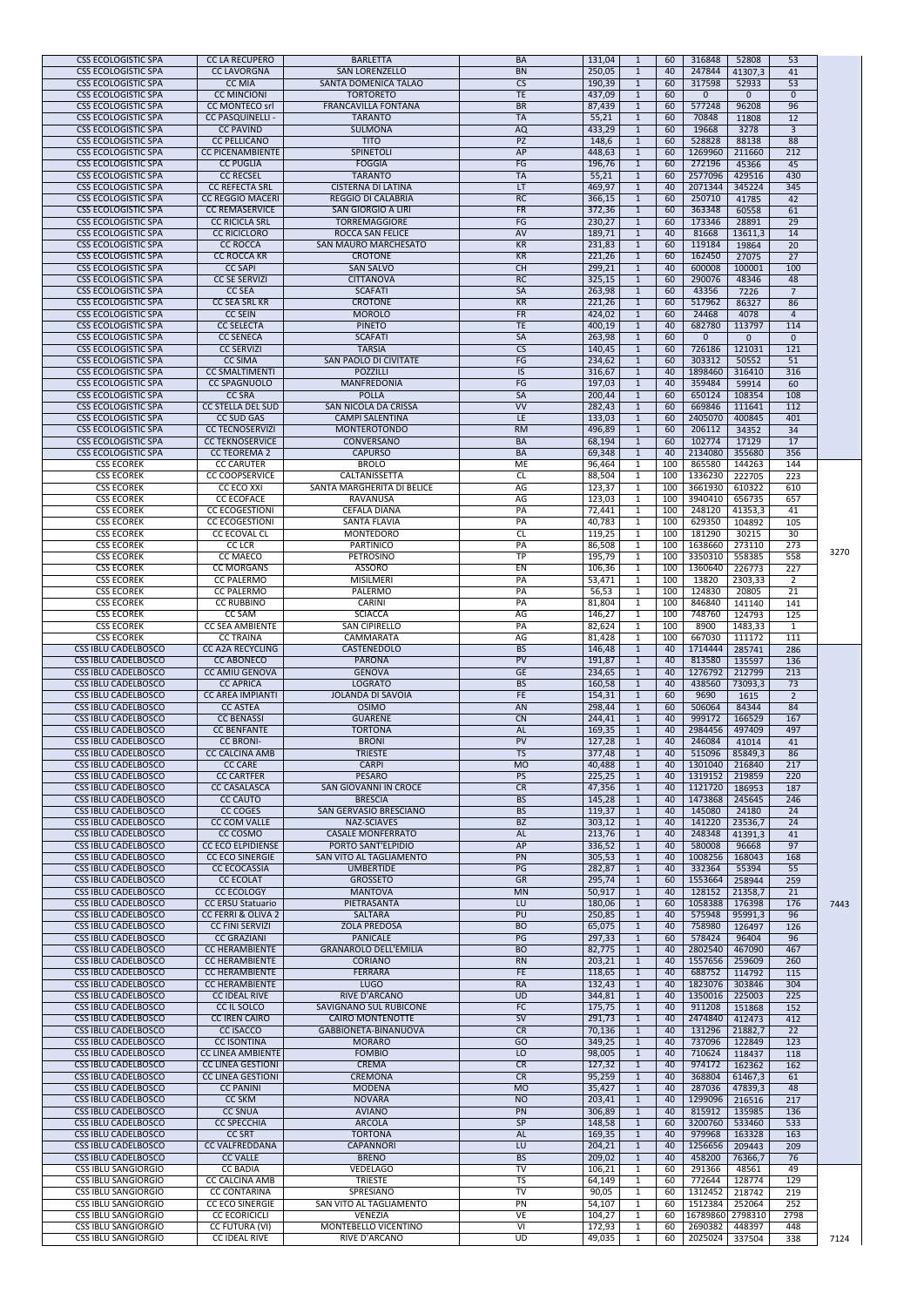| <b>CSS IBLU SANGIORGIO</b><br><b>CSS IBLU SANGIORGIO</b> | <b>CC ISONTINA</b><br><b>CC SAVNO</b>                   | <b>MORARO</b><br><b>GODEGA DI SANT'URBANO</b>     | GO<br>TV                       | 35,918<br>80,094 | -60<br>-60       | 1105644<br>4127736 | 184274<br>687956        | 184<br>688           |       |
|----------------------------------------------------------|---------------------------------------------------------|---------------------------------------------------|--------------------------------|------------------|------------------|--------------------|-------------------------|----------------------|-------|
| <b>CSS IBLU SANGIORGIO</b>                               | <b>CC SERIT</b>                                         | <b>CAVAION VERONESE</b>                           | <b>VR</b>                      | 234,64           | -60              | 5307762            | 884627                  | 885                  |       |
| <b>CSS IBLU SANGIORGIO</b>                               | <b>CC SESA</b>                                          | <b>ESTE</b>                                       | $\overline{PD}$                | 160,26           | -60              | 3700866            | 616811                  | 617                  |       |
| <b>CSS IBLU SANGIORGIO</b><br><b>CSS IBLU SANGIORGIO</b> | <b>CC SNUA</b><br><b>CC VALFREDDANA</b>                 | <b>AVIANO</b><br><b>CAPANNORI</b>                 | PN<br>LU                       | 75,008<br>388,74 | -60<br>-60       | 1223868<br>1884984 | 203978<br>314164        | 204<br>314           |       |
| <b>CSS MASOTINA</b>                                      | <b>CC ASTEA</b>                                         | <b>OSIMO</b>                                      | <b>AN</b>                      | 444,46           | -40              | 337376             | 56229,3                 | 56                   |       |
| <b>CSS MASOTINA</b><br><b>CSS MASOTINA</b>               | <b>CC BIONDI</b><br><b>CC CARTFER</b>                   | <b>PERUGIA</b><br><b>URBANIA</b>                  | PG<br>PU                       | 455,44<br>406,6  | 40<br>60         | 184096<br>0        | 30682,7<br>$\mathbf{0}$ | 31<br>$\overline{0}$ |       |
| <b>CSS MASOTINA</b>                                      | <b>CC ELCE</b>                                          | ACQUAPENDENTE                                     | VT                             | 470,57           | -60              | 3776184            | 629364                  | 629                  |       |
| <b>CSS MASOTINA</b>                                      | <b>CC GESECO</b>                                        | <b>FOSSATO DI VICO</b>                            | PG                             | 465,98           | 40               | 428008             | 71334,7                 | 71                   | 1202  |
| <b>CSS MASOTINA</b><br><b>CSS MASOTINA</b>               | <b>CC GESENU</b><br><b>CC GRAZIANI</b>                  | <b>PERUGIA</b><br><b>PANICALE</b>                 | PG<br>PG                       | 455,44<br>443,34 | 40<br>40         | $\Omega$<br>385616 | $\Omega$<br>64269,3     | $\Omega$<br>64       |       |
| <b>CSS MASOTINA</b>                                      | <b>CC PUNTO RECUPERI</b>                                | <b>SAN GIUSTINO</b>                               | PG                             | 397,04           | 40               | 62528              | 10421,3                 | 10                   |       |
| <b>CSS MASOTINA</b>                                      | <b>CC SIENA AMBIENTE</b>                                | <b>ASCIANO</b>                                    | $\overline{\mathsf{S}}$        | 422,04           | -60              | 1641024            | 273504                  | 274                  |       |
| <b>CSS MASOTINA</b><br><b>CSS MATTUCCI SRL</b>           | <b>CC SPALLONI</b><br><b>CC ASTRA</b>                   | <b>CANNARA</b><br><b>ALVITO</b>                   | PG<br>FR                       | 479,42<br>182,21 | 60<br>-40        | 397920<br>118252   | 66320<br>19708,7        | 66<br>20             |       |
| <b>CSS MATTUCCI SRL</b>                                  | <b>CC COSMARI</b>                                       | <b>TOLENTINO</b>                                  | MC                             | 160,15           | -40              | 1193516            | 198919                  | 199                  |       |
| <b>CSS MATTUCCI SRL</b><br><b>CSS MATTUCCI SRL</b>       | <b>CC DEL PRETE</b><br><b>CC DM SRL</b>                 | <b>SERMONETA</b><br><b>VITERBO</b>                | IT.<br>$\overline{\mathsf{V}}$ | 136,97           | -1<br>-40        | 6379312<br>189976  | 1063219                 | 1063                 |       |
| <b>CSS MATTUCCI SRL</b>                                  | <b>CC FERROCART</b>                                     | <b>TERNI</b>                                      | $\overline{\text{TR}}$         | 32,187<br>47,308 | -40<br>-40       | 1498876            | 31662,7<br>249813       | 32<br>250            | 1736  |
| <b>CSS MATTUCCI SRL</b>                                  | <b>CC PELLICANO</b>                                     | <b>TARQUINIA</b>                                  | VT                             | 81,125           | -40              | 468572             | 78095,3                 | 78                   |       |
| <b>CSS MATTUCCI SRL</b><br><b>CSS MATTUCCI SRL</b>       | <b>CC PORCARELLI</b><br><b>CC REMASERVICE</b>           | <b>CIVITAVECCHIA</b><br><b>SAN GIORGIO A LIRI</b> | $\overline{RM}$<br>FR          | 93,671<br>189,74 | 40<br>1<br>-40   | 26440<br>242232    | 4406,67<br>40372        | $\Delta$<br>40       |       |
| <b>CSS MATTUCCI SRL</b>                                  | <b>CC TERENZI SRL</b>                                   | <b>CASTEL RITALDI</b>                             | PG                             | 86,324           | -40<br>-1        | 296296             | 49382,7                 | 49                   |       |
| <b>CSS METALFERRO</b>                                    | <b>CC CARTFER</b>                                       | <b>URBANIA</b>                                    | PU                             | 230,94           | 40               | $\overline{0}$     | $\Omega$                | $\overline{0}$       |       |
| <b>CSS METALFERRO</b><br><b>CSS METALFERRO</b>           | <b>CC ECO SERVICE</b><br><b>CC ECOENERGY BN</b>         | <b>APOLLOSA</b><br><b>AIROLA</b>                  | <b>BN</b><br><b>BN</b>         | 281,89<br>297,02 | 40<br>40         | 7160<br>71236      | 1193,33<br>11872,7      | 12                   | 15    |
| <b>CSS METALFERRO</b>                                    | <b>CC SE PORT</b>                                       | <b>CIVITAVECCHIA</b>                              | RM                             | 260,81           | 40               | 14136              | 2356                    | $\overline{2}$       |       |
| <b>CSS MONTELLO</b>                                      | <b>CC A2A RECYCLING</b>                                 | CASTENEDOLO                                       | <b>BS</b>                      | 51,893           | -60              | 2571666            | 428611                  | 429                  |       |
| <b>CSS MONTELLO</b><br><b>CSS MONTELLO</b>               | <b>CC ABONECO</b><br><b>CC ACSR</b>                     | <b>PARONA</b><br><b>BORGO SAN DALMAZZO</b>        | <b>PV</b><br><b>CN</b>         | 112,78<br>314,83 | -1<br>60<br>-60  | 1220370<br>1241628 | 203395<br>206938        | 203<br>207           |       |
| <b>CSS MONTELLO</b>                                      | <b>CC AMIU GENOVA</b>                                   | <b>GENOVA</b>                                     | GE                             | 207,69           | -60              | 1915188            | 319198                  | 319                  |       |
| <b>CSS MONTELLO</b><br><b>CSS MONTELLO</b>               | <b>CC APRICA</b><br><b>CC ASM MERANO</b>                | <b>LOGRATO</b><br>LANA                            | <b>BS</b><br><b>BZ</b>         | 39,032<br>242,94 | -60<br>-60       | 657840<br>44496    | 109640                  | 110<br>7             |       |
| <b>CSS MONTELLO</b>                                      | <b>CC BADIA</b>                                         | <b>VEDELAGO</b>                                   | TV                             | 202,08           | -40              | 194244             | 7416<br>32374           | 32                   |       |
| <b>CSS MONTELLO</b>                                      | <b>CC BENASSI</b>                                       | <b>GUARENE</b>                                    | CN                             | 217,26           | -60              | 1498758            | 249793                  | 250                  |       |
| <b>CSS MONTELLO</b><br><b>CSS MONTELLO</b>               | <b>CC BENFANTE</b><br><b>CC BIONDI</b>                  | <b>TORTONA</b><br><b>PERUGIA</b>                  | AL<br>PG                       | 142,39<br>466,45 | -60<br>-60       | 4476684<br>276144  | 746114<br>46024         | 746<br>46            |       |
| <b>CSS MONTELLO</b>                                      | <b>CC BONAVITA</b>                                      | <b>LUMARZO</b>                                    | GE                             | 226,66           | 60               | 94746              | 15791                   | 16                   |       |
| <b>CSS MONTELLO</b>                                      | <b>CC BRONI-</b>                                        | <b>BRONI</b>                                      | <b>PV</b>                      | 155,75           | 60               | 369126             | 61521                   | 62                   |       |
| <b>CSS MONTELLO</b><br><b>CSS MONTELLO</b>               | <b>CC BURGRAVIATO</b><br><b>CC CARE</b>                 | <b>GARGAZZONE</b><br><b>CARPI</b>                 | BZ<br><b>MO</b>                | 238,95<br>175,6  | 60<br>-60        | 58080<br>1951560   | 9680<br>325260          | 10<br>325            |       |
| <b>CSS MONTELLO</b>                                      | <b>CC CARTFER</b>                                       | <b>PESARO</b>                                     | PS                             | 382,27           | 60               | 1978728            | 329788                  | 330                  |       |
| <b>CSS MONTELLO</b>                                      | <b>CC CASALASCA</b>                                     | <b>SAN GIOVANNI IN CROCE</b>                      | CR                             | 114,99           | -60              | 1682580            | 280430                  | 280                  |       |
| <b>CSS MONTELLO</b><br><b>CSS MONTELLO</b>               | <b>CC CAUTO</b><br>CC COGES                             | <b>BRESCIA</b><br>SAN GERVASIO BRESCIANO          | BS<br><b>BS</b>                | 42,979<br>68,167 | -60<br>-1<br>-60 | 2210802<br>217620  | 368467<br>36270         | 368<br>36            |       |
| <b>CSS MONTELLO</b>                                      | <b>CC COM VALLE</b>                                     | <b>NAZ-SCIAVES</b>                                | $\overline{BZ}$                | 271,19           | -60<br>-1        | 211830             | 35305                   | $\overline{35}$      |       |
| <b>CSS MONTELLO</b><br><b>CSS MONTELLO</b>               | CC COM. COMPR.<br><b>CC CONTARINA</b>                   | <b>BRUNICO</b><br>SPRESIANO                       | BZ<br>$\overline{\mathsf{TV}}$ | 297,22<br>248,29 | -60<br>-40<br>-1 | 274566<br>874968   | 45761<br>145828         | 46<br>146            |       |
| <b>CSS MONTELLO</b>                                      | CC COSMO                                                | <b>CASALE MONFERRATO</b>                          | AL                             | 156,03           | -60              | 372522             | 62087                   | 62                   |       |
| <b>CSS MONTELLO</b>                                      | <b>CC ECO ELPIDIENSE</b>                                | PORTO SANT'ELPIDIO                                | AP                             | 493,55           | -60              | 870012             | 145002                  | 145                  |       |
| <b>CSS MONTELLO</b><br><b>CSS MONTELLO</b>               | <b>CC ECOCASSIA</b><br><b>CC ECOLOGY</b>                | <b>UMBERTIDE</b><br><b>MANTOVA</b>                | PG<br><b>MN</b>                | 439,9<br>133,08  | -60<br>60        | 498546<br>192228   | 83091<br>32038          | 83<br>32             |       |
| <b>CSS MONTELLO</b>                                      | <b>CC ECORICICLI</b>                                    | <b>VENEZIA</b>                                    | VE                             | 216,94           | -40              | 11193240           | 1865540                 | 1866                 |       |
| <b>CSS MONTELLO</b>                                      | <b>CC ENERGIE AG</b>                                    | <b>EGNA</b>                                       | <b>BZ</b>                      | 209,74           | -60              | 541272             | 90212                   | 90                   |       |
| <b>CSS MONTELLO</b><br><b>CSS MONTELLO</b>               | <b>CC FERRI &amp; OLIVA 2</b><br><b>CC FINI SERVIZI</b> | SALTARA<br><b>ZOLA PREDOSA</b>                    | PU<br><b>BO</b>                | 407,88<br>222,1  | -60<br>-60       | 863922<br>1138470  | 143987<br>189745        | 144<br>190           |       |
| <b>CSS MONTELLO</b>                                      | CC FUTURA (VI)                                          | <b>MONTEBELLO VICENTINO</b>                       | VI                             | 137,46           | -40              | 1793588            | 298931                  | 299                  |       |
| <b>CSS MONTELLO</b><br><b>CSS MONTELLO</b>               | <b>CC GAIA</b><br><b>CC GESECO</b>                      | <b>ASTI</b><br><b>FOSSATO DI VICO</b>             | AT<br>PG                       | 190,68<br>476,99 | 60<br>60<br>-1   | 3031974<br>642012  | 505329<br>107002        | 505<br>107           | 15320 |
| <b>CSS MONTELLO</b>                                      | <b>CC GESENU</b>                                        | PERUGIA                                           | PG                             | 466,45           | 60               | $\Omega$           | $\Omega$                | $\Omega$             |       |
| <b>CSS MONTELLO</b>                                      | <b>CC GF CASCAMI</b>                                    | <b>CASTEL GOFFREDO</b>                            | <b>MN</b>                      | 79,225           | -60              | 206598             | 34433                   | 34                   |       |
| <b>CSS MONTELLO</b><br><b>CSS MONTELLO</b>               | <b>CC GLORENZA DISC.</b><br><b>CC HERAMBIENTE</b>       | <b>GLORENZA</b><br><b>GRANAROLO DELL'EMILIA</b>   | BZ<br><b>BO</b>                | 302,02<br>239,8  | -60<br>-60       | 32652<br>4203810   | 5442<br>700635          | 5<br>701             |       |
| <b>CSS MONTELLO</b>                                      | <b>CC HERAMBIENTE</b>                                   | <b>CORIANO</b>                                    | <b>RN</b>                      | 360,24           | -60              | 2336484            | 389414                  | 389                  |       |
| <b>CSS MONTELLO</b><br><b>CSS MONTELLO</b>               | <b>CC HERAMBIENTE</b><br><b>CC HERAMBIENTE</b>          | <b>FERRARA</b><br><b>MODENA</b>                   | FE<br><b>MO</b>                | 207,3<br>192,24  | -60<br>-60       | 1033128<br>3454722 | 172188<br>575787        | 172<br>576           |       |
| <b>CSS MONTELLO</b>                                      | <b>CC HERAMBIENTE</b>                                   | <b>LUGO</b>                                       | RA                             | 289,45           | -60              | 2734614            | 455769                  | 456                  |       |
| <b>CSS MONTELLO</b>                                      | CC IL SOLCO                                             | <b>SAVIGNANO SUL RUBICONE</b>                     | <b>FC</b>                      | 332,77           | -60<br>1         | 1366812            | 227802                  | 228                  |       |
| <b>CSS MONTELLO</b><br><b>CSS MONTELLO</b>               | <b>CC IREN CAIRO</b><br><b>CC ISACCO</b>                | <b>CAIRO MONTENOTTE</b><br>GABBIONETA-BINANUOVA   | $\overline{\mathsf{SV}}$<br>CR | 264,77<br>86,382 | -60<br>-60       | 3712260<br>196944  | 618710<br>32824         | 619<br>33            |       |
| <b>CSS MONTELLO</b>                                      | <b>CC LAMAFER</b>                                       | <b>BOLZANO</b>                                    | BZ                             | 228,09           | -60              | 12492              | 2082                    | $\overline{2}$       |       |
| <b>CSS MONTELLO</b><br><b>CSS MONTELLO</b>               | <b>CC LINEA AMBIENTE</b><br><b>CC LINEA GESTIONI</b>    | <b>FOMBIO</b><br><b>CREMA</b>                     | LO<br>CR                       | 113,38<br>42,851 | -60<br>-60       | 1065936<br>1461258 | 177656<br>243543        | 178<br>244           |       |
| <b>CSS MONTELLO</b>                                      | <b>CC LINEA GESTIONI</b>                                | <b>CREMONA</b>                                    | <b>CR</b>                      | 92,733           | -60              | 553206             | 92201                   | 92                   |       |
| <b>CSS MONTELLO</b>                                      | <b>CC NUOVA CLEAN</b>                                   | ANGERA                                            | <b>VA</b>                      | 115,51           | -60              | 39450              | 6575                    | $\overline{ }$       |       |
| <b>CSS MONTELLO</b><br><b>CSS MONTELLO</b>               | <b>CC PANINI</b><br><b>CC REVET</b>                     | <b>MODENA</b><br><b>PONTEDERA</b>                 | <b>MO</b><br>PI                | 192,24<br>339,27 | -60<br>-60       | 430554<br>8290548  | 71759<br>1381758        | 72<br>1382           |       |
| <b>CSS MONTELLO</b>                                      | <b>CC REVETRO</b>                                       | CARASCO                                           | <b>GE</b>                      | 244,29           | -60              | 902034             | 150339                  | 150                  |       |
| <b>CSS MONTELLO</b>                                      | <b>CC RIMECO</b>                                        | <b>VARALLO</b>                                    | $\overline{VC}$                | 162,74           | -60              | 424038             | 70673                   | 71                   |       |
| <b>CSS MONTELLO</b><br><b>CSS MONTELLO</b>               | <b>CC SANTINI SERVIZI</b><br><b>CC SAVNO</b>            | <b>BOLZANO</b><br><b>GODEGA DI SANT'URBANO</b>    | <b>BZ</b><br>TV                | 228,09<br>268,84 | -60<br>-40       | 27618<br>2751824   | 4603<br>458637          | 5<br>459             |       |
| <b>CSS MONTELLO</b>                                      | <b>CC SECAM</b>                                         | <b>CEDRASCO</b>                                   | 50                             | 121,02           | -60              | 654396             | 109066                  | 109                  |       |
| <b>CSS MONTELLO</b><br><b>CSS MONTELLO</b>               | <b>CC SERIT</b><br><b>CC SESA</b>                       | <b>CAVAION VERONESE</b><br><b>ESTE</b>            | $\overline{\mathsf{VR}}$<br>PD | 97,546<br>195,39 | -40<br>-40       | 3538508<br>2467244 | 589751<br>411207        | 590<br>411           |       |
| <b>CSS MONTELLO</b>                                      | <b>CC SKM</b>                                           | <b>NOVARA</b>                                     | <b>NO</b>                      | 102,29           | -60              | 1948644            | 324774                  | 325                  |       |
| <b>CSS MONTELLO</b>                                      | <b>CC SRT</b>                                           | <b>TORTONA</b>                                    | AL                             | 142,39           | -60              | 1469952            | 244992                  | 245                  |       |
| <b>CSS MONTELLO</b><br><b>CSS MONTELLO</b>               | <b>CC TEKNOSERVICE</b><br><b>CC VALCAVALLINA</b>        | CASTELLAMONTE<br><b>COSTA VOLPINO</b>             | $\overline{10}$<br><b>BS</b>   | 182,09<br>34,965 | -60<br>-60       | 110658<br>647202   | 18443<br>107867         | 18<br>108            |       |
| <b>CSS MONTELLO</b>                                      | <b>CC VALLE</b>                                         | <b>BRENO</b>                                      | BS.                            | 58,306           | 60               | 687300             | 114550                  | 115                  |       |
| <b>CSS NAPPI SUD SRL</b><br><b>CSS NAPPI SUD SRL</b>     | CC AGM                                                  | <b>GIZZERIA</b>                                   | CZ                             | 296,23           | 40               | 7048               | 1174,67                 |                      |       |
| <b>CSS NAPPI SUD SRL</b>                                 | <b>CC ALIFER</b><br><b>CC ALLI</b>                      | FRANCAVILLA FONTANA<br>CATANZARO                  | <b>BR</b><br>CZ                | 266,76<br>329,87 | 40<br>-40        | 84332<br>345708    | 14055,3<br>57618        | 14<br>58             |       |
| <b>CSS NAPPI SUD SRL</b>                                 | <b>CC CIRCULAR</b>                                      | <b>MARINA DI GIOIOSA IONICA</b>                   | RC                             | 398,14           | -40              | 135912             | 22652                   | 23                   |       |
| <b>CSS NAPPI SUD SRL</b><br><b>CSS NAPPI SUD SRL</b>     | <b>CC CLEAN SERVICES</b><br><b>CC ECO SERVICE SUD</b>   | <b>VICO DEL GARGANO</b><br>SAN LORENZO DEL VALLO  | FG<br>CS                       | 267,98<br>205,53 | -40<br>-40       | 36976<br>99532     | 6162,67<br>16588,7      | 6<br>17              |       |
| <b>CSS NAPPI SUD SRL</b>                                 | <b>CC ECOLOGIA OGGI</b>                                 | <b>LAMEZIA TERME</b>                              | CZ                             | 302,88           | -40              | 550588             | 91764,7                 | 92                   |       |
| <b>CSS NAPPI SUD SRL</b>                                 | <b>CC ECOLOGIA OGGI</b>                                 | <b>SIDERNO</b>                                    | RC                             | 400,34           | -40              | 315520             | 52586,7                 | 53                   |       |
| <b>CSS NAPPI SUD SRL</b><br><b>CSS NAPPI SUD SRL</b>     | <b>CC ECOLOGICA</b><br><b>CC ECOLOGY GREEN</b>          | <b>BARLETTA</b><br><b>CORIGLIANO CALABRO</b>      | <b>BT</b><br>CS                | 188,95<br>223,5  | -40<br>-40       | 68996<br>368152    | 11499,3<br>61358,7      | 11<br>61             |       |
| <b>CSS NAPPI SUD SRL</b>                                 | <b>CC ECORAD</b>                                        | <b>GIOIA TAURO</b>                                | RC                             | 371,45           | -40              | 50172              | 8362                    | 8                    |       |
| <b>CSS NAPPI SUD SRL</b>                                 | <b>CC ECOROSS</b>                                       | ROSSANO                                           | CS                             | 232,53           | 40               | 426228             | 71038                   | 71                   |       |